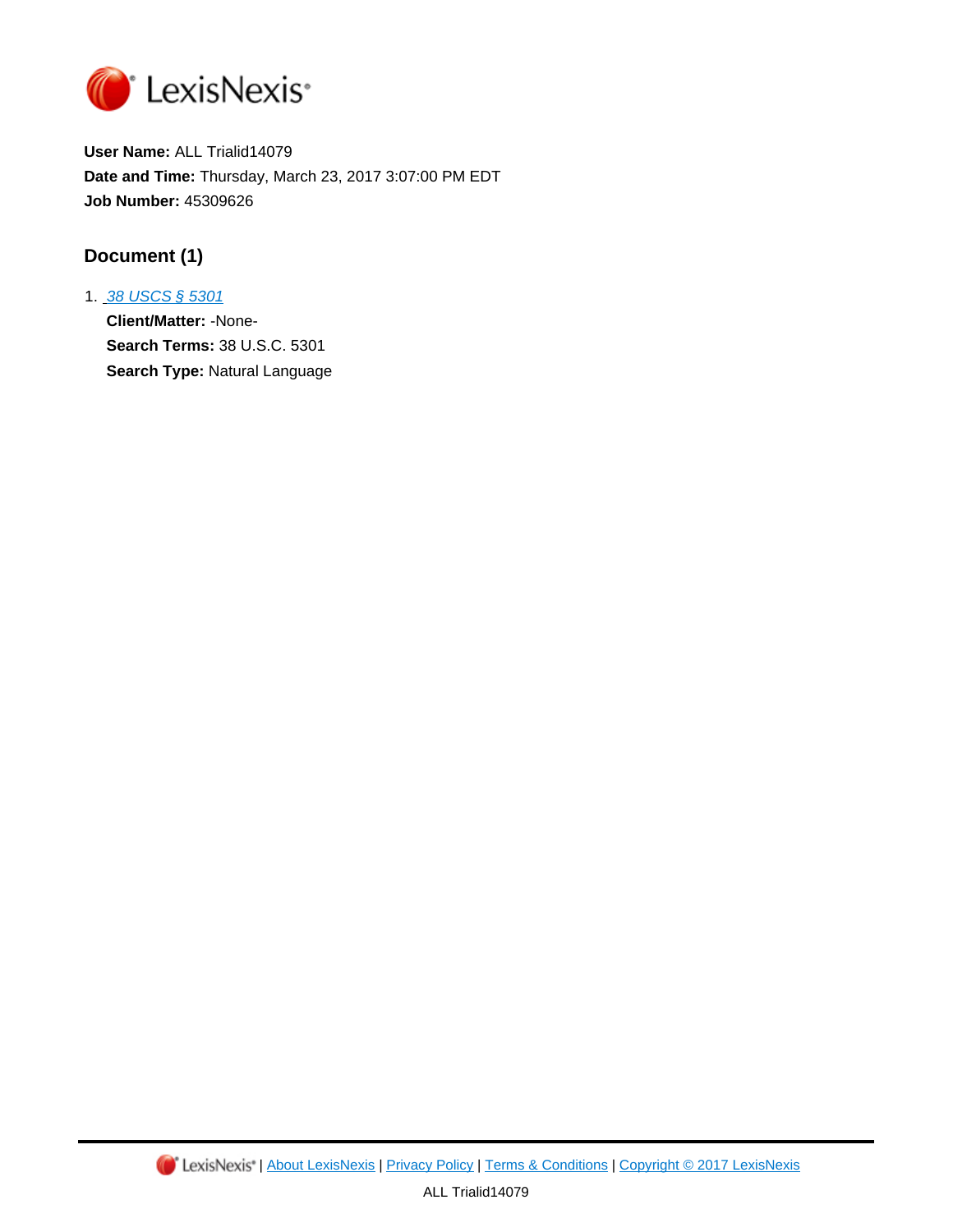# **[38 USCS § 5301](http://advance.lexis.com/api/document?collection=statutes-legislation&id=urn:contentItem:4YF7-GR11-NRF4-4458-00000-00&context=)**

Current through PL 115-9, approved 3/13/17.

# **United States Code Service - Titles 1 through 54 > TITLE 38. VETERANS' BENEFITS > PART IV. GENERAL ADMINISTRATIVE PROVISIONS > CHAPTER 53. SPECIAL PROVISIONS RELATING TO BENEFITS**

# **§ 5301. Nonassignability and exempt status of benefits**

- **(a)**
- **(1)** Payments of benefits due or to become due under any law administered by the Secretary shall not be assignable except to the extent specifically authorized by law, and such payments made to, or on account of, a beneficiary shall be exempt from taxation, shall be exempt from the claim of creditors, and shall not be liable to attachment, levy, or seizure by or under any legal or equitable process whatever, either before or after receipt by the beneficiary. The preceding sentence shall not apply to claims of the United States arising under such laws nor shall the exemption therein contained as to taxation extend to any property purchased in part or wholly out of such payments. The provisions of this section shall not be construed to prohibit the assignment of insurance otherwise authorized under chapter 19 of this *title [38 USCS §§ 1901* et seq.], or of servicemen's indemnity.
- **(2)** For the purposes of this subsection, in any case where a payee of an educational assistance allowance has designated the address of an attorney-in-fact as the payee's address for the purpose of receiving a benefit check and has also executed a power of attorney giving the attorney-in-fact authority to negotiate such benefit check, such action shall be deemed to be an assignment and is prohibited.
- **(3)** (A) This paragraph is intended to clarify that, in any case where a beneficiary entitled to compensation, pension, or dependency and indemnity compensation enters into an agreement with another person under which agreement such other person acquires for consideration the right to receive such benefit by payment of such compensation, pension, or dependency and indemnity compensation, as the case may be, except as provided in subparagraph (B), and including deposit into a joint account from which such other person may make withdrawals, or otherwise, such agreement shall be deemed to be an assignment and is prohibited.
	- **(B)** Notwithstanding subparagraph (A), nothing in this paragraph is intended to prohibit a loan involving a beneficiary under the terms of which the beneficiary may use the benefit to repay such other person as long as each of the periodic payments made to repay such other person is separately and voluntarily executed by the beneficiary or is made by preauthorized electronic funds transfer pursuant to the Electronic Funds Transfers Act ([15 U.S.C. 1693](http://advance.lexis.com/api/document?collection=statutes-legislation&id=urn:contentItem:4YF7-GR71-NRF4-40VW-00000-00&context=) et seq.).
	- **(C)** Any agreement or arrangement for collateral for security for an agreement that is prohibited under subparagraph (A) is also prohibited and is void from its inception.
- **(b)** This section shall prohibit the collection by setoff or otherwise out of any benefits payable pursuant to any law administered by the Secretary and relating to veterans, their estates, or their dependents, of any claim of the United States or any agency thereof against (1) any person other than the indebted beneficiary or the beneficiary's estate; or (2) any beneficiary or the beneficiary's estate except amounts due the United States by such beneficiary or the beneficiary's estate by reason of overpayments or illegal payments made under such laws to such beneficiary or the beneficiary's estate or to the beneficiary's dependents as such. If the benefits referred to in the preceding sentence are insurance payable by reason of yearly renewable term insurance, United States Government life insurance, or National Service Life Insurance issued by the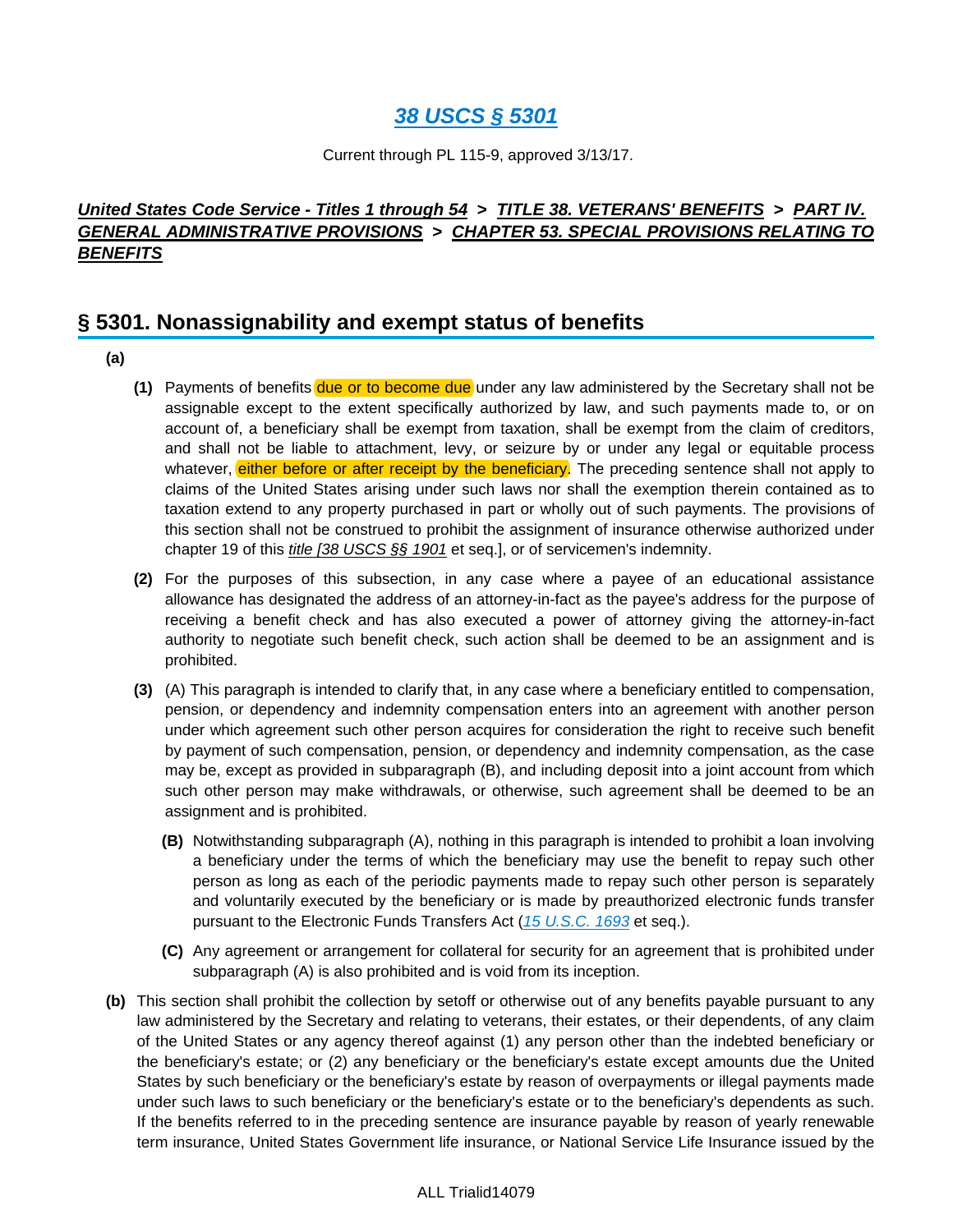United States, the exemption provided in this section shall not apply to indebtedness existing against the particular insurance contract upon the maturity of which the claim is based, whether such indebtedness is in the form of liens to secure unpaid premiums or loans, or interest on such premiums or loans, or indebtedness arising from overpayments of dividends, refunds, loans, or other insurance benefits.

**(c)**

- **(1)** Notwithstanding any other provision of this section, the Secretary may, after receiving a request under paragraph (2) of this subsection relating to a veteran, collect by offset of any compensation or pension payable to the veteran under laws administered by the Secretary the uncollected portion of the amount of any indebtedness associated with the veteran's participation in a plan prescribed in chapter 73 of title 10 [10 USCS §§ 1431 et seq.].
- **(2)** If the Secretary concerned (as defined in section 101(5) of title 37 [37 USCS § 101(5)]) has tried under section 3711(a) of title 31 [[31 USCS § 3711\(a\)](http://advance.lexis.com/api/document?collection=statutes-legislation&id=urn:contentItem:4YF7-GJV1-NRF4-44G6-00000-00&context=)] to collect an amount described in paragraph (1) of this subsection in the case of any veteran, has been unable to collect such amount, and has determined that the uncollected portion of such amount is not collectible from amounts payable by that Secretary to the veteran or that the veteran is not receiving any payment from that Secretary, that Secretary may request the Secretary to make collections in the case of such veteran as authorized in paragraph (1) of this subsection.
- **(3)** (A) A collection authorized by paragraph (1) of this subsection shall be conducted in accordance with the procedures prescribed in section 3716 of title 31 [[31 USCS § 3716](http://advance.lexis.com/api/document?collection=statutes-legislation&id=urn:contentItem:4YF7-GJG1-NRF4-40RW-00000-00&context=)] for administrative offset collections made after attempts to collect claims under section 3711(a) of such *title* [31 USCS §  $3711(a)$ .
	- **(B)** For the purposes of subparagraph (A) of this paragraph, as used in the second sentence of section 3716(a) of title 31 [[31 USCS § 3716\(a\)](http://advance.lexis.com/api/document?collection=statutes-legislation&id=urn:contentItem:4YF7-GJG1-NRF4-40RW-00000-00&context=)]--
		- **(i)** the term "records of the agency" shall be considered to refer to the records of the department of the Secretary concerned; and
		- **(ii)** the term "agency" in clauses (3) and (4) shall be considered to refer to such department.
- **(4)** Funds collected under this subsection shall be credited to the Department of Defense Military Retirement Fund under chapter 74 of title 10 [10 USCS §§ 1461 et seq.] or to the Retired Pay Account of the Coast Guard, as appropriate.
- **(d)** Notwithstanding subsection (a) of this section, payments of benefits under laws administered by the Secretary shall not be exempt from levy under subchapter D of chapter 64 of the Internal Revenue Code of 1986 ([26 U.S.C. 6331](http://advance.lexis.com/api/document?collection=statutes-legislation&id=urn:contentItem:4YF7-GN41-NRF4-40K7-00000-00&context=) et seq.).
- **(e)** In the case of a person who--
	- **(1)** has been determined to be eligible to receive pension or compensation under laws administered by the Secretary but for the receipt by such person of pay pursuant to any provision of law providing retired or retirement pay to members or former members of the Armed Forces or commissioned officers of the National Oceanic and Atmospheric Administration or of the Public Health Service; and
	- **(2)** files a waiver of such pay in accordance with section 5305 of this *[title \[38 USCS § 5305](http://advance.lexis.com/api/document?collection=statutes-legislation&id=urn:contentItem:4YF7-GJS1-NRF4-43T2-00000-00&context=)*] in the amount of such pension or compensation before the end of the one-year period beginning on the date such person is notified by the Secretary of such person's eligibility for such pension or compensation.

the retired or retirement pay of such person shall be exempt from taxation, as provided in subsection (a) of this section, in an amount equal to the amount of pension or compensation which would have been paid to such person but for the receipt by such person of such pay.

# **History**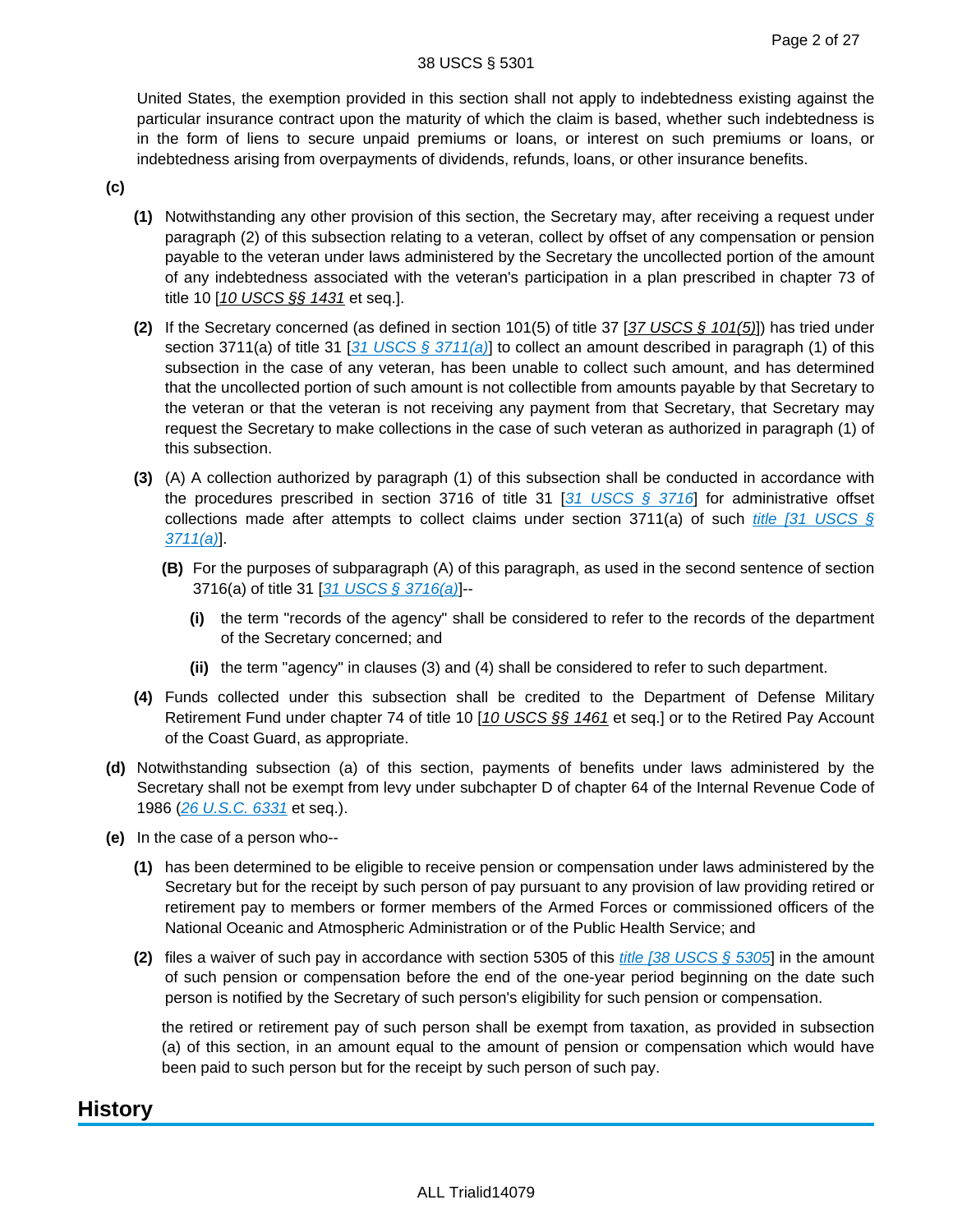#### 38 USCS § 5301

 (Sept. 2, 1958,[P.L. 85-857](http://advance.lexis.com/api/document?collection=statutes-legislation&id=urn:contentItem:5CFP-G910-01XN-S30K-00000-00&context=), § 1, [72 Stat. 1229](http://advance.lexis.com/api/document?collection=statutes-legislation&id=urn:contentItem:5CFP-G910-01XN-S30K-00000-00&context=); Oct. 15, 1976, [P.L. 94-502](http://advance.lexis.com/api/document?collection=statutes-legislation&id=urn:contentItem:5CD7-HSG0-01XN-S4XB-00000-00&context=), Title VII, § 701, [90 Stat. 2405](http://advance.lexis.com/api/document?collection=statutes-legislation&id=urn:contentItem:5CD7-HSG0-01XN-S4XB-00000-00&context=); Oct. 18, 1978, P.L. 95-479, Title III, § 301, [92 Stat. 1564](http://advance.lexis.com/api/document?collection=statutes-legislation&id=urn:contentItem:5CD7-HSJ0-01XN-S0V6-00000-00&context=); Oct. 12, 1982, [P.L. 97-295](http://advance.lexis.com/api/document?collection=statutes-legislation&id=urn:contentItem:5CD7-HSM0-01XN-S371-00000-00&context=), § 4(74), [96 Stat. 1310](http://advance.lexis.com/api/document?collection=statutes-legislation&id=urn:contentItem:5CD7-HSM0-01XN-S371-00000-00&context=); Oct. 28, 1986, [P.L. 99-576](http://advance.lexis.com/api/document?collection=statutes-legislation&id=urn:contentItem:5CDM-HXS0-01XN-S0T2-00000-00&context=), Title V, § 504, Title VII, § 701(68), [100 Stat. 3286](http://advance.lexis.com/api/document?collection=statutes-legislation&id=urn:contentItem:5CDM-HXS0-01XN-S0T2-00000-00&context=), 3296; Nov. 29, 1989, P.L. 101-189, Div A, Title XIV, § 1404(b)(2), 103 Stat. 1586; April 6, 1991, P.L. 102-25, Title VII, § 705(c)(2), 105 Stat. 120; May 7, 1991, P.L. 102-40, Title IV, § 402(b)(1), (d)(1), 105 Stat. 238, 239; June 13, 1991, P.L. 102-54, § 14(d)(2), 105 Stat. 285; Aug. 6, 1991, P.L. 102-83, § 4(a)(1), (2)(A)(vii), (b)(1), (4)(C), 105 Stat. 403-405; Aug. 14, 1991, P.L. 102-86, Title V, § 505(a), 105 Stat. 426; Dec. 16, 2003, P.L. 108-183, Title VII, § 702, 117 Stat. 2671.)

Annotations

# **Notes**

## **Amendments:**

**1976** . Act Oct. 15, 1976 (effective 12/1/76, as provided by § 703(c) of such Act, which appears as [38 USCS § 3693](http://advance.lexis.com/api/document?collection=statutes-legislation&id=urn:contentItem:4YF7-GW51-NRF4-4372-00000-00&context=) note), in subsec. (a), inserted "For the purposes of this subsection, in any case where a payee of an educational assistance allowance has designated the address of an attorney-in-fact as the payee's address for the purpose of receiving his or her benefit check and has also executed a power of attorney giving the attorney-in-fact authority to negotiate such benefit check, such action shall be deemed to be an assignment and is prohibited.".

**1978** . Act Oct. 18, 1978 (effective 10/1/78, as provided by § 401 of such Act, which appears as 38 USCS § 1114 note), added subsec. (d).

**1982** . Act Oct. 12, 1982, in subsec. (c), inserted "of this section", and substituted "([26 U.S.C. 6331](http://advance.lexis.com/api/document?collection=statutes-legislation&id=urn:contentItem:4YF7-GN41-NRF4-40K7-00000-00&context=) et seq.)" for "(relating to seizure of property for collection of taxes)".

**1986** . Act Oct. 28, 1986, in subsec. (a) substituted "a" for "his or her" preceding "benefit check"; in subsec. (b) substituted "the beneficiary's" for "his" wherever appearing; redesignated subsecs. (c) and (d) as subsecs. (d) and (e) respectively, and added a new subsec. (c).

**1989** . Act Nov. 29, 1989 (effective Oct. 1, 1991, as provided by § 1404(b)(3) of such Act, which appears as [10](http://advance.lexis.com/api/document?collection=statutes-legislation&id=urn:contentItem:4YF7-GMD1-NRF4-445M-00000-00&context=)  [USCS § 12731](http://advance.lexis.com/api/document?collection=statutes-legislation&id=urn:contentItem:4YF7-GMD1-NRF4-445M-00000-00&context=) note), as amended by Act April 6, 1991, in subsec. (c)(1), deleted "subchapter I or II of" before "chapter 73".

**1991** . Act April 6, 1991 amended the directory language of Act Nov. 29, 1989.

Act May 7, 1991 redesignated this section, formerly 38 USCS  $\S$  3101, as 38 USCS  $\S$  5301, and amended the references in this section to reflect the redesignations made by §§ 401(a)(4) and 402(b) of such Act (see Table II preceding  $38$  USCS § 101).

 Act June 13, 1991 (amending this section as in effect immediately before the enactment of Act May 9, 1991, as provided by § 14(d) of Act June 13, 1991), in subsec. (d), substituted "the Internal Revenue Code of 1986" for "the Internal Revenue Code of 1954".

 Act Aug. 6, 1991, substituted "administered by the Secretary" for "administered by the Veterans' Administration" wherever appearing, and substituted "Secretary" for "Administrator" wherever appearing.

 Such Act further, in subsec. (c)(2), substituted "that Secretary" for "the Secretary" preceding "payable amount", "payment from the", and "may request the Administrator".

Such Act further, in subsec. (e)(2), substituted "Secretary" for "Veterans' Administration".

 Act Aug. 14, 1991 (applicable as provided by § 505(b) of such Act, which appears as a note to this section), in subsec. (c)(4), inserted "or to the Retired Pay Account of the Coast Guard, as appropriate".

**2003** . Act Dec. 16, 2003, in subsec. (a), inserted "(1)" before "Payments of benefits", inserted "(2)" before "For the purposes of this subsection", and added para. (3).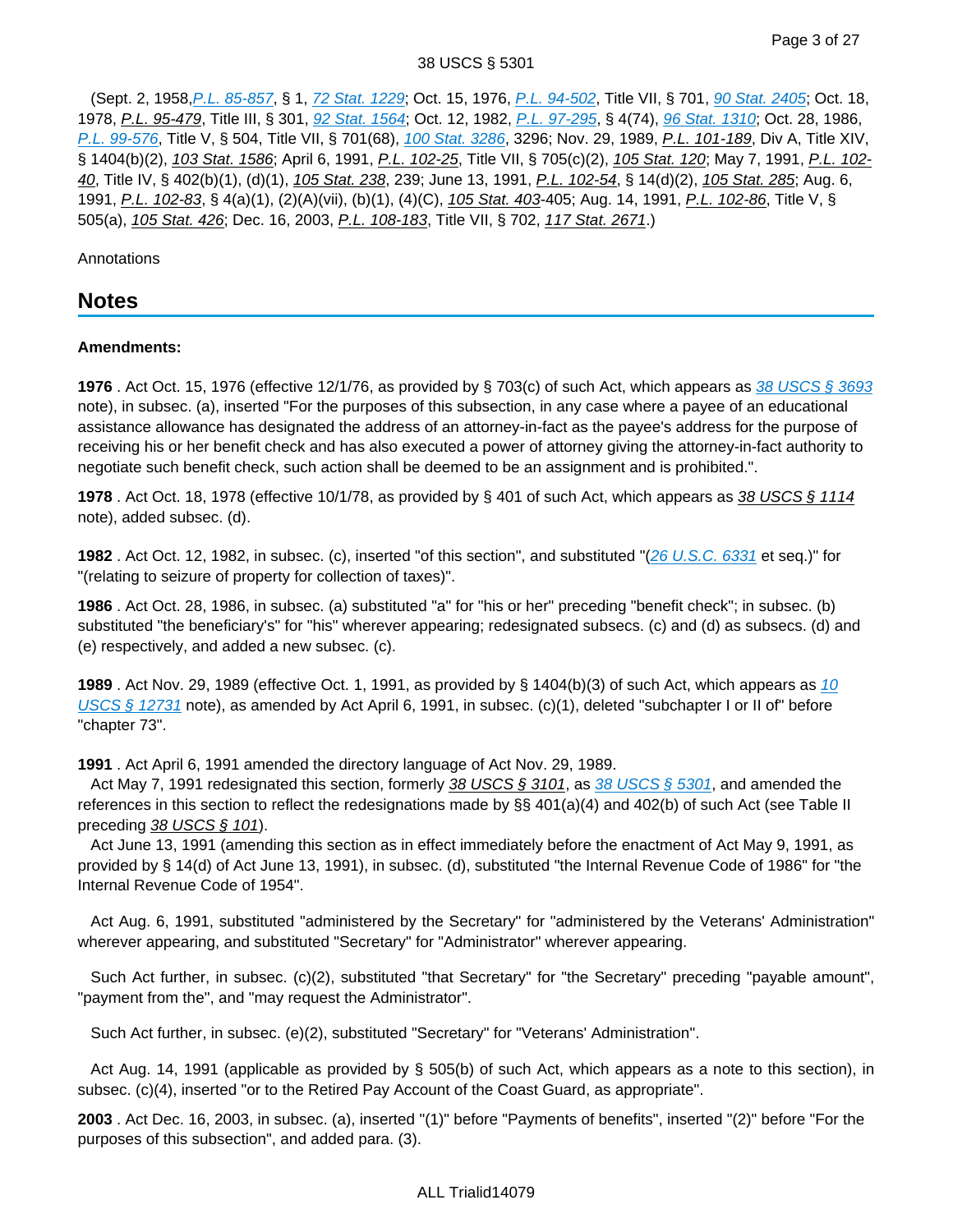Page 4 of 27

## **Transfer of functions:**

 For transfer of authorities, functions, personnel, and assets of the Coast Guard, including the authorities and functions of the Secretary of Transportation relating thereto, to the Department of Homeland Security, and for treatment of related references, see [6 USCS §§ 468\(b\)](http://advance.lexis.com/api/document?collection=statutes-legislation&id=urn:contentItem:4YF7-GKC1-NRF4-44H9-00000-00&context=),  $551(d)$ ,  $552(d)$ , and  $557$ , and the Department of Homeland Security Reorganization Plan of November 25, 2002, as modified, which appears as 6 USCS  $\S$  542 note.

## **Other provisions:**

 **Undue hardship; relief.** Act Nov. 23, 1977, [P.L. 95-202](http://advance.lexis.com/api/document?collection=statutes-legislation&id=urn:contentItem:5CD7-HSJ0-01XN-S08F-00000-00&context=), Title III, § 305(c), [91 Stat. 1444](http://advance.lexis.com/api/document?collection=statutes-legislation&id=urn:contentItem:5CD7-HSJ0-01XN-S08F-00000-00&context=) (effective 11/23/77, as provided in § 501 of such Act), provides:

"(1) Where an educational institution--

 "(A) has in its possession veterans' or eligible persons' benefit checks made payable to a veteran or eligible person and mailed to such educational institution for a course offered (i) under the provisions of subchapter VI of chapter 34 of title 38, United States Code [[38 USCS §§ 1681](http://advance.lexis.com/api/document?collection=statutes-legislation&id=urn:contentItem:472S-7T00-006F-11TR-00000-00&context=) et seq.], or (ii) at a location not in a State under the provisions of [section 1676 of title 38, United States Code](http://advance.lexis.com/api/document?collection=statutes-legislation&id=urn:contentItem:472S-7T00-006F-11TP-00000-00&context=), and which course was commenced by such veteran or eligible person prior to December 1, 1976, and completed not later than June 30, 1977; and

 "(B) holds a power of attorney executed by the veteran or eligible person prior to December 1, 1976, authorizing the educational institution to negotiate such benefit check,

 the Administrator may, where the Administrator finds there is undue hardship on such educational institution, provide such relief as the Administrator determines equitable pursuant to regulations which the Administrator shall prescribe.

"(2) Where an accredited correspondence school--

 "(A) has in its possession veterans' or eligible persons' benefit checks made payable to a veteran or eligible person and mailed to such school for lessons completed by the veteran or eligible person under section 1786 of this title and serviced by the school prior to January 1, 1977; and

 "(B) holds a power of attorney executed by the veteran or eligible person prior to December 1, 1976, authorizing the school to negotiate such benefit check,

 the Administrator may, where the Administrator finds that there is undue hardship on such educational institution and the courses were taken by veterans or eligible persons residing in a State, provide such relief as the Administrator determines equitable pursuant to regulations which the Administrator shall prescribe.".

 **Application of Aug. 14, 1991 amendment of subsec. (c)(4).** Act Aug. 14, 1991, P.L. 102-86, Title V, § 505(b), 105 Stat. 426, provides: "The amendment made by subsection (a) [amending subsec. (c)(4)] shall apply with respect to funds collected after September 30, 1991.".

# **Case Notes**

## **I. IN GENERAL**

- **1. Generally**
- **2. Relationship to other laws**
- **3. --State laws**
- **4. Constitutional considerations**
- **5. Purpose**
- **6. Practice and procedure**
- **7. --Evidence and burden of proof**
- **8. Miscellaneous**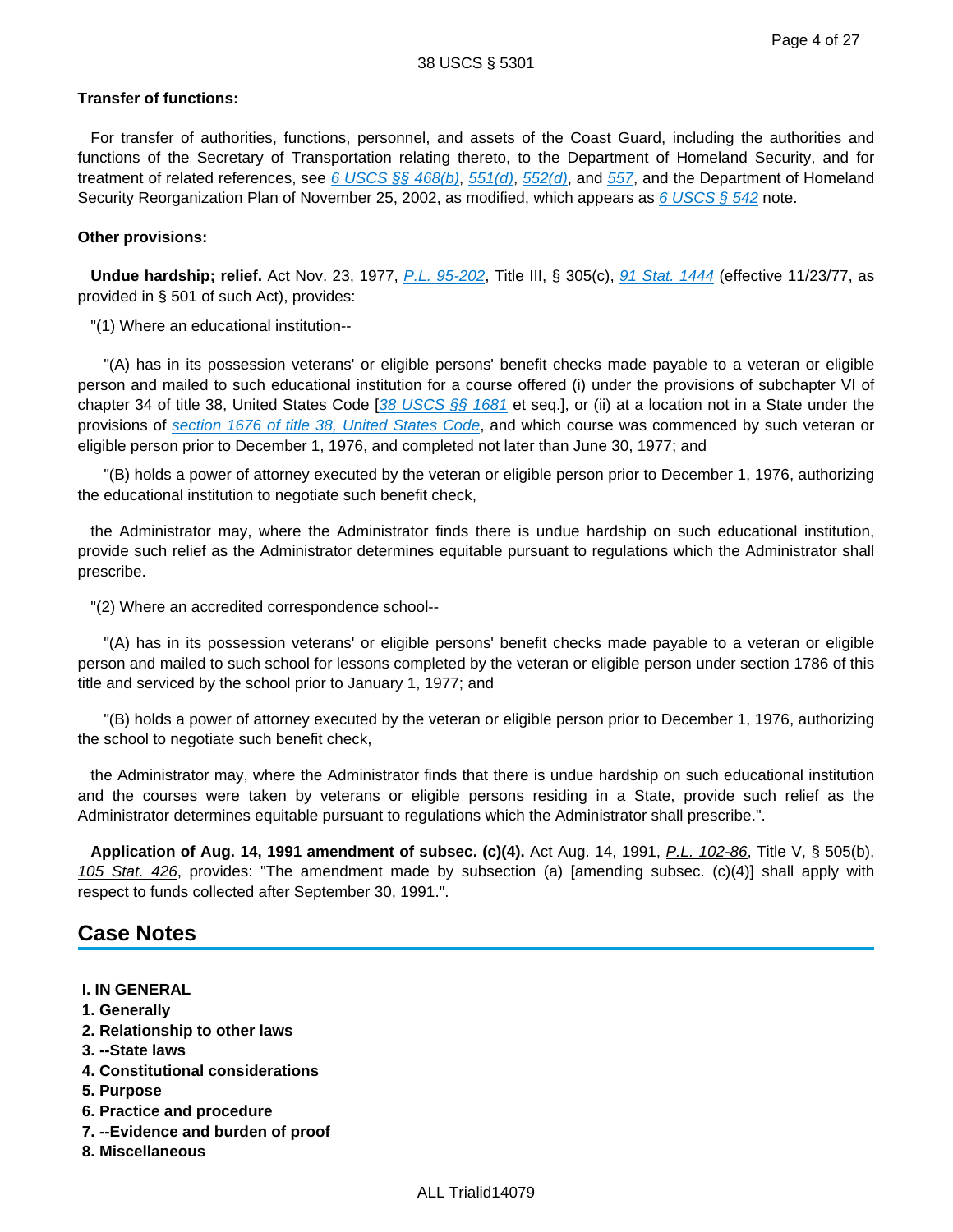## **II. ASSIGNMENT OF BENEFITS**

- **A. In General**
- **9. Generally**
- **B. Insurance**
- **10. Beneficiaries and change thereof**
- **11. --Court orders**
- **12. --Other particular cases**
- **13. Proceeds of insurance**
- **14. --Constructive trust**
- **III. EXEMPTION FROM TAXATION**
- **15. Estate and inheritance taxes**
- **16. --Transfer taxes**
- **17. Income taxes**
- **18. --Payments to guardian**
- **19. Taxation of interest on benefit payments**
- **20. Taxation of property purchased with benefit payments**
- **21. Miscellaneous**
- **IV. EXEMPTION FROM CLAIMS OF CREDITORS AND PROCESS**
- **A. In General**
- **22. Generally**
- **23. Construction and interpretation**
- **24. What constitutes "benefits"**
- **25. Who are "creditors"**
- **26. --Guardians**
- **27. --Spouses**
- **28. Duration of exemption**
- **29. Bankruptcy of recipient of benefits and effect thereof**
- **30. Attorney fee claims**
- **31. Miscellaneous**
- **B. Application of Exemption to Funds in Possession of Particular Persons or Entities**
- **32. Administrators and executors**
- **33. Guardians or committees**
- **34. Designated beneficiaries or distributees**
- **35. Estate of decedent**
- **36. Miscellaneous**
- **C. Application of Exemption to Particular Dispositions of Funds**
- **37. Deposits in financial institutions**
- **38. Investments and purchases**
- **39. --Bonds or notes**
- **40. --Real or personal property**
- **D. Application of Exemption to Claims for Support or Maintenance**
- **1. Veteran**
- **41. Governmental entities' claims**
- **42. Miscellaneous**
- **2. Dependents of Veteran**
- **43. Generally**
- **44. Governmental entities' claims**
- **45. Court orders**
- **46. Miscellaneous**
- **V. COLLECTION OF CLAIMS OF UNITED STATES**
- **47. Generally**
- **48. Fines**
- **49. Insurance and payments thereon**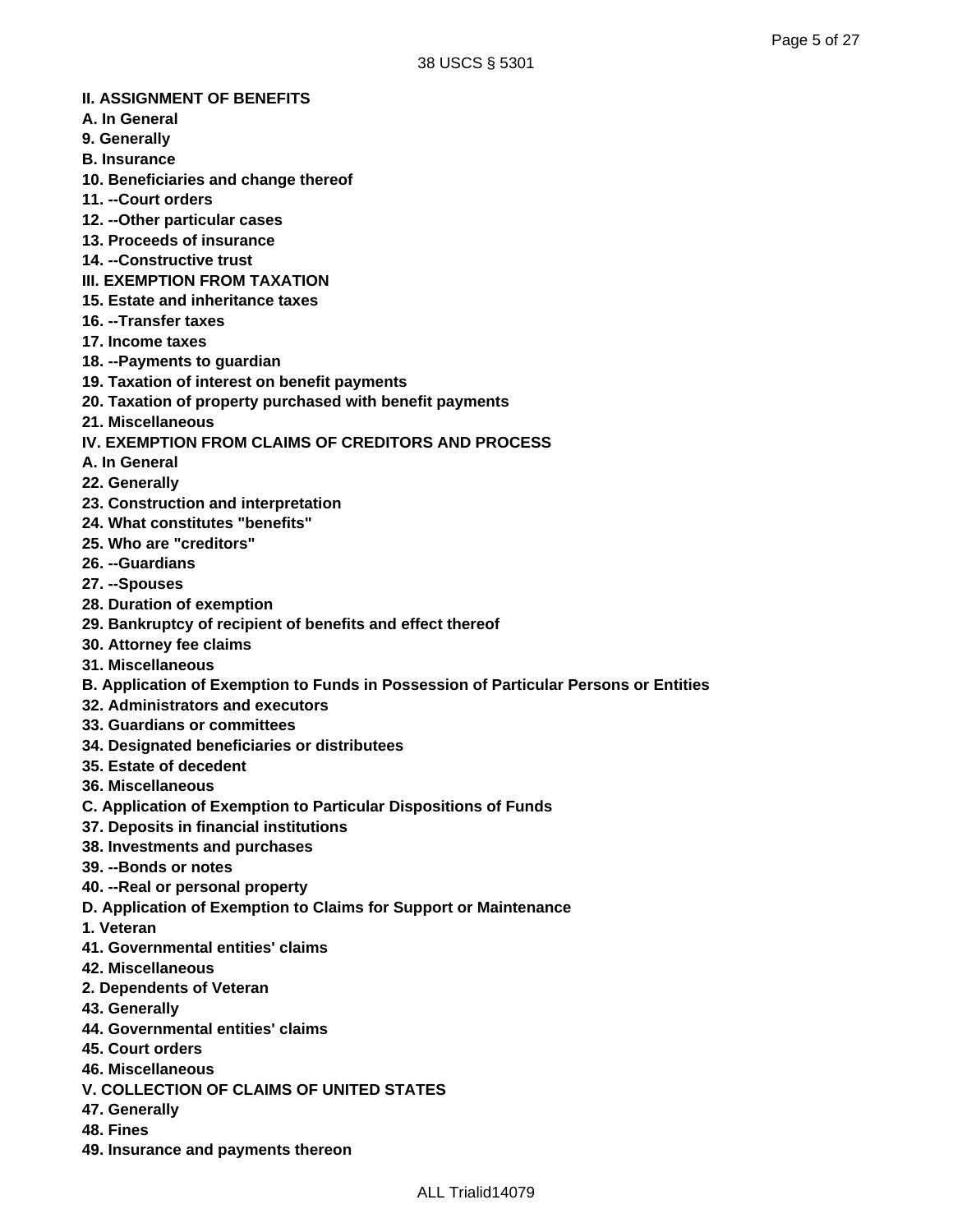## **50. --Dividends and premiums**

# **51. Loan guarantees**

**52. Miscellaneous**

# **I. IN GENERAL**

# **1. Generally**

Legislation making benefits paid by Veterans' Administration [now Department of Veterans Affairs] exempt from taxation and creditors' claims should be liberally construed to protect funds granted by Congress for maintenance and support of beneficiaries of such legislation. Porter v Aetna Casualty & Surety Co. (1962) 370 US 159, 8 L Ed [2d 407, 82 S Ct 1231.](http://advance.lexis.com/api/document?collection=cases&id=urn:contentItem:3S4X-H8H0-003B-S04D-00000-00&context=)

Those who deal with War Risk Insurance Bureau [now Department of Veterans Affairs] are assumed to know statutes and regulations which govern it. [Jewell v United States \(1939, DC Ky\) 27 F Supp 836.](http://advance.lexis.com/api/document?collection=cases&id=urn:contentItem:3S4V-K6P0-003B-W1YV-00000-00&context=)

Congress clearly has power to provide for exemption of servicemen's or veterans' benefits. Derzis v Vafes (1933) [227 Ala 471, 150 So 461;](http://advance.lexis.com/api/document?collection=cases&id=urn:contentItem:3YC6-5YF0-0046-84N1-00000-00&context=) [Gaskins v Security-First Nat'l Bank \(1939\) 30 Cal App 2d 409, 86 P2d 681.](http://advance.lexis.com/api/document?collection=cases&id=urn:contentItem:3S1W-P4H0-003V-P3VH-00000-00&context=)

# **2. Relationship to other laws**

[42 USCS § 659](http://advance.lexis.com/api/document?collection=statutes-legislation&id=urn:contentItem:4YF7-GSV1-NRF4-4182-00000-00&context=) authorizes assignment of benefits, which would otherwise be not assignable, under 38 USCS § 3101(a) [now [38 USCS § 5301\(a\)](http://advance.lexis.com/api/document?collection=statutes-legislation&id=urn:contentItem:4YF7-GR11-NRF4-4458-00000-00&context=)]. [Sturgell v Creasy \(1981, CA6 Ohio\) 640 F2d 843.](http://advance.lexis.com/api/document?collection=cases&id=urn:contentItem:3S4X-5970-0039-W1NP-00000-00&context=)

[38 USCS § 5301](http://advance.lexis.com/api/document?collection=statutes-legislation&id=urn:contentItem:4YF7-GR11-NRF4-4458-00000-00&context=)(a) provides federal right that is enforceable under 42 USCS § 1983. Higgins v Beyer (2002, CA3 [NJ\) 293 F3d 683.](http://advance.lexis.com/api/document?collection=cases&id=urn:contentItem:4621-SK90-0038-X0BF-00000-00&context=)

Because [38 USCS § 5301\(a\)\(1\)](http://advance.lexis.com/api/document?collection=statutes-legislation&id=urn:contentItem:4YF7-GR11-NRF4-4458-00000-00&context=), when read in combination with pertinent regulations such as [38 CFR § 13.71](http://advance.lexis.com/api/document?collection=administrative-codes&id=urn:contentItem:5GFW-1XG0-008H-0504-00000-00&context=), did not prohibit direct payments of VA benefits to a state hospital for ongoing veteran patient care, a committed inmate/veteran's suit against a state hospital's trust officer for using his VA benefits was properly dismissed on summary judgment. [Gossett v Czech \(2009, CA9 Cal\) 581 F3d 891.](http://advance.lexis.com/api/document?collection=cases&id=urn:contentItem:4X68-F2H0-TXFX-D2RC-00000-00&context=)

"Anti-attachment" provisions of Veterans Act,  $38 \text{ USCS }$   $\S 5301(a)(1)$ , closely parallel "anti-attachment" provisions of Social Security Act, [42 USCS § 407\(a\)](http://advance.lexis.com/api/document?collection=statutes-legislation&id=urn:contentItem:4YF7-GJ31-NRF4-420M-00000-00&context=). [Bianconi v Preston \(2005, DC Mass\) 383 F Supp 2d 276.](http://advance.lexis.com/api/document?collection=cases&id=urn:contentItem:4GY8-FDB0-TVVD-N39Y-00000-00&context=)

National Service Life Insurance is contract made in pursuance of federal law and must be construed with reference to 38 USCS § 717 and § 3101 [now § 5301], regulations promulgated thereunder, and decisions applicable thereto, rather than by laws and decisions governing private insurance companies. In re Estate of Pechman (1974, Colo [App\) 532 P2d 385.](http://advance.lexis.com/api/document?collection=cases&id=urn:contentItem:3RX4-5PG0-003D-926B-00000-00&context=)

# **3. --State laws**

To extent New Jersey statute authorizes prison officials to deduct funds derived from prisoner's Veteran's Administration disability benefits check to pay fine assessed to compensate victims of violent crimes, it conflicts with purpose and objectives of Congress in enacting [38 USCS § 5301\(a\)](http://advance.lexis.com/api/document?collection=statutes-legislation&id=urn:contentItem:4YF7-GR11-NRF4-4458-00000-00&context=) and is void under Supremacy Clause. Higgins [v Beyer \(2002, CA3 NJ\) 293 F3d 683.](http://advance.lexis.com/api/document?collection=cases&id=urn:contentItem:4621-SK90-0038-X0BF-00000-00&context=)

38 USCS § 3101(a) [now [38 USCS § 5301\(a\)](http://advance.lexis.com/api/document?collection=statutes-legislation&id=urn:contentItem:4YF7-GR11-NRF4-4458-00000-00&context=)] was not intended to remove benefits from application of marital property laws of several states, including community property laws of Texas. Ex parte Johnson (1979, Tex Civ App [Waco\) 583 SW2d 660.](http://advance.lexis.com/api/document?collection=cases&id=urn:contentItem:3S3K-59S0-003C-20TW-00000-00&context=)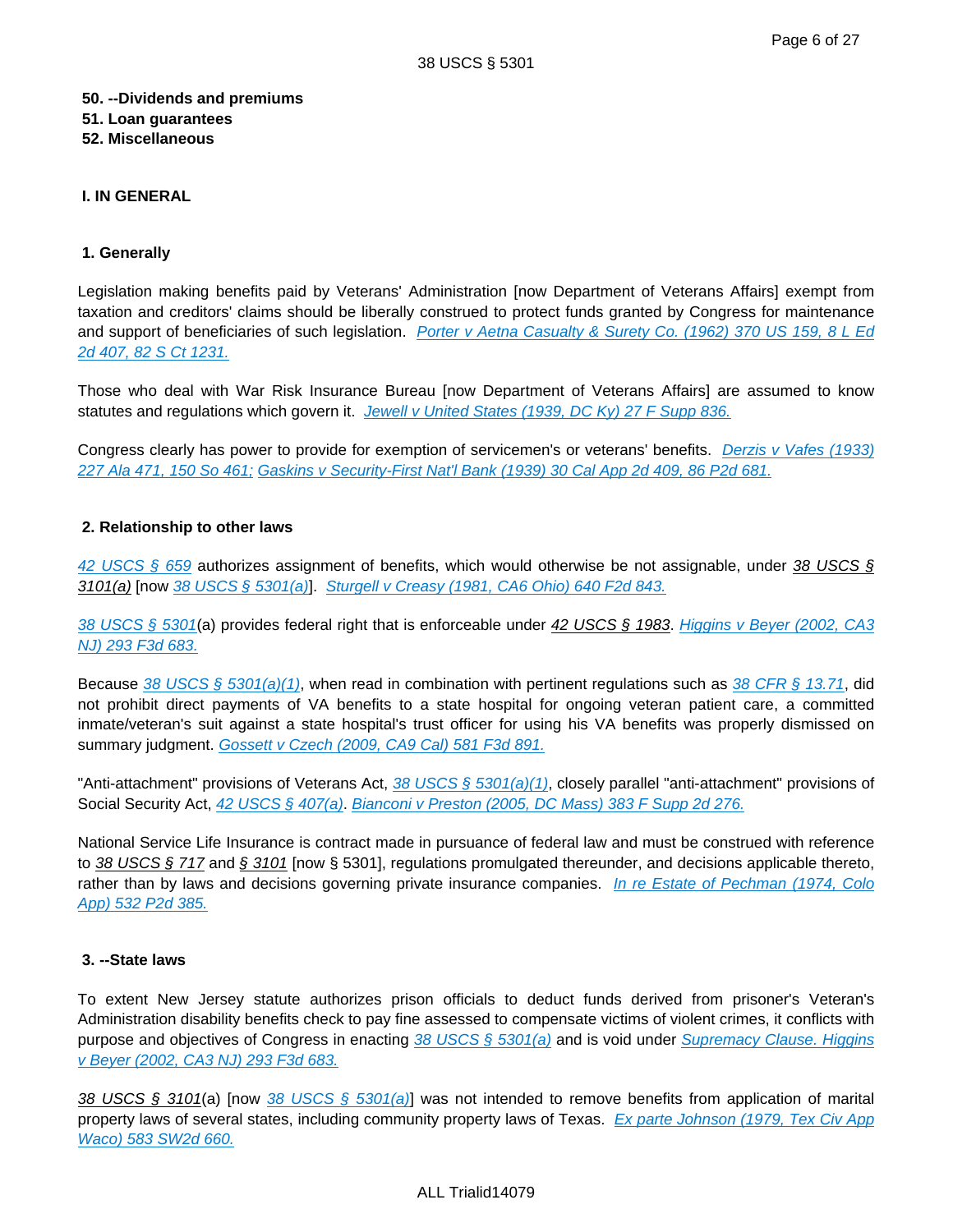## 38 USCS § 5301

Although failure to include within 10 USCS  $\frac{6}{1408(c)(1)}$  disability payments received in accordance with waiver executed pursuant to [28 USCS § 3105](http://advance.lexis.com/api/document?collection=statutes-legislation&id=urn:contentItem:4YF7-GK61-NRF4-42KK-00000-00&context=) arguably leads to conclusion that Congress' intent was to preclude states from recognizing community interest in such payments, neither 38 USCS § 3101(a) [now [38 USCS § 5301\(a\)](http://advance.lexis.com/api/document?collection=statutes-legislation&id=urn:contentItem:4YF7-GR11-NRF4-4458-00000-00&context=)] prohibition against assignments of Veterans' benefits nor any other federal law directly or positively precludes application of Louisiana's community property law to disability payments received pursuant to 38 USCS § 3105 [now [38 USCS § 5305](http://advance.lexis.com/api/document?collection=statutes-legislation&id=urn:contentItem:4YF7-GJS1-NRF4-43T2-00000-00&context=)] election. [Campbell v Campbell \(1985, La App 2d Cir\) 474 So 2d 1339,](http://advance.lexis.com/api/document?collection=cases&id=urn:contentItem:3S3K-4XD0-008T-X2KH-00000-00&context=) cert den (1985, La) 478 So 2d 148.

Award of federal death benefits for death of child to non-beneficiary spouse, husband, conflicted with 38 USCS §§  $1970(q)$  and  $5301(a)(1)$  because anti-attachment provisions preempted court's award made under state law, Minn. [Stat. § 518.58](http://advance.lexis.com/api/document?collection=statutes-legislation&id=urn:contentItem:5DCP-BTB1-DYB7-W1J9-00000-00&context=), subd. 2; award was division of property and not award of spousal support. Angell v Angell (2010, [Minn\) 791 NW2d 530.](http://advance.lexis.com/api/document?collection=cases&id=urn:contentItem:51NG-95F1-F04H-201S-00000-00&context=)

# **4. Constitutional considerations**

To extent New Jersey statute authorizes prison officials to deduct funds derived from prisoner's Veteran's Administration disability benefits check to pay fine assessed to compensate victims of violent crimes, it conflicts with purpose and objectives of Congress in enacting 38 USCS  $\S$  5301(a) and is void under Supremacy Clause. Higgins [v Beyer \(2002, CA3 NJ\) 293 F3d 683.](http://advance.lexis.com/api/document?collection=cases&id=urn:contentItem:4621-SK90-0038-X0BF-00000-00&context=)

Act of Congress exempting veterans' benefits is not unconstitutional on ground that it enlarges exemption from creditors' claims to sum in excess of that fixed by state constitution. Purvis v Walls (1931) 184 Ark 887, 44 SW2d [353.](http://advance.lexis.com/api/document?collection=cases&id=urn:contentItem:3YW7-X240-00KR-D132-00000-00&context=)

Predecessor to 38 USCS  $\S$  5301, exempting veterans' benefits from taxation, was authorized by war power of Congress. [Atlanta v Stokes \(1932\) 175 Ga 201, 165 SE 270](http://advance.lexis.com/api/document?collection=cases&id=urn:contentItem:3WRB-BS60-00KR-D1HX-00000-00&context=) (criticized in Trotter v Tennessee (1933) 290 US 354, [78 L Ed 358, 54 S Ct 138\)](http://advance.lexis.com/api/document?collection=cases&id=urn:contentItem:3S4X-CB70-003B-71KX-00000-00&context=) and (criticized in City Council of Augusta v Ransom (1934) 179 Ga 179, 175 SE 497) and (criticized in [Porter v Watson \(1935\) 51 Ga App 848, 181 SE 680\)](http://advance.lexis.com/api/document?collection=cases&id=urn:contentItem:3WVH-V020-00KR-D13K-00000-00&context=) and (criticized in Liles v H. K. Mulford Co. [\(1935\) 52 Ga App 674, 184 SE 396\).](http://advance.lexis.com/api/document?collection=cases&id=urn:contentItem:3WV3-VX90-00KR-D071-00000-00&context=)

# **5. Purpose**

Purpose of predecessor to 38 USCS  $\S$  5301 was to safeguard payments made to, or for benefit of, soldier and beneficiary. [Pagel v Pagel \(1934\) 291 US 473, 78 L Ed 921, 54 S Ct 497.](http://advance.lexis.com/api/document?collection=cases&id=urn:contentItem:3S4X-C700-003B-717P-00000-00&context=)

Purpose of 38 USCS § 3101 [now [38 USCS § 5301](http://advance.lexis.com/api/document?collection=statutes-legislation&id=urn:contentItem:4YF7-GR11-NRF4-4458-00000-00&context=)] is to protect not only recipient of benefits but also to afford some degree of security to recipient's family and dependents. Surplus v Remmele (1949) 194 Misc 1036, 87 [NYS2d 651;](http://advance.lexis.com/api/document?collection=cases&id=urn:contentItem:3S3K-1260-0044-F225-00000-00&context=) [State ex rel. Eastern State Hospital v Beard \(1979, Okla\) 600 P2d 324.](http://advance.lexis.com/api/document?collection=cases&id=urn:contentItem:3RVB-WS10-003G-63CM-00000-00&context=)

38 USCS § 3101(a) [now [38 USCS § 5301\(a\)](http://advance.lexis.com/api/document?collection=statutes-legislation&id=urn:contentItem:4YF7-GR11-NRF4-4458-00000-00&context=)] was designed by Congress to place benefits beyond reach and anticipation of creditors by assignment and from seizure under process issued for collection of debts. Ex parte [Johnson \(1979, Tex Civ App Waco\) 583 SW2d 660.](http://advance.lexis.com/api/document?collection=cases&id=urn:contentItem:3S3K-59S0-003C-20TW-00000-00&context=)

Purpose of exemption is protection of veteran, and exemption should not be extended to deceased veteran's estate. [In re Buxton's Estate \(1944\) 246 Wis 97, 16 NW2d 399, 33 AFTR 294.](http://advance.lexis.com/api/document?collection=cases&id=urn:contentItem:3RRR-2WJ0-003V-H0MP-00000-00&context=)

# **6. Practice and procedure**

District court erred in dismissing 42 USCS § 1983 claim brought by inmate against prison employees who deducted funds derived from inmate's Veteran's Administration disability benefits check to pay fine to New Jersey Victims of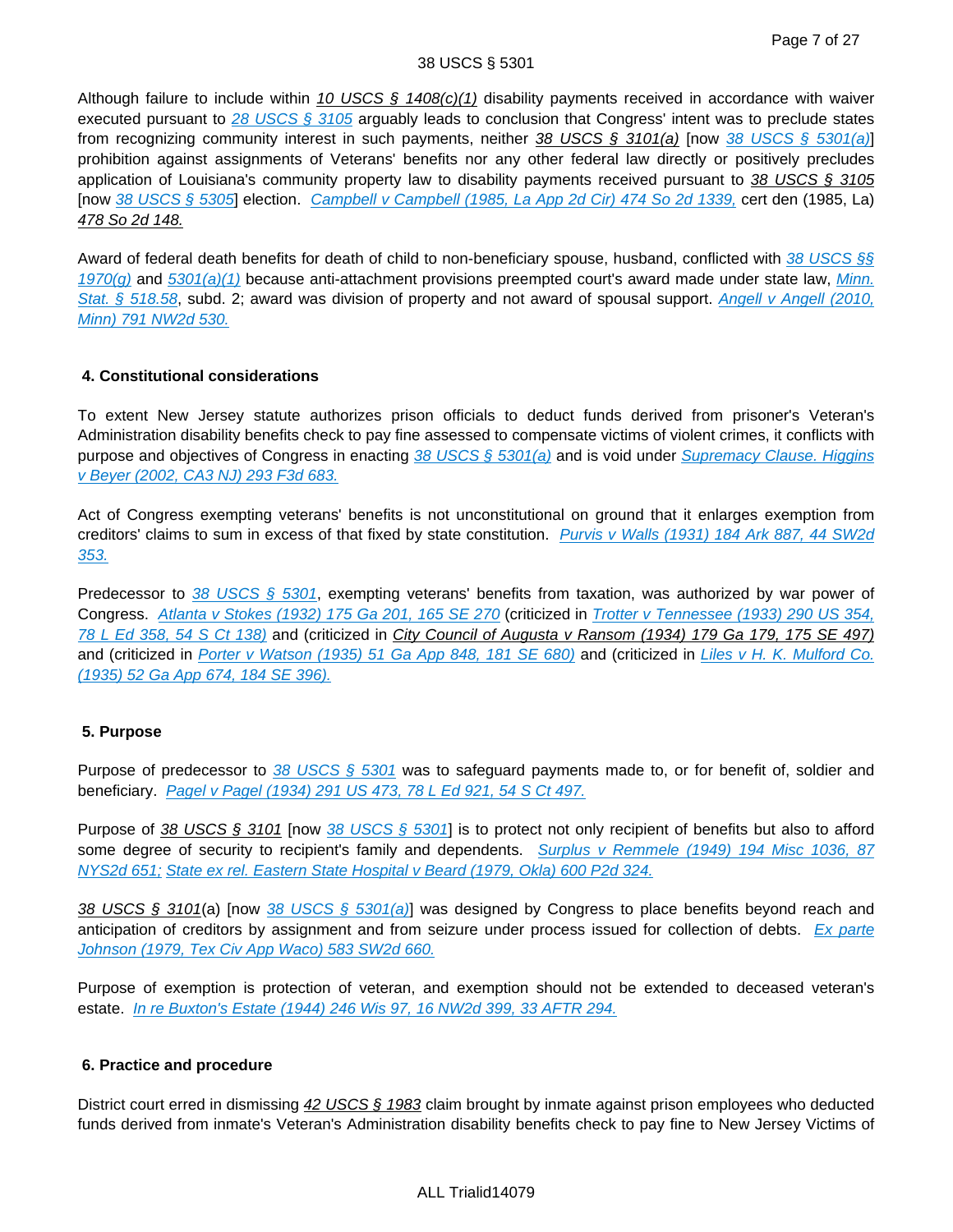Crime Compensation Board pursuant to [N.J. Stat. Ann. § 2C:43-3.1](http://advance.lexis.com/api/document?collection=statutes-legislation&id=urn:contentItem:5F0Y-BNR1-6F13-04TR-00000-00&context=), as employees' action was levy or seizure of benefits prohibited by  $38$  USCS  $\S$  5301(a). [Higgins v Beyer \(2002, CA3 NJ\) 293 F3d 683.](http://advance.lexis.com/api/document?collection=cases&id=urn:contentItem:4621-SK90-0038-X0BF-00000-00&context=)

Veterans Administration [now Department of Veterans Affairs] was not equitably estopped from arguing that tuition arrangement was prohibited by 38 USCS § 3101(a) [now [38 USCS § 5301\(a\)](http://advance.lexis.com/api/document?collection=statutes-legislation&id=urn:contentItem:4YF7-GR11-NRF4-4458-00000-00&context=)] by statements of its officials which might have indicated approval of tuition funding arrangement for direct payment; such approval was erroneous and beyond scope of authority vested in Veterans Administration [now Department of Veterans Affairs] by Congress. [American Training Services, Inc. v Veterans Admin. \(1977, DC NJ\) 434 F Supp 988.](http://advance.lexis.com/api/document?collection=cases&id=urn:contentItem:3S4N-TSH0-0054-71R1-00000-00&context=)

Proper measure of damages for wrongful garnishment of exempt proceeds, was six per cent interest on money while wrongfully impounded. [Purvis v Walls \(1931\) 184 Ark 887, 44 SW2d 353.](http://advance.lexis.com/api/document?collection=cases&id=urn:contentItem:3YW7-X240-00KR-D132-00000-00&context=)

Supreme Court of Appeals of West Virginia holds that, in determining amount of spousal support to be awarded pursuant to factors enumerated in W. Va. Code  $\S$  48-6-301(b)(1)-(20), federal, service-connected veterans disability benefits received by payor spouse may be considered by family court as resource, along with payor's other income, in assessing ability of payor to pay spousal support; such consideration by family court is not precluded by 10 USCS § 1408 or [38 USCS § 5301](http://advance.lexis.com/api/document?collection=statutes-legislation&id=urn:contentItem:4YF7-GR11-NRF4-4458-00000-00&context=) concerning nonassignability of veterans benefits. [In re Zickefoose \(2012, W Va\)](http://advance.lexis.com/api/document?collection=cases&id=urn:contentItem:54XX-3X71-F04M-G17H-00000-00&context=)  [724 SE2d 312.](http://advance.lexis.com/api/document?collection=cases&id=urn:contentItem:54XX-3X71-F04M-G17H-00000-00&context=)

# **7. --Evidence and burden of proof**

Rule that he who claims exemption bears burden of establishing it means no more than that one who seeks exemption must show that he is as matter of fact within class which is as matter of law exempt. Williams v United [States Fidelity & Guaranty Co. \(1939\) 71 App DC 9, 107 F2d 210.](http://advance.lexis.com/api/document?collection=cases&id=urn:contentItem:3S4W-SF60-003B-K109-00000-00&context=)

Affidavits showing source of funds used to purchase real estate were admissible on issue of exemption from taxation. [Atlanta v Stokes \(1932\) 175 Ga 201, 165 SE 270](http://advance.lexis.com/api/document?collection=cases&id=urn:contentItem:3WRB-BS60-00KR-D1HX-00000-00&context=) (criticized in Trotter v Tennessee (1933) 290 US 354, 78 [L Ed 358, 54 S Ct 138\)](http://advance.lexis.com/api/document?collection=cases&id=urn:contentItem:3S4X-CB70-003B-71KX-00000-00&context=) and (criticized in City Council of Augusta v Ransom (1934) 179 Ga 179, 175 SE 497) and (criticized in [Porter v Watson \(1935\) 51 Ga App 848, 181 SE 680\)](http://advance.lexis.com/api/document?collection=cases&id=urn:contentItem:3WVH-V020-00KR-D13K-00000-00&context=) and (criticized in [Liles v H. K. Mulford Co. \(1935\)](http://advance.lexis.com/api/document?collection=cases&id=urn:contentItem:3WV3-VX90-00KR-D071-00000-00&context=)  [52 Ga App 674, 184 SE 396\).](http://advance.lexis.com/api/document?collection=cases&id=urn:contentItem:3WV3-VX90-00KR-D071-00000-00&context=)

# **8. Miscellaneous**

Statute does not constitute limitation on Secretary's obligation with regard to payment of attorney's fees from appellant's past due benefits; that payment to appellant and appellant's attorney are to be calculated in accordance with existing regulations. [Aronson v Derwinski \(1992\) 3 Vet App 162.](http://advance.lexis.com/api/document?collection=cases&id=urn:contentItem:3RRC-5860-003N-51HY-00000-00&context=)

38 USCS § 3101(a) [now [38 USCS § 5301\(a\)](http://advance.lexis.com/api/document?collection=statutes-legislation&id=urn:contentItem:4YF7-GR11-NRF4-4458-00000-00&context=)] is not unconditional and does not prevent state from placing reasonable burden on debtor to claim exemption. Phillips v Bartolomie (1975, 1st Dist) 46 Cal App 3d 346, 121 Cal [Rptr 56.](http://advance.lexis.com/api/document?collection=cases&id=urn:contentItem:3S11-V860-003C-R16T-00000-00&context=)

# **II. ASSIGNMENT OF BENEFITS**

**A. In General**

**9. Generally**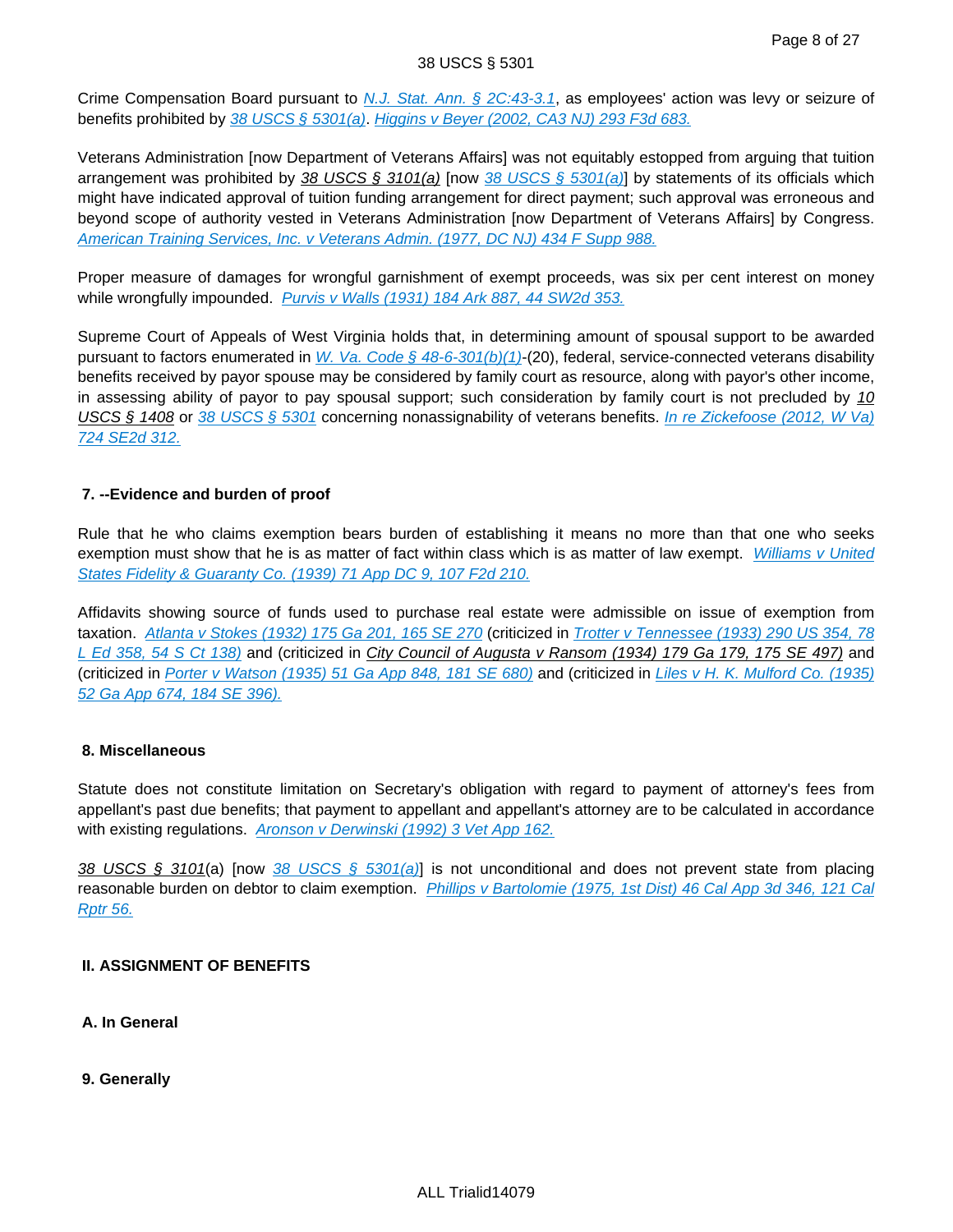Agreement whereby disabled veteran assigned share of his compensation to wife to whom he was married while mentally incompetent, which marriage was subsequently annulled, was void though incorporated in annulment decree. [Yake v Yake \(1936\) 170 Md 75, 183 A 555.](http://advance.lexis.com/api/document?collection=cases&id=urn:contentItem:3XVM-JFN0-00KR-F189-00000-00&context=)

Provisions of 38 USCS § 3101(a) [now [38 USCS § 5301\(a\)](http://advance.lexis.com/api/document?collection=statutes-legislation&id=urn:contentItem:4YF7-GR11-NRF4-4458-00000-00&context=)], both before and after 1976 amendment, prohibit arrangement whereby veteran has educational benefit check sent directly to educational institution which, upon previous power of attorney given by veteran, endorses check and deposits it to institution's account; even though Veterans Administration [now Department of Veterans Affairs] for some period of time recognized such activity, absent affirmative misconduct by agency or its officers, agency is not bound by statements of officials which may have indicated approval of such tuition funding arrangement. American Training Services, Inc. v Veterans Admin. [\(1977, DC NJ\) 434 F Supp 988.](http://advance.lexis.com/api/document?collection=cases&id=urn:contentItem:3S4N-TSH0-0054-71R1-00000-00&context=)

Veterans Administration [now Department of Veterans Affairs] is precluded by [38 USCS §](http://advance.lexis.com/api/document?collection=statutes-legislation&id=urn:contentItem:4YF7-GR11-NRF4-4458-00000-00&context=) 3101 [now 38 USCS § [5301](http://advance.lexis.com/api/document?collection=statutes-legislation&id=urn:contentItem:4YF7-GR11-NRF4-4458-00000-00&context=)] from giving any effect to purported assignment of benefit payments, but Veterans Administration [now Department of Veterans Affairs] lacks authority to withhold benefit payment checks from beneficiaries merely because beneficiary has attempted to assign such benefits, and Administration [now Department] is required to mail such checks to payee's last known address of record, regardless of disposition beneficiary may make of such payment. 1972 ADVA 993.

Verbal promise by pension claimant to pay debt when he receives his pension, or out of his pension, is not such pledge, mortgage, assignment, transfer, or sale of pension claim as is forbidden. [Crane v Linneus \(1884\) 77 Me](http://advance.lexis.com/api/document?collection=cases&id=urn:contentItem:3YMW-8XV0-00KR-C2FD-00000-00&context=)  [59.](http://advance.lexis.com/api/document?collection=cases&id=urn:contentItem:3YMW-8XV0-00KR-C2FD-00000-00&context=)

Agreement between widow of soldier of revolution, entitled to pension under Act of 1848, c. 120, and agent that latter was to receive certain part of pension money for his services in obtaining it was void, and money received under such agreement could be recovered by pensioner in action of assumpsit. Powell v Jennings (1856) 48 NC [547.](http://advance.lexis.com/api/document?collection=cases&id=urn:contentItem:3XK6-GJR0-00KR-F0BW-00000-00&context=)

# **B. Insurance**

# **10. Beneficiaries and change thereof**

Congress has declared public policy of nation by enactment of  $38 \text{ USCS}$   $\S$  717(a) [now § 1917(a)] and § 3101(a) [now § 5301(a)] and if veteran could contract to surrender his right to change beneficiary, or assign proceeds of National Service Life Insurance policy, and then be held liable in damages for breach of such contract, public policy would be frustrated. [McJunkin v Estate of McJunkin \(1973, Tex Civ App Dallas\) 493 SW2d 278.](http://advance.lexis.com/api/document?collection=cases&id=urn:contentItem:3RRH-CJ60-003C-5206-00000-00&context=)

Absent language restricting right to execute later changes in beneficiary designations, insured's motive for beneficiary designation change is not questionable as improper assignment. VA GCO 15-76.

Provisions of 38 USCS §§ 717(a) [now § 1917(a)], 749 [now § 1949], and 3101 [now § 5301] guarantee decedent's absolute right to determine beneficiary of policy. [Sessions v Sessions \(1974, Okla App\) 525 P2d 1269.](http://advance.lexis.com/api/document?collection=cases&id=urn:contentItem:3RVC-15S0-003G-64RS-00000-00&context=)

# **11. --Court orders**

Courts do not have jurisdiction to make an order regarding permanent change of beneficiary under National Service Life Insurance policy. [Reed v Reed \(1971\) 29 Colo App 199, 481 P2d 125.](http://advance.lexis.com/api/document?collection=cases&id=urn:contentItem:3RX4-6G70-003D-9407-00000-00&context=)

State court had no jurisdiction to enter judgment requiring irrevocable designation of beneficiary of any part of proceeds. [Sessions v Sessions \(1974, Okla App\) 525 P2d 1269.](http://advance.lexis.com/api/document?collection=cases&id=urn:contentItem:3RVC-15S0-003G-64RS-00000-00&context=)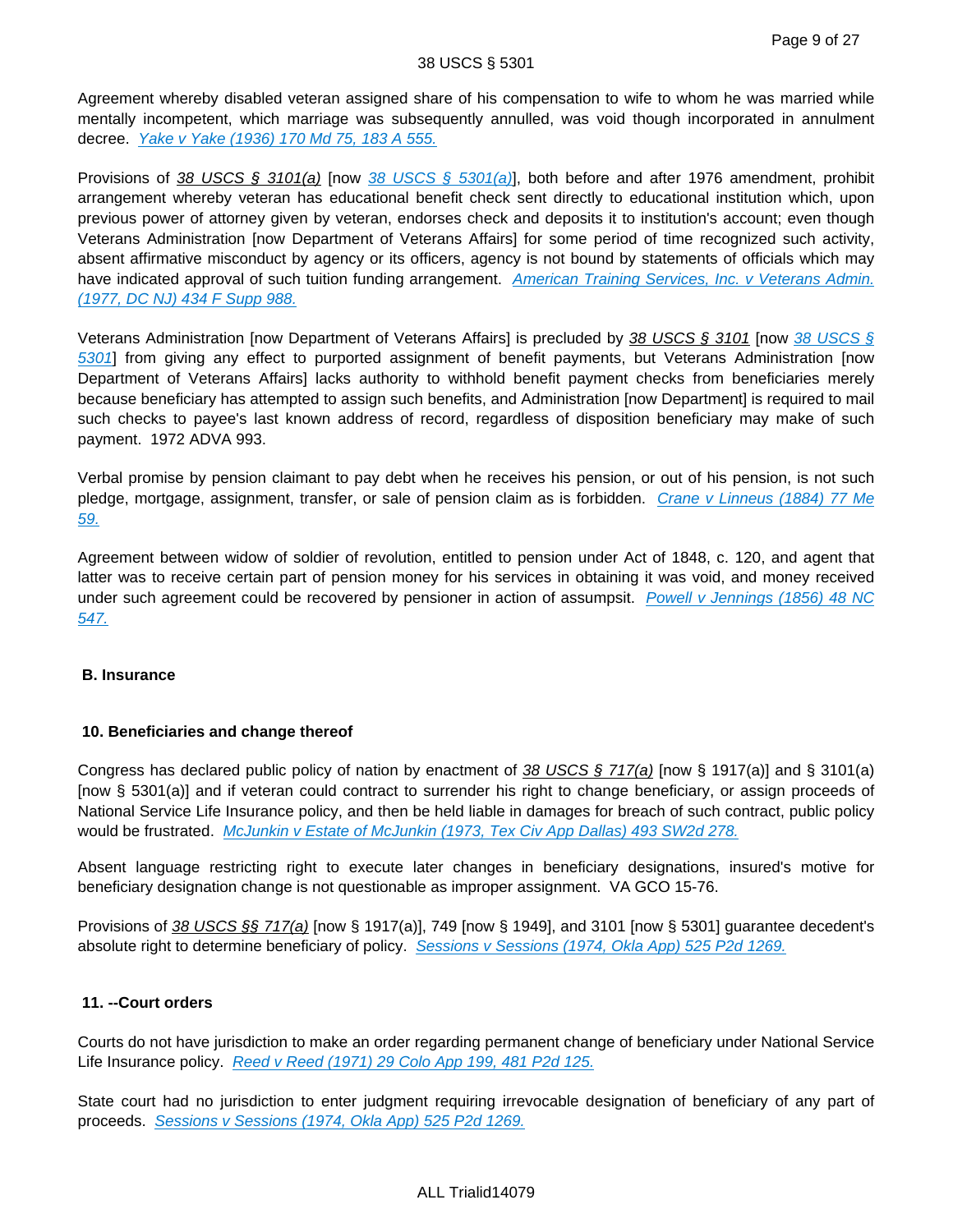## **12. --Other particular cases**

Agreement by insured with his mother that, in consideration of her advancing money for payment of premiums and other purposes, he would continue her as beneficiary under policy was in effect assignment of insurance. Von Der [Lippi-Lipski v United States \(1925\) 55 App DC 202, 4 F2d 168.](http://advance.lexis.com/api/document?collection=cases&id=urn:contentItem:3S4X-1PP0-003B-K190-00000-00&context=)

Where, two days before his death, insured executed change of beneficiary form designating his mother (whom at time he owed \$ 4000) as primary beneficiary and his brother as contingent beneficiary, and in "Remarks" section of form wrote: "This to take care of unpaid debts to mother in case of her death brother is to take care of all unpaid debts," such action does not constitute assignment or "in the nature of an assignment." Stafford v United States [\(1955, DC La\) 128 F Supp 435.](http://advance.lexis.com/api/document?collection=cases&id=urn:contentItem:3S4V-S3N0-003B-2319-00000-00&context=)

Community property settlement agreement, executed by father who agreed to name son as irrevocable beneficiary of National Service Life Insurance policy and to surrender right to change beneficiary of policy, was illegal and unenforceable and estate of father was not liable to son for damages for breach of contract after father changed beneficiary. [McJunkin v Estate of McJunkin \(1973, Tex Civ App Dallas\) 493 SW2d 278.](http://advance.lexis.com/api/document?collection=cases&id=urn:contentItem:3RRH-CJ60-003C-5206-00000-00&context=)

## **13. Proceeds of insurance**

Prohibition against assignment has no application to proceeds of insurance after payment to beneficiary; contract by beneficiary agreeing to pay proceeds to another is enforceable against him. Bostrom v Bostrom (1931) 60 ND [792, 236 NW 732.](http://advance.lexis.com/api/document?collection=cases&id=urn:contentItem:3RKP-1KX0-000K-21CC-00000-00&context=)

Congress has declared public policy of nation by enactment of  $38$  USCS § 717(a) [now § 1917(a)] and § 3101(a) [now § 5301(a)] and if veteran could contract to surrender his right to change beneficiary, or assign proceeds of National Service Life Insurance policy, and then be held liable in damages for breach of such contract, public policy would be frustrated. [McJunkin v Estate of McJunkin \(1973, Tex Civ App Dallas\) 493 SW2d 278.](http://advance.lexis.com/api/document?collection=cases&id=urn:contentItem:3RRH-CJ60-003C-5206-00000-00&context=)

By clear terms of 38 USCS § 717 [now § 1917] and § 3101 [now § 5301], one who was not designated as beneficiary of National Service Life Insurance policy at time of insured's death, was precluded from recovering proceeds of such policy in suit initiated directly against United States or against the designated beneficiary, including any attempt to impress trust upon the proceeds in hands of beneficiary. Will of Hilton (1976) 88 Misc 2d [760, 388 NYS2d 985.](http://advance.lexis.com/api/document?collection=cases&id=urn:contentItem:3RRS-GY30-003C-F06W-00000-00&context=)

## **14. --Constructive trust**

Trust in proceeds of National Service Life Insurance policies, in which deceased's parents were designated beneficiaries, could not be established in favor of insured's children whom he had agreed to designate as beneficiaries in property settlement with his wife. Sehrt v Sehrt (1960, 1st Dist) 179 Cal App 2d 167, 3 Cal Rptr [555.](http://advance.lexis.com/api/document?collection=cases&id=urn:contentItem:3RRK-KTJ0-003C-32T0-00000-00&context=)

To impress trust upon proceeds of National Service Life Insurance policy would result in an evasion of intent of Congress. Lefrak v Lefrak (1975, 2d Dept) 47 App Div 2d 912, 366 NYS2d 672.

By clear terms of 38 USCS  $\S$  717 [now  $\S$  1917] and  $\S$  3101 [now  $\S$  5301], one who was not designated as beneficiary of National Service Life Insurance policy at time of insured's death, was precluded from recovering proceeds of such policy in suit initiated directly against United States or against the designated beneficiary, including any attempt to impress trust upon the proceeds in hands of beneficiary. Will of Hilton (1976) 88 Misc 2d [760, 388 NYS2d 985.](http://advance.lexis.com/api/document?collection=cases&id=urn:contentItem:3RRS-GY30-003C-F06W-00000-00&context=)

Where decedent was insured under National Service Life Insurance and at time of divorce from plaintiff was ordered to make plaintiff beneficiary of balance due on alimony judgment until judgment was paid, but decedent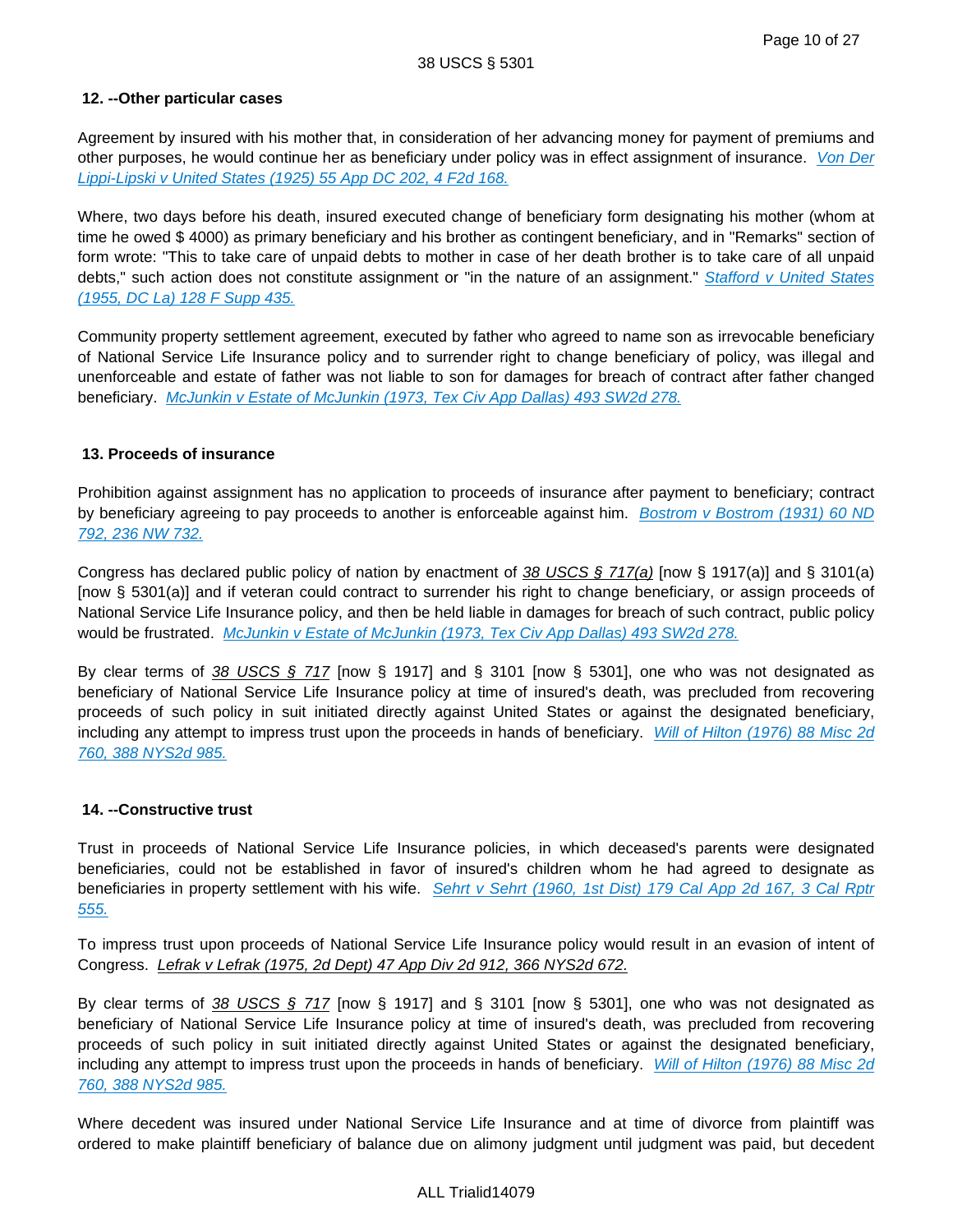later married defendant and made her beneficiary of policy, proceeds of policy were not subject to constructive trust in favor of former wife. [Sessions v Sessions \(1974, Okla App\) 525 P2d 1269.](http://advance.lexis.com/api/document?collection=cases&id=urn:contentItem:3RVC-15S0-003G-64RS-00000-00&context=)

## **III. EXEMPTION FROM TAXATION**

## **15. Estate and inheritance taxes**

Inasmuch as predecessor to 38 USCS § 3101 [now [38 USCS § 5301](http://advance.lexis.com/api/document?collection=statutes-legislation&id=urn:contentItem:4YF7-GR11-NRF4-4458-00000-00&context=)] relating to exemption from taxation of proceeds of war risk insurance did not purport to exempt such proceeds from death duties, veteran's contract with government under Act was not unconstitutionally impaired by inclusion of such proceeds in computing total amount of his insurance for purposes of Federal estate tax. *United States Trust Co. v Helvering (1939) 307 US 57, 59 S Ct* [692, 83 L Ed 1104, 39-1 USTC P 9466, 22 AFTR 327.](http://advance.lexis.com/api/document?collection=cases&id=urn:contentItem:3S4X-8250-003B-7448-00000-00&context=)

Proceeds of war risk insurance were part of decedent's gross estate subject to federal tax. Bankers Trust Co. v [Commissioner \(1935, BTA\) 33 BTA 746.](http://advance.lexis.com/api/document?collection=cases&id=urn:contentItem:3SWS-VK40-003S-K373-00000-00&context=)

Proceeds of government life insurance cannot be used by bank as trustee to collect amount of estate tax paid by bank as trustee from inter vivos trust fund in its hands as such proceeds are declared by statute to be immune from taxes. [In re Roosevelt's Estate \(1947\) 191 Misc 840, 77 NYS2d 252.](http://advance.lexis.com/api/document?collection=cases&id=urn:contentItem:3S3K-18D0-0044-F061-00000-00&context=)

Heirs at law, who received war risk insurance from deceased service man, took as beneficiaries, and insurance money they received was exempt from state inheritance tax. [Succession of Geier \(1924\) 155 La 167, 99 So 26,](http://advance.lexis.com/api/document?collection=cases&id=urn:contentItem:3S3K-7Y50-003G-42R4-00000-00&context=) 32 ALR 353.

Proceeds of war risk insurance policy were not subject to state inheritance tax. In re Harris' Estate (1930) 179 Minn [450, 229 NW 781.](http://advance.lexis.com/api/document?collection=cases&id=urn:contentItem:3RRM-6000-003G-V50T-00000-00&context=)

State could not levy succession tax upon proceeds of war risk insurance which will be distributed to aunts and uncles of insured. [Tax Com. of Ohio v Rife \(1927, Hamilton Co\) 27 Ohio App 516, 162 NE 398,](http://advance.lexis.com/api/document?collection=cases&id=urn:contentItem:3RRM-WY60-003C-73SD-00000-00&context=) affd (1928) 119 [Ohio St 83, 6 Ohio L Abs 385, 162 NE 390.](http://advance.lexis.com/api/document?collection=cases&id=urn:contentItem:3RRM-T2V0-003C-72TF-00000-00&context=)

State inheritance tax was an excise tax on the succession to property at or by reason of death and was not tax on property; accordingly, proceeds of National Service Life Insurance policy were subject to state inheritance tax. In re [Estate of Super \(1968\) 428 Pa 476, 239 A2d 380.](http://advance.lexis.com/api/document?collection=cases&id=urn:contentItem:3RRM-TGV0-003C-M3R8-00000-00&context=)

Commuted value of war risk insurance policy, turned over by government to estate of deceased soldier for distribution to beneficiaries, was not subject to state inheritance tax. Watkins v Hall (1929) 107 W Va 202, 147 SE [876.](http://advance.lexis.com/api/document?collection=cases&id=urn:contentItem:3XMH-7JP0-00KR-C1RN-00000-00&context=)

#### **16. --Transfer taxes**

Amount payable to estate of insured on death of beneficiary before receipt of all installments was subject to state transfer tax. In re Schaeffer's Estate (1927) 130 Misc 436, 224 NYS 305.

Statute did not exempt from New York state transfer tax transfers of proceeds from estate of deceased insured to those who took in distribution of estate. [In re Dean's Estate \(1927\) 131 Misc 125, 225 NYS 543.](http://advance.lexis.com/api/document?collection=cases&id=urn:contentItem:3S3K-3K20-0044-F3FJ-00000-00&context=)

Adjusted service bonds were not such part of veteran's estate as would make them subject to state transfer inheritance tax; Congress directed payment of adjusted service bonds to estate of veteran, not as asset thereof, but merely for purpose of ascertaining veteran's next of kin, and expressly relieved bonds from taxation. In re Schmuckli's Estate (1941, Pa) 17 A2d 876.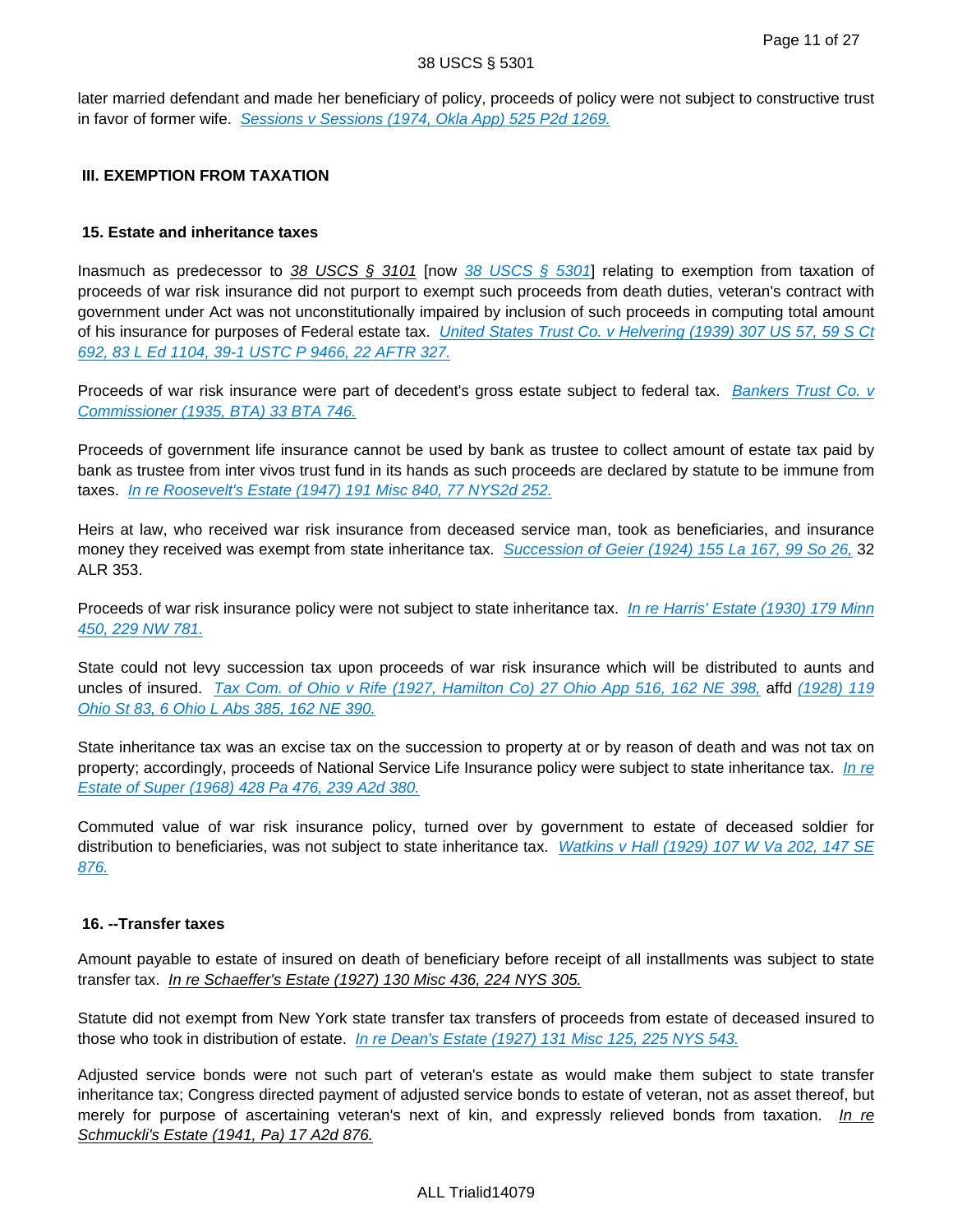## **17. Income taxes**

Amounts of retired pay received by master sergeant, retired from regular army of United States after thirty years of meritorious service, were properly included in his gross income, although taxpayer claimed that such retirement pay was exempt from taxation, where his retirement was solely pursuant to statutes relating generally to retired army personnel. [Hoeppel v Westover \(1948, SD Cal\) 79 F Supp 794, 48-2 USTC P 9418, 37 AFTR 367.](http://advance.lexis.com/api/document?collection=cases&id=urn:contentItem:3S4V-JGK0-003B-12PR-00000-00&context=)

Compensation received by veteran as part of therapeutic work program under [38 USCS § 1718\(b\)](http://advance.lexis.com/api/document?collection=statutes-legislation&id=urn:contentItem:4YF7-GMP1-NRF4-41P7-00000-00&context=) constitutes veterans' medical benefit rather than wages for services, and thus such compensation is excluded from veteran's income for tax purposes under [38 USCS § 5301\(a\)](http://advance.lexis.com/api/document?collection=statutes-legislation&id=urn:contentItem:4YF7-GR11-NRF4-4458-00000-00&context=) and former I.R.C. § 139(a)(3) (now [I.R.C. § 140\(a\)\(3\)](http://advance.lexis.com/api/document?collection=statutes-legislation&id=urn:contentItem:4YF7-GW61-NRF4-43GD-00000-00&context=)). Wallace [v Comm'r \(2007\) 128 TC 132.](http://advance.lexis.com/api/document?collection=cases&id=urn:contentItem:4NHF-Y9T0-003N-304N-00000-00&context=)

Exemption from taxation ceased as soon as money was paid to veteran, it not being then "payable", and payment to his guardian was payment to veteran and has same effect. Arcese v Commonwealth (1933) 160 Va 116, 168 SE [465.](http://advance.lexis.com/api/document?collection=cases&id=urn:contentItem:3S12-0HH0-003D-02YC-00000-00&context=)

Plaintiff widow, survivor of military veteran, was granted tax refund relief for funds withheld from her Survivor Benefit Plan receipts for period of time for which she was retroactively entitled to Dependency and Indemnity Compensation benefits, which were nontaxable under  $38 \text{ USCS }$  \$  $5301$  and were credited retroactively against withholding from taxable Survivor Benefit Plan payments pursuant to [10 USCS § 1450\(c\)](http://advance.lexis.com/api/document?collection=statutes-legislation&id=urn:contentItem:4YF7-GKB1-NRF4-449P-00000-00&context=). Ebert v United States [\(2005\) 66 Fed Cl 287, 2005-2 USTC P 50495, 96 AFTR 2d 5163.](http://advance.lexis.com/api/document?collection=cases&id=urn:contentItem:4GNK-S030-0004-S0K8-00000-00&context=)

Payments made by VA under compensated work therapy program described in  $\frac{38 \text{ USCS}}{5}$  1718 are veterans' benefits within meaning of 38 USCS  $\S$  5301; accordingly, such payments are qualified military benefits under 26 [USCS § 134](http://advance.lexis.com/api/document?collection=statutes-legislation&id=urn:contentItem:4YF7-GS91-NRF4-40SD-00000-00&context=) and are exempt from federal income tax. [Rev. Rul. 2007-69 \(2007\) 2007-49 IRB 1083.](http://advance.lexis.com/api/document?collection=administrative-materials&id=urn:contentItem:4R5G-T8H0-TX09-913K-00000-00&context=)

## **18. --Payments to guardian**

Exemption from taxation of compensation and war risk insurance disability benefits to mentally incompetent veteran, conferred by predecessor to 38 USCS § 3101 [now [38 USCS § 5301](http://advance.lexis.com/api/document?collection=statutes-legislation&id=urn:contentItem:4YF7-GR11-NRF4-4458-00000-00&context=)] was not enlarged by fact that payment is made to his guardian. [Trotter v Tennessee \(1933\) 290 US 354, 78 L Ed 358, 54 S Ct 138.](http://advance.lexis.com/api/document?collection=cases&id=urn:contentItem:3S4X-CB70-003B-71KX-00000-00&context=)

Where guardian of veteran received warrants or checks of government in payment of adjusted compensation or insurance due ward, and he deposited them in bank which collected them and credited proceeds to veteran's account, such deposits were not subject to taxation by county and municipal authorities. Lawrence v Shaw (1937) [300 US 245, 81 L Ed 623, 57 S Ct 443,](http://advance.lexis.com/api/document?collection=cases&id=urn:contentItem:3S4X-9DG0-003B-7264-00000-00&context=) 108 ALR 1102.

Where pensioner was non compos mentis and his pension was being paid to his guardian, such pension was nontaxable. [Manning v Spry \(1903\) 121 Iowa 191, 96 NW 873.](http://advance.lexis.com/api/document?collection=cases&id=urn:contentItem:3YSX-RY40-00KR-F225-00000-00&context=)

Payment of pension or compensation to guardian does not leave money in control of government so as to be exempt from taxation. [State ex rel. Smith v Board of Comm'rs \(1931\) 132 Kan 233, 294 P 915,](http://advance.lexis.com/api/document?collection=cases&id=urn:contentItem:3WY4-00C0-00KR-D2JS-00000-00&context=) cert den (1931) 283 US 855, 75 L Ed 1462, 51 S Ct 648.

Exemption from taxation ceased as soon as money was paid to veteran, it not being then "payable", and payment to his guardian was payment to veteran and has same effect. Arcese v Commonwealth (1933) 160 Va 116, 168 SE [465.](http://advance.lexis.com/api/document?collection=cases&id=urn:contentItem:3S12-0HH0-003D-02YC-00000-00&context=)

## **19. Taxation of interest on benefit payments**

Interest received by guardian on money paid by United States was not exempt from state income tax. 20 Op Atty Gen 270.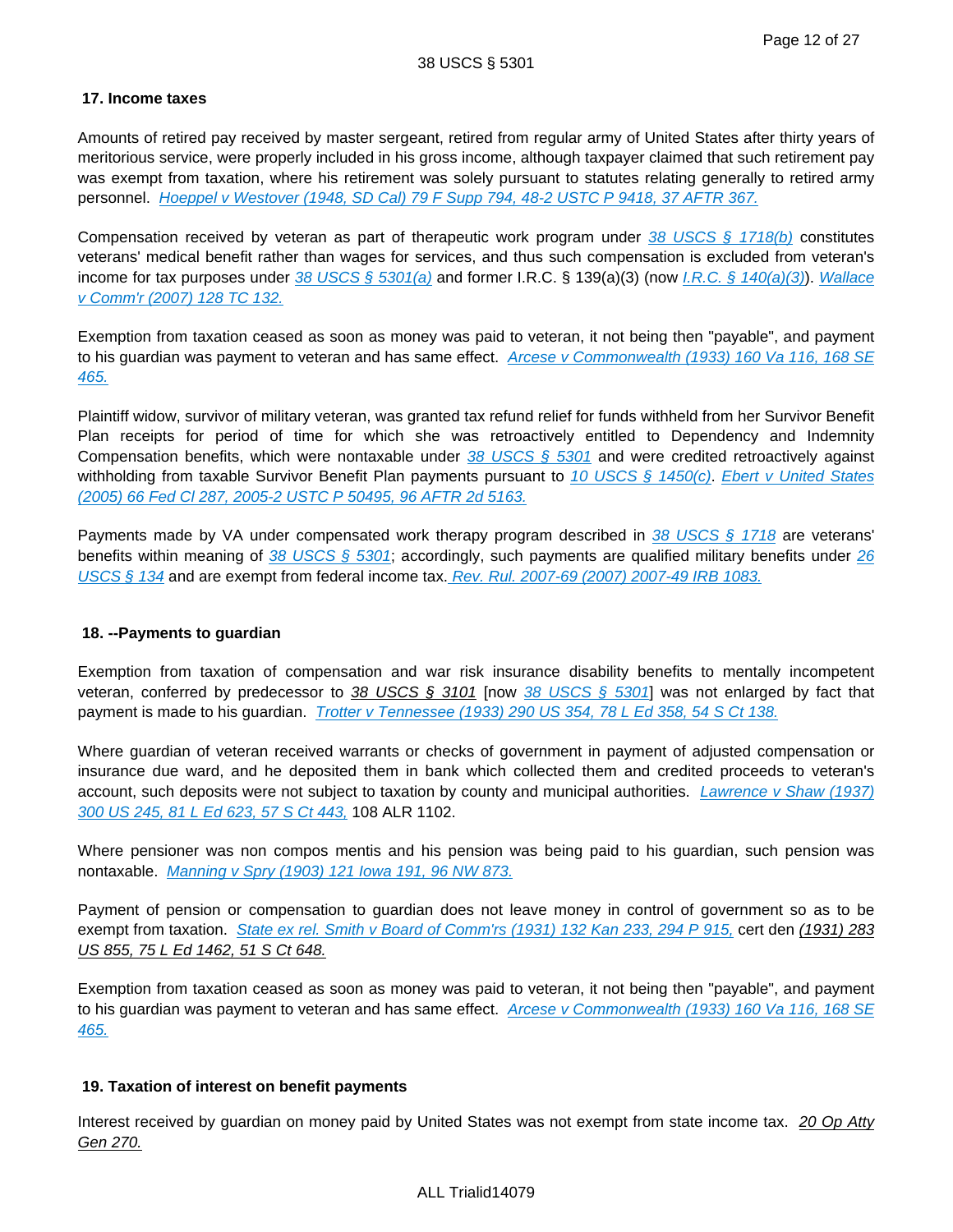Interest received on pension money was not exempt from taxation. Bednar v Carroll (1908) 138 Iowa 338, 116 NW [315.](http://advance.lexis.com/api/document?collection=cases&id=urn:contentItem:3YS1-WT60-00KR-F3VS-00000-00&context=)

## **20. Taxation of property purchased with benefit payments**

Exemption from taxation of compensation paid by United States to its disabled veterans and of disability benefits under policy of war risk insurance, conferred by predecessor to 38 USCS § 3101 [now [38 USCS § 5301](http://advance.lexis.com/api/document?collection=statutes-legislation&id=urn:contentItem:4YF7-GR11-NRF4-4458-00000-00&context=)] was lost when money is converted into land and buildings. Trotter v Tennessee (1933) 290 US 354, 78 L Ed 358, 54 S Ct [138.](http://advance.lexis.com/api/document?collection=cases&id=urn:contentItem:3S4X-CB70-003B-71KX-00000-00&context=)

Land purchased by guardian of incompetent World War veteran out of compensation was not exempt from taxation. [Johnson v Board of Comm'rs \(1933\) 61 SD 372, 249 NW 683;](http://advance.lexis.com/api/document?collection=cases&id=urn:contentItem:401R-58S0-00KR-C33T-00000-00&context=) [State v Blair \(1933\) 165 Tenn 519, 57 SW2d 455,](http://advance.lexis.com/api/document?collection=cases&id=urn:contentItem:3X81-PX90-00KR-D13M-00000-00&context=) affd [\(1933\) 290 US 354, 78 L Ed 358, 54 S Ct 138.](http://advance.lexis.com/api/document?collection=cases&id=urn:contentItem:3S4X-CB70-003B-71KX-00000-00&context=)

Property purchased by guardian with money paid by United States was not exempt from state property taxation. 20 Op Atty Gen 270.

Property purchased with benefit payment was not exempt from state taxation. [20 Op Atty Gen 1190.](http://advance.lexis.com/api/document?collection=administrative-materials&id=urn:contentItem:3RHK-GVP0-002F-V1NG-00000-00&context=)

Exemption from taxation did not extend to land purchased with proceeds of compensation. State v Wright (1932) [224 Ala 357, 140 So 584.](http://advance.lexis.com/api/document?collection=cases&id=urn:contentItem:3YCT-WW70-0046-8431-00000-00&context=)

Lands purchased with money paid by United States to World War veterans as adjusted service compensation or bonus were subject to state taxation. [Ford v Harrington \(1934\) 189 Ark 48, 70 SW2d 49.](http://advance.lexis.com/api/document?collection=cases&id=urn:contentItem:3YWX-FVX0-00KR-D1PD-00000-00&context=)

Real estate purchased with exempt money was exempt from taxation. Atlanta v Stokes (1932) 175 Ga 201, 165 SE [270](http://advance.lexis.com/api/document?collection=cases&id=urn:contentItem:3WRB-BS60-00KR-D1HX-00000-00&context=) (criticized in [Trotter v Tennessee \(1933\) 290 US 354, 78 L Ed 358, 54 S Ct 138\)](http://advance.lexis.com/api/document?collection=cases&id=urn:contentItem:3S4X-CB70-003B-71KX-00000-00&context=) and (criticized in City Council of Augusta v Ransom (1934) 179 Ga 179, 175 SE 497) and (criticized in Porter v Watson (1935) 51 Ga App 848, [181 SE 680\)](http://advance.lexis.com/api/document?collection=cases&id=urn:contentItem:3WVH-V020-00KR-D13K-00000-00&context=) and (criticized in [Liles v H. K. Mulford Co. \(1935\) 52 Ga App 674, 184 SE 396\).](http://advance.lexis.com/api/document?collection=cases&id=urn:contentItem:3WV3-VX90-00KR-D071-00000-00&context=)

Property purchased by veteran with money paid to him by government was not exempt from taxation. Martin v [Guilford County \(1931\) 201 NC 63, 158 SE 847,](http://advance.lexis.com/api/document?collection=cases&id=urn:contentItem:3XPC-HVB0-00KR-F169-00000-00&context=) 76 ALR 978; Lambert v Guilford County (1931) 201 NC 67, 158 SE [849.](http://advance.lexis.com/api/document?collection=cases&id=urn:contentItem:3XPC-HVB0-00KR-F16B-00000-00&context=)

Compensation money invested in real property did not render land exempt from taxation. Raburn v Board of Comm'rs (1934) 168 Okla 4, 31 P2d 840.

Mortgages purchased with proceeds of compensation paid to veteran were not exempt from taxation. Saxe v Board [of Revision of Taxes \(1932\) 107 Pa Super 108, 163 A 317,](http://advance.lexis.com/api/document?collection=cases&id=urn:contentItem:3W5S-BG00-00KR-C3GS-00000-00&context=) affd [\(1933\) 311 Pa 545, 166 A 853.](http://advance.lexis.com/api/document?collection=cases&id=urn:contentItem:3RRM-WTF0-003C-M29H-00000-00&context=)

Exemption from taxation with respect to payments of benefits did not extend to real estate purchased in part or wholly out of such payments. *Lucas v Board of Equalization (1957) 165 Neb 315, 85 NW2d 638*, cert den (1958) 356 US 938, 2 L Ed 2d 813, 78 S Ct 780.

## **21. Miscellaneous**

Legislation making benefits paid by Veterans' Administration [now Department of Veterans Affairs] exempt from taxation and creditors' claims should be liberally construed to protect funds granted by Congress for maintenance and support of beneficiaries of such legislation. Porter v Aetna Casualty & Surety Co. (1962) 370 US 159, 8 L Ed [2d 407, 82 S Ct 1231.](http://advance.lexis.com/api/document?collection=cases&id=urn:contentItem:3S4X-H8H0-003B-S04D-00000-00&context=)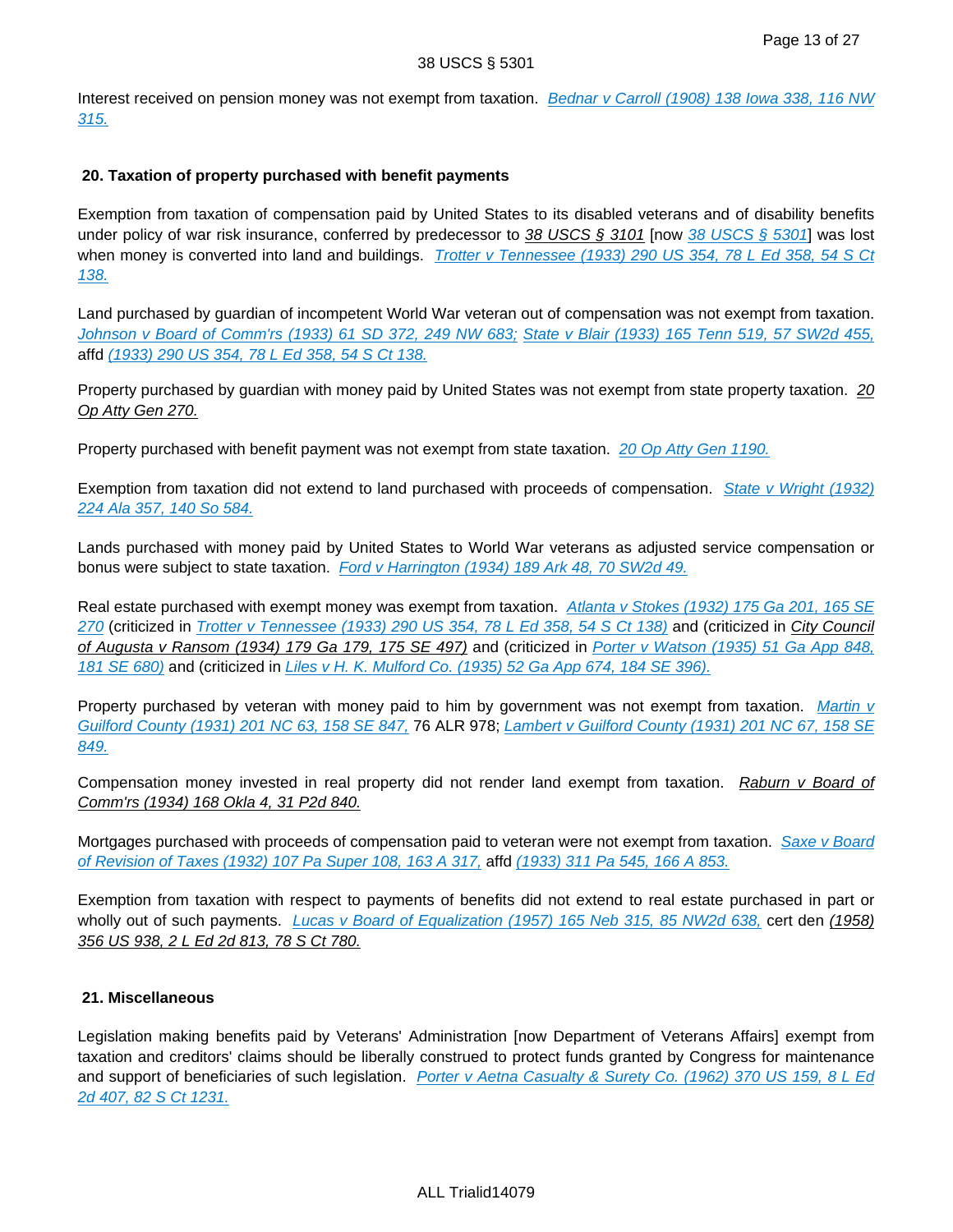Proceeds of war risk insurance policy payable to insured's estate may be used by executor to pay delinquent taxes due from insured to United States government for previous years. In re Coleman's Estate (1936) 179 Okla 251, 65 [P2d 467.](http://advance.lexis.com/api/document?collection=cases&id=urn:contentItem:3XGG-64J0-00KR-D0J7-00000-00&context=)

## **IV. EXEMPTION FROM CLAIMS OF CREDITORS AND PROCESS**

## **A. In General**

### **22. Generally**

Amendments to veteran relief acts making government insurance proceeds exempt from creditors are effective retroactively. [In re McCormick's Estate \(1938\) 169 Misc 672, 8 NYS2d 179.](http://advance.lexis.com/api/document?collection=cases&id=urn:contentItem:3S3K-2F30-0044-F1B5-00000-00&context=)

Pensioner may use money in any manner he may see proper for his own benefit and to secure comfort of his family, free from attacks of creditors. [Holmes v Tallada \(1889\) 125 Pa 133, 17 A 238.](http://advance.lexis.com/api/document?collection=cases&id=urn:contentItem:3RRH-YV90-003G-X3P2-00000-00&context=)

## **23. Construction and interpretation**

Legislation making benefits paid by Veterans' Administration [now Department of Veterans Affairs] exempt from taxation and creditors' claims should be liberally construed to protect funds granted by Congress for maintenance and support of beneficiaries of such legislation. Porter v Aetna Casualty & Surety Co. (1962) 370 US 159, 8 L Ed [2d 407, 82 S Ct 1231.](http://advance.lexis.com/api/document?collection=cases&id=urn:contentItem:3S4X-H8H0-003B-S04D-00000-00&context=)

Words "attachment, levy or seizure" are not to be construed so narrowly as to embrace only process in hands of officer for service. [Mahar v McIntyre \(1936, DC Mass\) 16 F Supp 961.](http://advance.lexis.com/api/document?collection=cases&id=urn:contentItem:3S4V-KW40-003B-W09X-00000-00&context=)

Statute exempting veterans' benefits from claims of creditors must receive liberal interpretation. Yake v Yake [\(1936\) 170 Md 75, 183 A 555;](http://advance.lexis.com/api/document?collection=cases&id=urn:contentItem:3XVM-JFN0-00KR-F189-00000-00&context=) [Hoerster v Johnson City State Bank \(1933, Tex Civ App\) 58 SW2d 142.](http://advance.lexis.com/api/document?collection=cases&id=urn:contentItem:3VNP-1H00-0039-42C8-00000-00&context=)

Right of veterans to be exempt from creditor claims against benefits must be liberally construed to protect funds granted by Congress for maintenance and support of eligible veterans. American Training Services, Inc. v Veterans [Admin. \(1977, DC NJ\) 434 F Supp 988.](http://advance.lexis.com/api/document?collection=cases&id=urn:contentItem:3S4N-TSH0-0054-71R1-00000-00&context=)

## **24. What constitutes "benefits"**

In an action by named beneficiary under National Service Life Insurance policy for recovery of expenditures incurred in defending claim to proceeds in state court, statutory exemption from seizure of proceeds under 38 USCS § 3101 [now [38 USCS § 5301](http://advance.lexis.com/api/document?collection=statutes-legislation&id=urn:contentItem:4YF7-GR11-NRF4-4458-00000-00&context=)] is not "benefit" of policy which Government has the duty to protect, and failure of Government to protect such claim to the policy proceeds in state courts does not violate any statutory or contractual duty to beneficiary, policy terms and statutory provisions advantageous to an insured and his beneficiaries being primarily intended to protect those individuals from inaction or wrongdoing by agency charged with administering NSLI Program. [Smith v United States \(1972, CA9 Wash\) 460 F2d 985.](http://advance.lexis.com/api/document?collection=cases&id=urn:contentItem:3S4X-5FK0-0039-X46F-00000-00&context=)

Dividends payable under NSLI policy were benefits payable by Veterans' Administration [now Department of Veterans Affairs], and exempt under predecessor to  $38$  USCS § 3101 [now  $38$  USCS § 5301]. Administrator's decision, Veterans Administration, No. 832, November 25, 1949.

## **25. Who are "creditors"**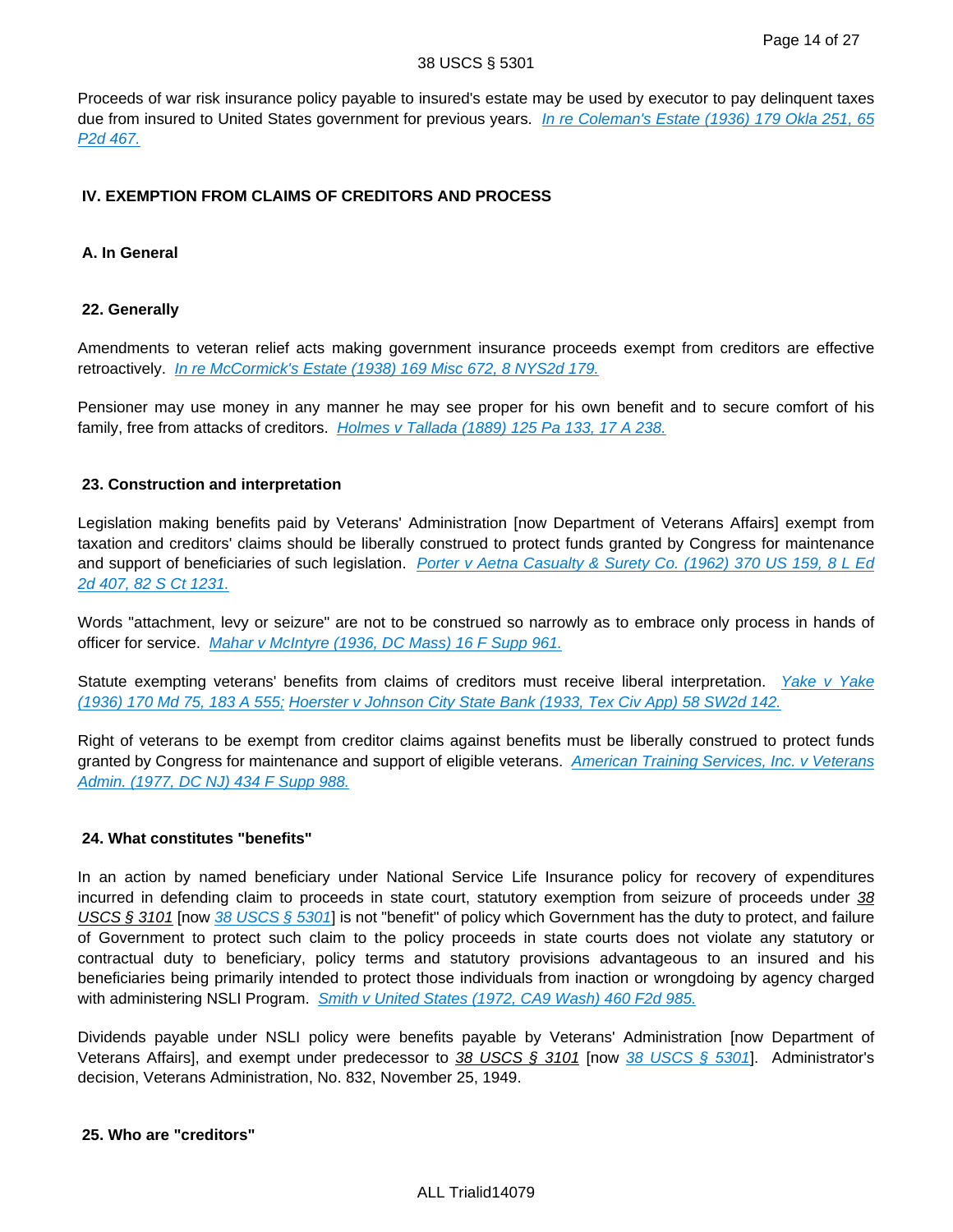#### 38 USCS § 5301

State institution was entitled to reimbursement out of veteran's exempt funds for care and maintenance of veteran in such institution, since state was not creditor within meaning of predecessor to  $38$  USCS § 3101 [now 38 USCS § [5301](http://advance.lexis.com/api/document?collection=statutes-legislation&id=urn:contentItem:4YF7-GR11-NRF4-4458-00000-00&context=)]. [Savoid v District of Columbia \(1961, App DC\) 110 US App DC 39, 288 F2d 851;](http://advance.lexis.com/api/document?collection=cases&id=urn:contentItem:3S4X-4WJ0-0039-Y0DN-00000-00&context=) [In re Guardianship of](http://advance.lexis.com/api/document?collection=cases&id=urn:contentItem:3RRN-0NW0-003V-H1YS-00000-00&context=)  [Bemowski \(1958\) 3 Wis 2d 133, 88 NW2d 22.](http://advance.lexis.com/api/document?collection=cases&id=urn:contentItem:3RRN-0NW0-003V-H1YS-00000-00&context=)

State hospital asserting claim against insured's estate for maintenance of elderly beneficiary of NSLI policy was not creditor within meaning of 38 USCS § 3101 [now [38 USCS § 5301](http://advance.lexis.com/api/document?collection=statutes-legislation&id=urn:contentItem:4YF7-GR11-NRF4-4458-00000-00&context=)]. Cruce v Arkansas State Hospital (1966) 241 [Ark 680, 409 SW2d 342.](http://advance.lexis.com/api/document?collection=cases&id=urn:contentItem:3RX3-YPK0-003C-13BK-00000-00&context=)

Bank in which veteran's compensation was deposited could not be considered "creditor" of veteran, but was debtor. [Gainey v Bank of Thomasville \(1933\) 176 Ga 736, 168 SE 877.](http://advance.lexis.com/api/document?collection=cases&id=urn:contentItem:3WS6-51P0-00KR-D4JD-00000-00&context=)

## **26. --Guardians**

Claim of de facto guardian, made in guardianship proceedings, for expenditures on behalf of ward constituted charge arising during administration of ward's estate, rather than claim of creditor, and benefits paid by Veterans Administration [now Department of Veterans Affairs] were not exempt from such claim. In re Guardianship of [Giambastiani \(1934\) 1 Cal App 2d 639, 37 P2d 142.](http://advance.lexis.com/api/document?collection=cases&id=urn:contentItem:3S1W-P4B0-003V-P3R6-00000-00&context=)

Guardian of incompetent veteran was not "creditor," and estate was not exempt from payment of compensation to guardian under order of court. [Hines v McKenzie \(1933\) 216 Iowa 1388, 250 NW 687.](http://advance.lexis.com/api/document?collection=cases&id=urn:contentItem:3YTG-WC80-00KR-F1TK-00000-00&context=)

## **27. --Spouses**

Divorced wife of veteran claiming payment of statutory dower in personalty out of funds in hands of his guardian received from United States government as compensation was not creditor, and fund was subject to appropriation in payment of her claim, notwithstanding fact that government had allotted her \$ 30 per month out of veteran's disability compensation. [Stone v Stone \(1934\) 188 Ark 622, 67 SW2d 189.](http://advance.lexis.com/api/document?collection=cases&id=urn:contentItem:3YX2-W8H0-00KR-D2RT-00000-00&context=)

Funds paid to war veteran as compensation were not exempt from demand for alimony, wife not being creditor. [Hollis v Bryan \(1932\) 166 Miss 874, 143 So 687.](http://advance.lexis.com/api/document?collection=cases&id=urn:contentItem:3YKK-J880-00KR-F2RT-00000-00&context=)

Alimony due wife under decree of divorce, even where solely for support of child, did not render divorced wife a "creditor," and fact that Veterans' Administration [now Department of Veterans Affairs] had made allotment from such compensation to child did not prevent seizure. [In re Gardner \(1936\) 220 Wis 493, 264 NW 643.](http://advance.lexis.com/api/document?collection=cases&id=urn:contentItem:3SVX-V2B0-0039-40NM-00000-00&context=)

## **28. Duration of exemption**

Fund is protected only while in course of transmission to pensioner, and when it has been paid to him it is liable to seizure. [McIntosh v Aubrey \(1902\) 185 US 122, 46 L Ed 834, 22 S Ct 561.](http://advance.lexis.com/api/document?collection=cases&id=urn:contentItem:3S4X-CF60-003B-H50X-00000-00&context=)

Under terms of 38 USCS § 3101 [now [38 USCS § 5301](http://advance.lexis.com/api/document?collection=statutes-legislation&id=urn:contentItem:4YF7-GR11-NRF4-4458-00000-00&context=)], exemption clearly applies to funds within terms of statute after payment thereof by government and after receipt thereof by veteran, his guardian, or other fiduciary. Hannah [v Hannah \(1940\) 191 Ga 134, 11 SE2d 779;](http://advance.lexis.com/api/document?collection=cases&id=urn:contentItem:3RRJ-8740-003V-M4Y4-00000-00&context=) [James v James \(1942, Hardin Co\) 69 Ohio App 485, 24 Ohio Ops 206,](http://advance.lexis.com/api/document?collection=cases&id=urn:contentItem:3RRM-XVP0-003C-64CK-00000-00&context=)  [37 Ohio L Abs 66, 44 NE2d 368.](http://advance.lexis.com/api/document?collection=cases&id=urn:contentItem:3RRM-XVP0-003C-64CK-00000-00&context=)

Although money derived from pension is protected by congressional enactment against demands of creditors of pensioner while it remains with pension office, or in hands of any officer or agent thereof, or is in course of transmission to such pensioner, after it reaches his hands, it becomes same as money derived from other sources. [Sohl v Wainwright Trust Co. \(1921\) 76 Ind App 198, 130 NE 282.](http://advance.lexis.com/api/document?collection=cases&id=urn:contentItem:3X3B-TX60-00KR-C2WW-00000-00&context=)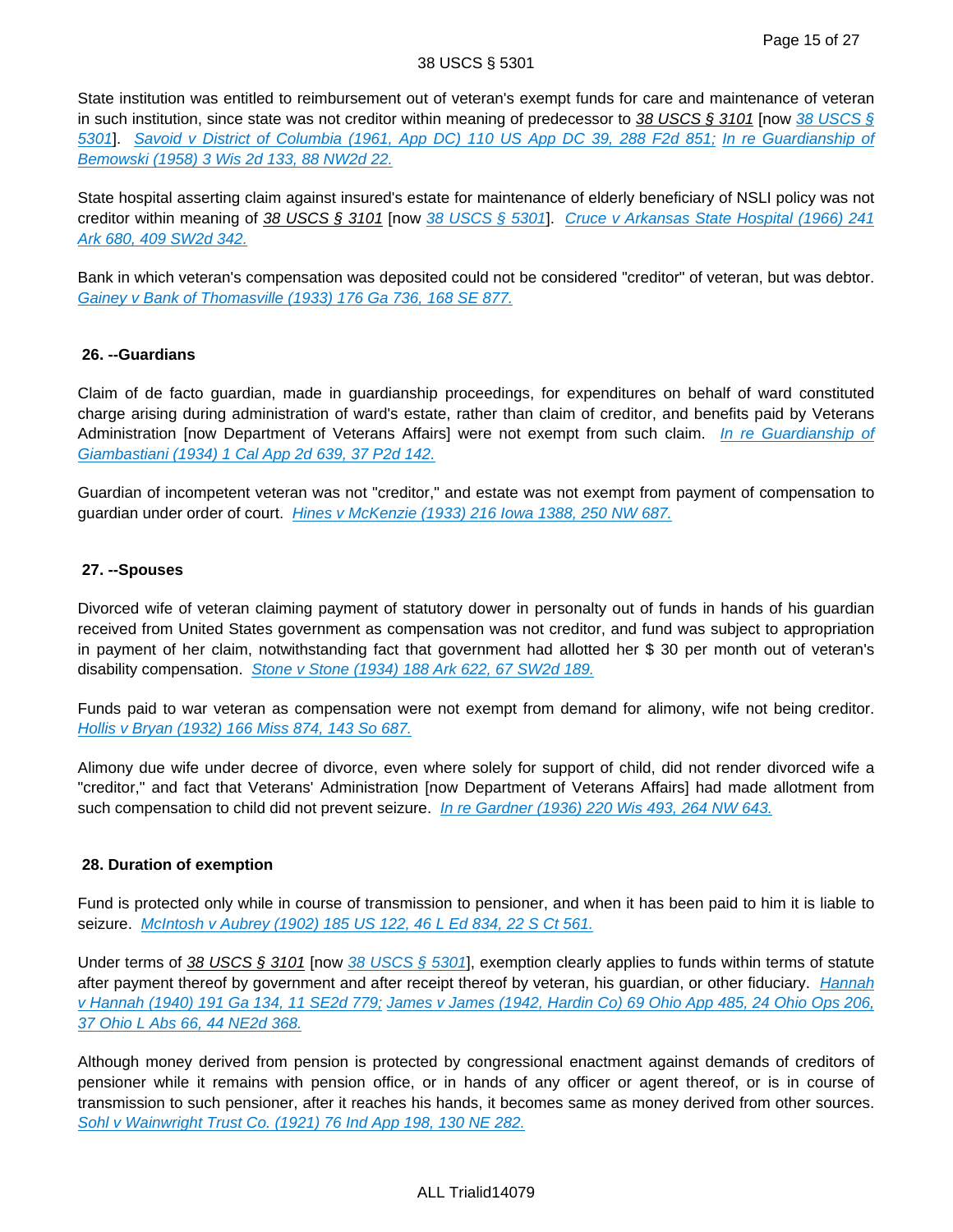Exemption from creditors' claims is inapplicable to funds which have come into possession of veteran or his guardian. [Department of Public Welfare use of Central State Hospital v Allen \(1934\) 255 Ky 301, 74 SW2d 329.](http://advance.lexis.com/api/document?collection=cases&id=urn:contentItem:3Y1C-HP20-00KR-D415-00000-00&context=)

Amount of pension money may be taken into account in estimating income for purpose of fixing alimony, provision that pension "shall inure wholly to his benefit" being effectuated by payment to him. Wheeler v Wheeler (1912, NJ Ch Ct) 94 A 85; [Bailey v Bailey \(1904\) 76 Vt 264, 56 A 1014.](http://advance.lexis.com/api/document?collection=cases&id=urn:contentItem:3SYX-S720-00GX-50GC-00000-00&context=)

Pension is protected only in transit to pensioner, and no further. Omans v Beeman (1910) 66 Misc 625, 124 NYS [166.](http://advance.lexis.com/api/document?collection=cases&id=urn:contentItem:3SR9-8CS0-0039-40KB-00000-00&context=)

Pension check given by pensioner to his wife is not subject to attachment. Bullard v Goodno (1901) 73 Vt 88, 50 A [544.](http://advance.lexis.com/api/document?collection=cases&id=urn:contentItem:3SYX-S7D0-00GX-50RP-00000-00&context=)

# **29. Bankruptcy of recipient of benefits and effect thereof**

Pension money in hands of bankrupt as it was received, at time petition in bankruptcy was filed, is exempt. In re [Bean \(1900, DC Vt\) 100 F 262.](http://advance.lexis.com/api/document?collection=cases&id=urn:contentItem:3S4V-K390-003B-M10S-00000-00&context=)

Pension moneys, received by bankrupt before filing his petition, are not exempt, even though they have not been invested or intermingled with other funds. [In re Jones \(1909, DC Me\) 166 F 337.](http://advance.lexis.com/api/document?collection=cases&id=urn:contentItem:3S4V-JF40-003B-M1KY-00000-00&context=)

Pension is something against which trustee in bankruptcy has no claim. [In re Hoag \(1915, DC NY\) 227 F 480.](http://advance.lexis.com/api/document?collection=cases&id=urn:contentItem:3S4V-RBB0-003B-W3BB-00000-00&context=)

Proceeds of bonds paid to veteran are exempt from claims of creditors of veteran on his adjudication as bankrupt. [In re Houchins \(1937, DC Va\) 17 F Supp 556.](http://advance.lexis.com/api/document?collection=cases&id=urn:contentItem:3S4V-KS30-003B-W4XY-00000-00&context=)

Where debtor agreed to pay creditor his future monthly retirement and veterans disability payments in exchange for lump sum payment, agreement did not create express trust and agreement was subject to discharge because: (1) creditor's argument that agreement created purported trust failed because there was no trust res as rights to military retired pay and veterans' disability benefits were neither entitlements nor vested rights, (2) 37 USCS  $\S$  701(c) and 38 USCS §  $5301(a)(1)$  restricted debtor's right to transfer benefits, and (3) creditor's reliance on Uniformed Services Former Spouses' Protection Act was misplaced because nothing in that statute suggested that Congress intended it to apply outside domestic relations context. Bowden v Structured Invs. Co., LLC (In re Bowden) (2004, BC WD [Wash\) 315 BR 903.](http://advance.lexis.com/api/document?collection=cases&id=urn:contentItem:4D8M-47Y0-0039-018H-00000-00&context=)

Where debtors elected to use exemptions specified in 11 USCS  $\S$  522(d) they were precluded from invoking federal non-bankruptcy exemptions, except where non-Title 11 law explicitly provided for protection of debtors in bankruptcy; here, creditor met its burden of proof that exemptions were not properly claimed, Fed. R. Bankr. P. 4003(c); therefore, debtors, having elected federal exemptions, could not claim exemptions for bank military retirement account under § 522(d)(10)(E) and [38 USCS § 5301](http://advance.lexis.com/api/document?collection=statutes-legislation&id=urn:contentItem:4YF7-GR11-NRF4-4458-00000-00&context=). In re Schena (2010, BC DC NM) 439 BR 776, 64 [CBC2d 714,](http://advance.lexis.com/api/document?collection=cases&id=urn:contentItem:519V-JT01-652F-8001-00000-00&context=) CCH Bankr L Rptr P 81865.

Bankruptcy court disagreed with bankruptcy trustee's argument that Georgia domiciliary who declared Chapter 7 bankruptcy was not allowed under 38 USCS  $\S$  5301 to exempt VA retirement and disability payments he received pre-petition because he placed those funds in bank accounts where they were commingled with nonexempt funds, but required debtor to show that money in his bank accounts could be traced to payments he received from VA. In [re McFarland \(2012, BC SD Ga\) 481 BR 242.](http://advance.lexis.com/api/document?collection=cases&id=urn:contentItem:56R0-RHV1-F049-1141-00000-00&context=)

## **30. Attorney fee claims**

Lien provision in fee agreement between veteran and counsel granting attorney lien on veteran's claim for benefits and any sum recovered is unreasonable and unenforceable under  $\frac{38 \text{ USCS }$  $\frac{38 \text{ USCS }$  $\frac{38 \text{ USCS }$   $\frac{57263}{d}$  because it conflicts with  $\frac{38}{60}$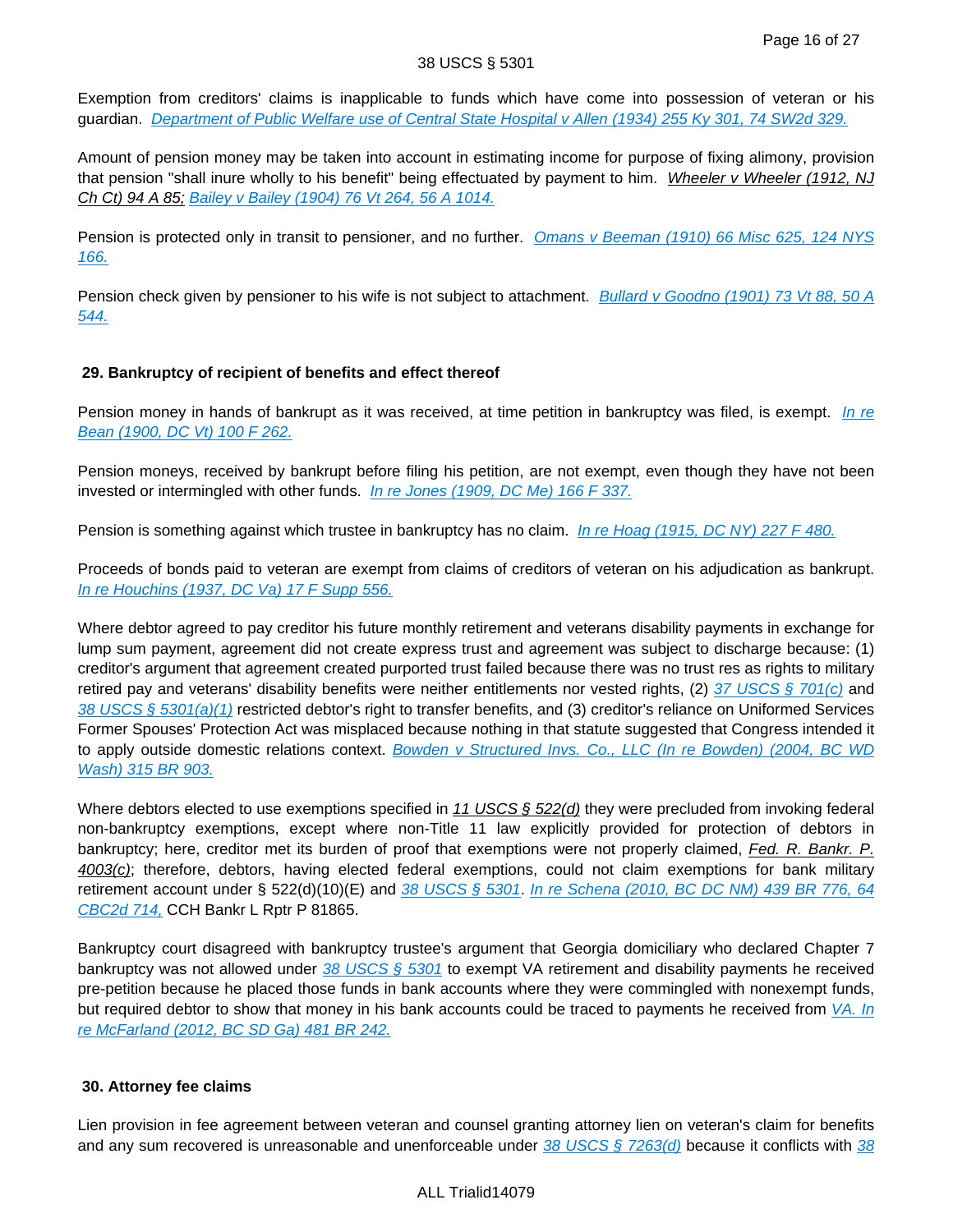[USCS § 5301\(a\)](http://advance.lexis.com/api/document?collection=statutes-legislation&id=urn:contentItem:4YF7-GR11-NRF4-4458-00000-00&context=) and [38 USCS § 5904\(d\)\(3\)](http://advance.lexis.com/api/document?collection=statutes-legislation&id=urn:contentItem:4YF7-GNK1-NRF4-403J-00000-00&context=). [Busch v West \(1999\) 12 Vet App 552, 1999 US App Vet Claims](http://advance.lexis.com/api/document?collection=cases&id=urn:contentItem:3XC5-J0S0-003N-50TP-00000-00&context=)  [LEXIS 950.](http://advance.lexis.com/api/document?collection=cases&id=urn:contentItem:3XC5-J0S0-003N-50TP-00000-00&context=)

Award of alimony out of pension money was valid, but attorney fees could not be allowed, as relationship of debtor and creditor existed as to that item. [Stone v Stone \(1934\) 188 Ark 622, 67 SW2d 189.](http://advance.lexis.com/api/document?collection=cases&id=urn:contentItem:3YX2-W8H0-00KR-D2RT-00000-00&context=)

Claim on assignment of portion of war risk insurance covering attorney fees in excess of amount fixed by rules is disallowed. [In re Zadurian's Estate \(1931\) 142 Misc 24, 253 NYS 652.](http://advance.lexis.com/api/document?collection=cases&id=urn:contentItem:3S3K-37S0-0044-F52H-00000-00&context=)

Proceeds of government life insurance policy were chargeable with attorneys fees for legal services which included collection of insurance proceeds. [In re Roosevelt's Estate \(1947\) 191 Misc 840, 77 NYS2d 252.](http://advance.lexis.com/api/document?collection=cases&id=urn:contentItem:3S3K-18D0-0044-F061-00000-00&context=)

## **Unpublished Opinions**

Unpublished: To extent that fee agreement provided that contingent fee would have been taken from future Department of Veterans Affairs benefits, it was unreasonable under [38 USCS § 7263\(d\)](http://advance.lexis.com/api/document?collection=statutes-legislation&id=urn:contentItem:4YF7-GMS1-NRF4-42G4-00000-00&context=) because it was not permitted by law and was thus unenforceable. [Yracheta v Principi \(2004, US\) 2004 US App Vet Claims LEXIS 841.](http://advance.lexis.com/api/document?collection=cases&id=urn:contentItem:4F5P-WW70-003N-50WB-00000-00&context=)

## **31. Miscellaneous**

District court erred in dismissing 42 USCS § 1983 claim brought by inmate against prison employees who deducted funds derived from inmate's Veteran's Administration disability benefits check to pay fine to New Jersey Victims of Crime Compensation Board pursuant to *[N.J. Stat. Ann. § 2C:43-3.1](http://advance.lexis.com/api/document?collection=statutes-legislation&id=urn:contentItem:5F0Y-BNR1-6F13-04TR-00000-00&context=)*, as employees' action was levy or seizure of benefits prohibited by  $38$  USCS  $\S$  5301(a). [Higgins v Beyer \(2002, CA3 NJ\) 293 F3d 683.](http://advance.lexis.com/api/document?collection=cases&id=urn:contentItem:4621-SK90-0038-X0BF-00000-00&context=)

Proceeds of war risk insurance and allowances for military services were exempt, and levy and sale were enjoined. [Rucker v Merck \(1931\) 172 Ga 793, 159 SE 501](http://advance.lexis.com/api/document?collection=cases&id=urn:contentItem:3WPP-GC60-00KR-D4B9-00000-00&context=) (criticized in City Council of Augusta v Ransom (1934) 179 Ga 179, 175 SE 497) and (criticized in [Porter v Watson \(1935\) 51 Ga App 848, 181 SE 680\)](http://advance.lexis.com/api/document?collection=cases&id=urn:contentItem:3WVH-V020-00KR-D13K-00000-00&context=) and (criticized in Liles v H. [K. Mulford Co. \(1935\) 52 Ga App 674, 184 SE 396\).](http://advance.lexis.com/api/document?collection=cases&id=urn:contentItem:3WV3-VX90-00KR-D071-00000-00&context=)

Sureties of veteran's administrator are liable for payment to creditor made by administrator with compensation which was part of veteran's estate. [Morris v National Surety Co. \(1934\) 179 Ga 902, 177 SE 677.](http://advance.lexis.com/api/document?collection=cases&id=urn:contentItem:3WRB-BV50-00KR-D291-00000-00&context=)

# **B. Application of Exemption to Funds in Possession of Particular Persons or Entities**

## **32. Administrators and executors**

Sureties of veteran's administrator are liable for payment to creditor made by administrator with compensation which was part of veteran's estate. [Morris v National Surety Co. \(1934\) 179 Ga 902, 177 SE 677.](http://advance.lexis.com/api/document?collection=cases&id=urn:contentItem:3WRB-BV50-00KR-D291-00000-00&context=)

Pension fund in hands of administrator of estate of pensioner was not exempt. Appanoose County v Carson (1930) [210 Iowa 801, 229 NW 152.](http://advance.lexis.com/api/document?collection=cases&id=urn:contentItem:3YTP-RN60-00KR-F1VY-00000-00&context=)

Proceeds of war risk insurance in hands of administrator of dead veteran were not subject to claims of creditors of either insured or distributee of fund. [Mixon v Mixon \(1932\) 203 NC 566, 166 SE 516.](http://advance.lexis.com/api/document?collection=cases&id=urn:contentItem:3XP0-6TF0-00KR-F26M-00000-00&context=)

Where beneficiary in war risk insurance policy died before insured, and no other designation of beneficiary were made by insured, proceeds in hands of personal representative of insured are not exempt from claims of creditors. [In re Bollow's Estate \(1936\) 223 Wis 262, 270 NW 82,](http://advance.lexis.com/api/document?collection=cases&id=urn:contentItem:3SVX-V2Y0-0039-411D-00000-00&context=) 109 ALR 429.

## **33. Guardians or committees**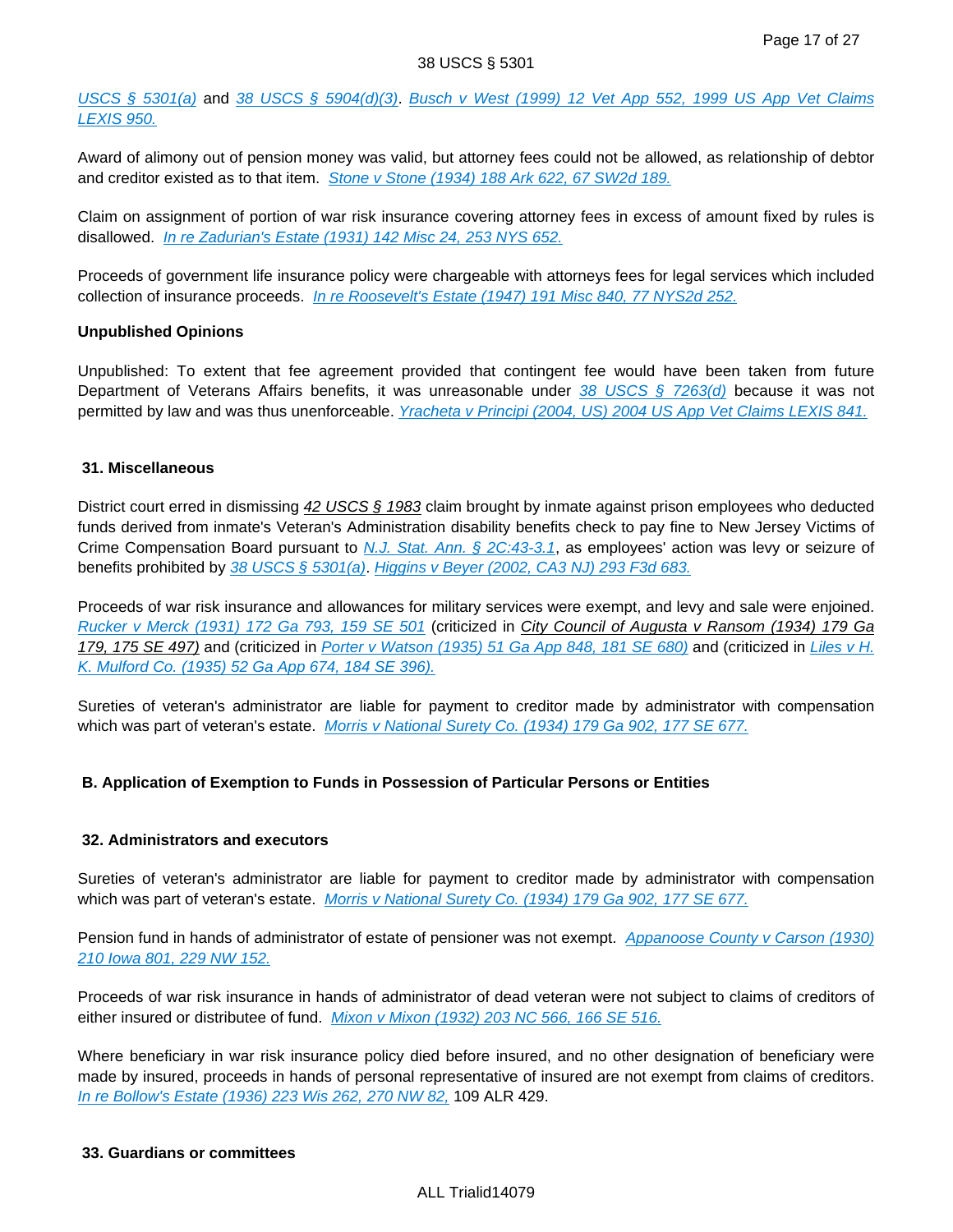Payments made by United States under National Service Life Insurance on life of deceased soldier, while in hands of guardian of estate of deceased's minor child, were exempt from claims of creditors and were not subject or liable to attachment, levy, or seizure by or under any legal or equitable process whatever, either before or after receipt by beneficiary. [Maddox v Elliott \(1946\) 248 Ala 271, 27 So 2d 498.](http://advance.lexis.com/api/document?collection=cases&id=urn:contentItem:40PH-D0N0-0046-813R-00000-00&context=)

Monies paid to guardian of mentally incompetent veteran under 38 USCS § 3101 [now [38 USCS § 5301](http://advance.lexis.com/api/document?collection=statutes-legislation&id=urn:contentItem:4YF7-GR11-NRF4-4458-00000-00&context=)] could not be subjected by garnishment against guardian for payment of judgment obtained by creditor against such non compos mentis. [Allen v Glover \(1974\) 293 Ala 377, 304 So 2d 172.](http://advance.lexis.com/api/document?collection=cases&id=urn:contentItem:3RX4-1P20-003C-91TW-00000-00&context=)

Payment to guardian did not leave fund in custody of government so as to be exempt under Act June 7, 1924, § 22. [State ex rel. Smith v Board of Comm'rs \(1931\) 132 Kan 233, 294 P 915,](http://advance.lexis.com/api/document?collection=cases&id=urn:contentItem:3WY4-00C0-00KR-D2JS-00000-00&context=) cert den (1931) 283 US 855, 75 L Ed 1462, 51 S Ct 648.

Money in hands of committee for insane veteran, which had been paid him by government as compensation for disabled veteran, was subject to claims for alimony and other debts of soldier. Arms' Committee v Arms (1935) 260 [Ky 634, 86 SW2d 542.](http://advance.lexis.com/api/document?collection=cases&id=urn:contentItem:3Y2D-K8J0-00KR-D0K4-00000-00&context=)

Accumulation of disability benefits paid to veteran's committee during lifetime of veteran were not exempt from claims of creditors of veteran after his death. [In re Cerello's Estate \(1935\) 155 Misc 709, 281 NYS 599.](http://advance.lexis.com/api/document?collection=cases&id=urn:contentItem:3S3K-2TX0-0044-F0FY-00000-00&context=)

Guardian of person non compos mentis, who was entitled to pension from United States, was not bound to apply pension money in his hands to payment of pre-existing debts of his ward. Grandview Hospital Co. v Clark (1928, [Hamilton Co\) 30 Ohio App 30, 164 NE 67.](http://advance.lexis.com/api/document?collection=cases&id=urn:contentItem:3RRM-WW60-003C-73CN-00000-00&context=)

Principal of pension in hands of guardian was exempt, while interest thereon was not. Appanoose County v Henke [\(1929\) 207 Iowa 835, 223 NW 876.](http://advance.lexis.com/api/document?collection=cases&id=urn:contentItem:3YTP-R9K0-00KR-F1CF-00000-00&context=)

Guardian had no right to waive exemption, and his investment of fund and commingling of principal and interest did not render part of fund representing principal subject to execution, and where guardian had made expenditures, it would be presumed that they are made from non-exempt interest. Appanoose County v Henke (1929) 207 Iowa [835, 223 NW 876.](http://advance.lexis.com/api/document?collection=cases&id=urn:contentItem:3YTP-R9K0-00KR-F1CF-00000-00&context=)

## **34. Designated beneficiaries or distributees**

Sum representing present value of unpaid installments of War Risk insurance paid to estate of insured were not exempt from claims of creditors of distributees of estate once such sums were distributed by estate. Funk v Luithle [\(1929\) 58 ND 416, 226 NW 595.](http://advance.lexis.com/api/document?collection=cases&id=urn:contentItem:3RKP-1CT0-000K-20V2-00000-00&context=)

Exemption of proceeds of War Risk insurance from claims of creditors operated in favor of substituted beneficiary where designated beneficiary died in lifetime of insured. [Perrydore v Hester \(1926\) 215 Ala 268, 110 So 403.](http://advance.lexis.com/api/document?collection=cases&id=urn:contentItem:3YCT-CWX0-0046-83BB-00000-00&context=)

Pension moneys, received from federal government, were exempt in hands of widow of deceased pensioner. [Surplus v Remmele \(1949\) 194 Misc 1036, 87 NYS2d 651.](http://advance.lexis.com/api/document?collection=cases&id=urn:contentItem:3S3K-1260-0044-F225-00000-00&context=)

Where unpaid installments on veteran's policy were paid to his estate upon his death and distributed under laws of Texas by administrator, share of distributee, who was not beneficiary, was subject to garnishment. *Vita v Morris* [\(1934, Tex Civ App\) 75 SW2d 157.](http://advance.lexis.com/api/document?collection=cases&id=urn:contentItem:3VNR-MS60-0039-4047-00000-00&context=)

Where beneficiary in policy died before receiving all installments, and balance due was paid in lump sum to administratrix, heir of insured took as beneficiary under policy and his interest was not subject to garnishment. Hunt [v Slagle \(1932\) 45 Ga App 470, 165 SE 287](http://advance.lexis.com/api/document?collection=cases&id=urn:contentItem:3WV3-4BB0-00KR-D2BT-00000-00&context=) (criticized in [Porter v Watson \(1935\) 51 Ga App 848, 181 SE 680\).](http://advance.lexis.com/api/document?collection=cases&id=urn:contentItem:3WVH-V020-00KR-D13K-00000-00&context=)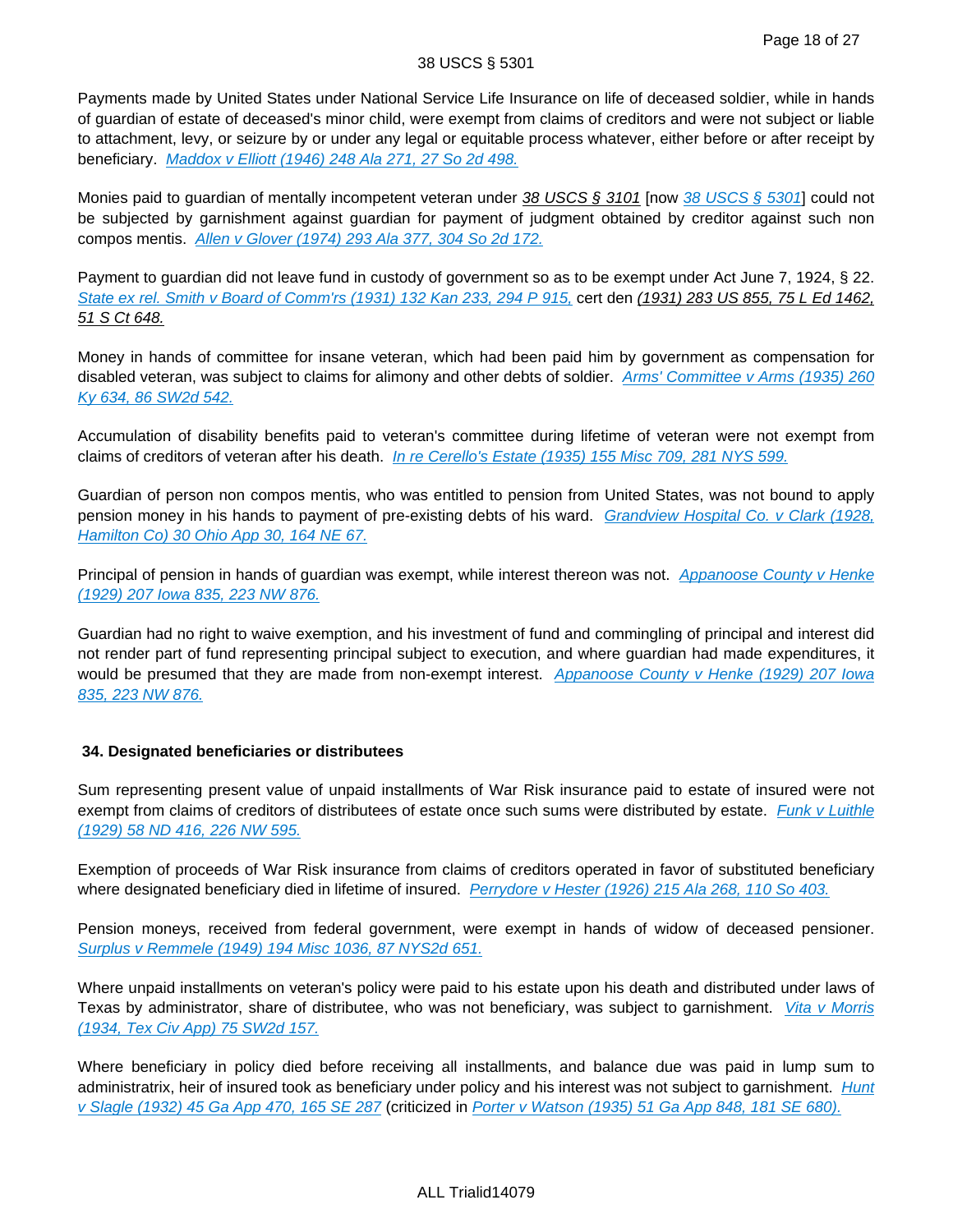While proceeds of insurance, in hands of ultimate beneficiaries, were not exempt, they were exempt where sought to be reached by claim against estate of insured. Succession of Robinson (1931) 16 La App 82, 132 So 261.

## **35. Estate of decedent**

Where deceased soldier had taken out contract of yearly renewable term war risk insurance payable to himself as beneficiary, payments to his estate were exempt from claims of creditors and allowances for costs and charges of administration. Haley v United States (1942, DC Mont) 46 F Supp  $4$ , vacated on other grounds (1944, CA9 Mont) 145 F2d 235.

Purpose of exemption is protection of veteran, and exemption should not be extended to deceased veteran's estate. [In re Buxton's Estate \(1944\) 246 Wis 97, 16 NW2d 399, 33 AFTR 294.](http://advance.lexis.com/api/document?collection=cases&id=urn:contentItem:3RRR-2WJ0-003V-H0MP-00000-00&context=)

War risk insurance becoming part of estate of intestate was to be distributed according to applicable laws of descent, subject to claims of creditors. [In re Hallbom's Estate \(1933\) 189 Minn 383, 249 NW 417,](http://advance.lexis.com/api/document?collection=cases&id=urn:contentItem:3RRM-5R60-003G-V38G-00000-00&context=) affd (1934) 291 [US 473, 78 L Ed 921, 54 S Ct 497.](http://advance.lexis.com/api/document?collection=cases&id=urn:contentItem:3S4X-C700-003B-717P-00000-00&context=)

Installments which became payable to estate of insured soldier upon death of designated beneficiary were subject to garnishment by creditors of veteran. Granite City Bank v Burt (1935) 52 Ga App 308, 183 SE 125.

Proceeds of policy payable to estate were not exempt from claims of creditors after death of insured. First Nat'l [Bank v Cann's Ex'x \(1932\) 247 Ky 618, 57 SW2d 461.](http://advance.lexis.com/api/document?collection=cases&id=urn:contentItem:3Y4B-9210-00KR-D0D9-00000-00&context=)

War risk insurance proceeds, after death of both insured and beneficiaries, became asset generally of insured's estate and was available for payment of claims by creditors of deceased soldier. *In re Hallbom's Estate (1933) 189* [Minn 383, 249 NW 417,](http://advance.lexis.com/api/document?collection=cases&id=urn:contentItem:3RRM-5R60-003G-V38G-00000-00&context=) affd [\(1934\) 291 US 473, 78 L Ed 921, 54 S Ct 497.](http://advance.lexis.com/api/document?collection=cases&id=urn:contentItem:3S4X-C700-003B-717P-00000-00&context=)

Proceeds of NSLI policy payable to insured's estate were benefits payable under laws relating to veterans and exempt within meaning of predecessor to 38 USCS § 3101 [now [38 USCS § 5301](http://advance.lexis.com/api/document?collection=statutes-legislation&id=urn:contentItem:4YF7-GR11-NRF4-4458-00000-00&context=)]. In re Frazier's Estate (1953) [204 Misc 542, 124 NYS2d 295.](http://advance.lexis.com/api/document?collection=cases&id=urn:contentItem:3S3K-0F90-0044-F50M-00000-00&context=)

## **36. Miscellaneous**

Exemption granted does not extend beyond insured and designated beneficiary, and, if such beneficiary dies before receiving all installments, remainder thereof is not exempt from claims of creditors of deceased insured. Pagel v [Pagel \(1934\) 291 US 473, 78 L Ed 921, 54 S Ct 497;](http://advance.lexis.com/api/document?collection=cases&id=urn:contentItem:3S4X-C700-003B-717P-00000-00&context=) [In re Fox's Estate \(1934\) 62 SD 586, 255 NW 565.](http://advance.lexis.com/api/document?collection=cases&id=urn:contentItem:401R-5FJ0-00KR-C39G-00000-00&context=)

Pension money in possession of pensioner was exempt from seizure. Folschow v Werner (1881) 51 Wis 85, 7 NW [911.](http://advance.lexis.com/api/document?collection=cases&id=urn:contentItem:3Y0H-4PN0-00KR-C3PV-00000-00&context=)

Exemption was not allowed to heirs at law of person to whom award was made under policy. Dunagin's [Guardianship v East Mississippi State Hospital \(1933\) 167 Miss 766, 150 So 370.](http://advance.lexis.com/api/document?collection=cases&id=urn:contentItem:3YKJ-K7V0-00KR-F3R4-00000-00&context=)

# **C. Application of Exemption to Particular Dispositions of Funds**

# **37. Deposits in financial institutions**

Payments made by Veterans' Administration [now Department of Veterans Affairs] to incompetent Air Force veteran as disability compensation due to him and deposited by veteran's committee in accounts in federal savings and loan associations were exempt from attachment by judgment creditor of veteran by virtue of 38 USCS § 3101(a) [now  $38$  USCS § 5301(a)] where particular savings and loan associations involved permitted withdrawals from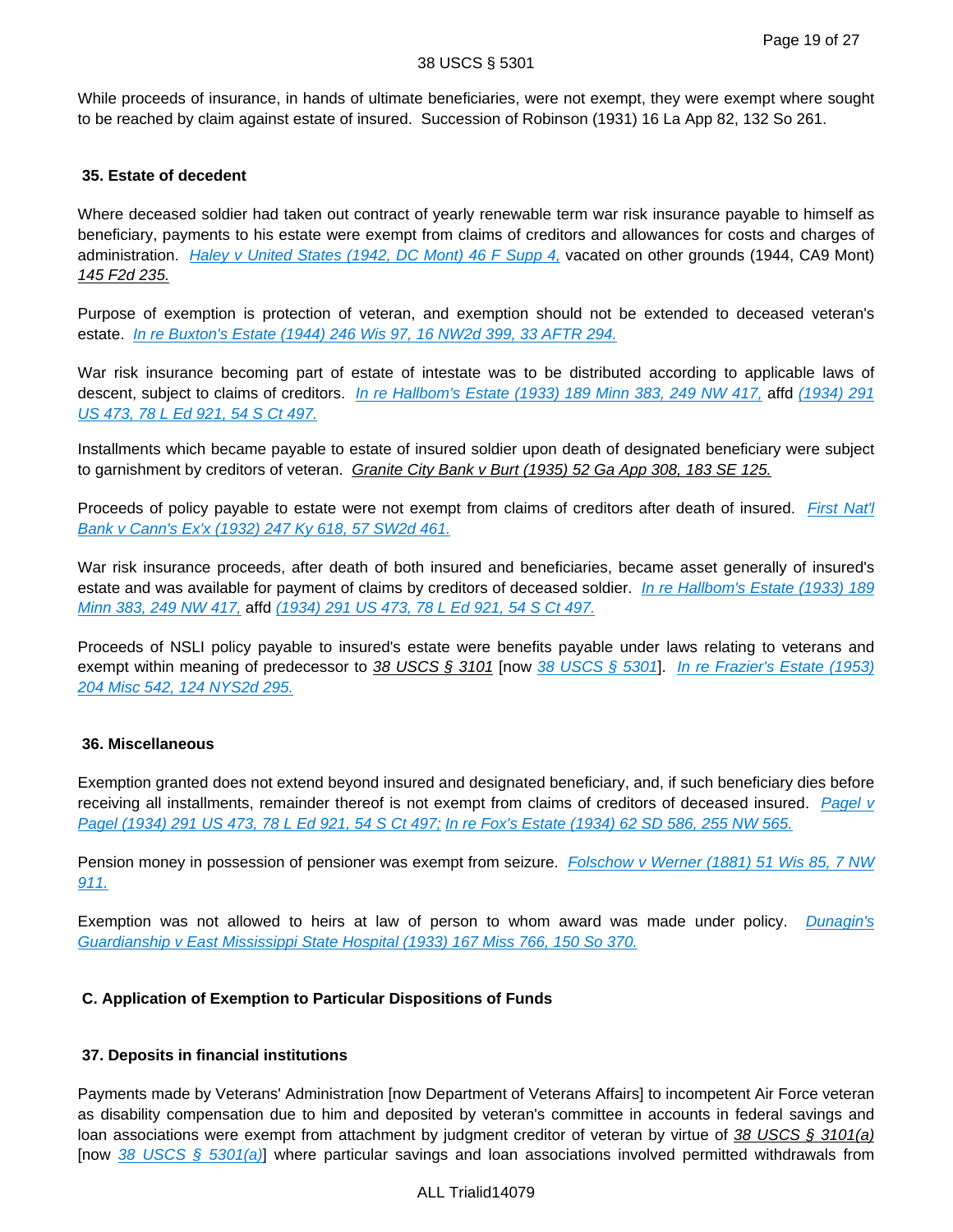accounts as quickly as withdrawal from checking account, integrity of deposits was assured by federal supervision of associations plus federal insurance of accounts, deposits were neither of speculative character nor time deposits at interest, and deposits were only funds available to meet veteran's needs. Porter v Aetna Casualty & Surety Co. [\(1962\) 370 US 159, 8 L Ed 2d 407, 82 S Ct 1231.](http://advance.lexis.com/api/document?collection=cases&id=urn:contentItem:3S4X-H8H0-003B-S04D-00000-00&context=)

Exemption of veterans' benefits from claims of creditors extended to payments deposited in bank by beneficiary or his guardian. [Derzis v Vafes \(1933\) 227 Ala 471, 150 So 461;](http://advance.lexis.com/api/document?collection=cases&id=urn:contentItem:3YC6-5YF0-0046-84N1-00000-00&context=) [Hannah v Hannah \(1940\) 191 Ga 134, 11 SE2d 779;](http://advance.lexis.com/api/document?collection=cases&id=urn:contentItem:3RRJ-8740-003V-M4Y4-00000-00&context=) [Speer v Pierce \(1934\) 18 Tenn App 351, 77 SW2d 77.](http://advance.lexis.com/api/document?collection=cases&id=urn:contentItem:3YKT-BRD0-00KR-D0WJ-00000-00&context=)

Money paid by government to guardian and deposited in bank by him was not subject to garnishment. Wilson v [Sawyer \(1928\) 177 Ark 492, 6 SW2d 825.](http://advance.lexis.com/api/document?collection=cases&id=urn:contentItem:3YW7-XMM0-00KR-D2BJ-00000-00&context=)

Deposit of pension money in mutual savings bank was exempt from execution. Price v Society for Sav. (1894) 64 [Conn 362, 30 A 139.](http://advance.lexis.com/api/document?collection=cases&id=urn:contentItem:3WM9-G8W0-00KR-C1MM-00000-00&context=)

Under predecessor to 38 USCS § 3101 [now [38 USCS § 5301](http://advance.lexis.com/api/document?collection=statutes-legislation&id=urn:contentItem:4YF7-GR11-NRF4-4458-00000-00&context=)] exempting proceeds of war risk insurance from claims of creditors, money paid over to beneficiary and deposited by her in bank was not subject to garnishment. [Payne v Jordan \(1921\) 152 Ga 367, 110 SE 4,](http://advance.lexis.com/api/document?collection=cases&id=urn:contentItem:3WNM-XJJ0-00KR-D027-00000-00&context=) subsequent app (1927) 36 Ga App 787, 138 SE 262 (criticized in [Trotter v Tennessee \(1933\) 290 US 354, 78 L Ed 358, 54 S Ct 138\)](http://advance.lexis.com/api/document?collection=cases&id=urn:contentItem:3S4X-CB70-003B-71KX-00000-00&context=) and (criticized in [Porter v Watson \(1935\) 51 Ga](http://advance.lexis.com/api/document?collection=cases&id=urn:contentItem:3WVH-V020-00KR-D13K-00000-00&context=)  [App 848, 181 SE 680\).](http://advance.lexis.com/api/document?collection=cases&id=urn:contentItem:3WVH-V020-00KR-D13K-00000-00&context=)

Bank account, composed solely of proceeds of pension checks, was not exempt from claim of state for payment of charges assessed under its mental health act for care of incompetent veteran in state hospital. Department of [Public Welfare v Sevcik \(1960\) 18 Ill 2d 449, 164 NE2d 10.](http://advance.lexis.com/api/document?collection=cases&id=urn:contentItem:3RRM-2YN0-003C-44W1-00000-00&context=)

Dismissal of count in complaint whereby plaintiff challenged provisions of money manager agreement authorizing defendant bank to make charges against funds on deposit in plaintiff's checking account on theory that some of funds in that account derived from veterans' disability compensation payments made to him, and these were exempt, under 38 USCS § 3101 [now [38 USCS § 5301](http://advance.lexis.com/api/document?collection=statutes-legislation&id=urn:contentItem:4YF7-GR11-NRF4-4458-00000-00&context=)], from kinds of charges purportedly authorized by money manager agreement, was correct where count failed to allege that defendant had in fact made any charges against funds in plaintiff's account. [Rush v Casco Bank & Trust Co. \(1975, Me\) 348 A2d 237.](http://advance.lexis.com/api/document?collection=cases&id=urn:contentItem:3RX4-6050-003F-N2PG-00000-00&context=)

Exemption of veterans' benefits from claims of creditor extended to payments deposited in bank account which was subject to check or draft, and did not draw interest. In re Bowen (1943) 141 Ohio St 602, 26 Ohio Ops 173, 49 [NE2d 753.](http://advance.lexis.com/api/document?collection=cases&id=urn:contentItem:3RRM-V2S0-003C-626X-00000-00&context=)

Back compensation for disability, received by veteran and deposited in bank by his mother after he turned it over to her, was exempt from creditors. [Speer v Pierce \(1934\) 18 Tenn App 351, 77 SW2d 77.](http://advance.lexis.com/api/document?collection=cases&id=urn:contentItem:3YKT-BRD0-00KR-D0WJ-00000-00&context=)

Pension money deposited in name of wife in savings account was subject to attachment by creditor of pensioner. [Spelman v Aldrich \(1878\) 126 Mass 113.](http://advance.lexis.com/api/document?collection=cases&id=urn:contentItem:3WGR-2820-00KR-F2Y9-00000-00&context=)

Pension money mingled with other money of pensioner in deposit in bank could be taken by bank in satisfaction of debt owing from pensioner to bank. [Pentz v First Nat'l Bank \(1920\) 75 Pa Super 1.](http://advance.lexis.com/api/document?collection=cases&id=urn:contentItem:3W7F-V400-00KR-F412-00000-00&context=)

# **38. Investments and purchases**

Deposit of veterans' benefits by veteran in his name as "attorney" did not amount to investment of funds so as to subject deposit to claims of creditors. Williams v United States Fidelity & Guaranty Co. (1939) 71 App DC 9, 107 [F2d 210.](http://advance.lexis.com/api/document?collection=cases&id=urn:contentItem:3S4W-SF60-003B-K109-00000-00&context=)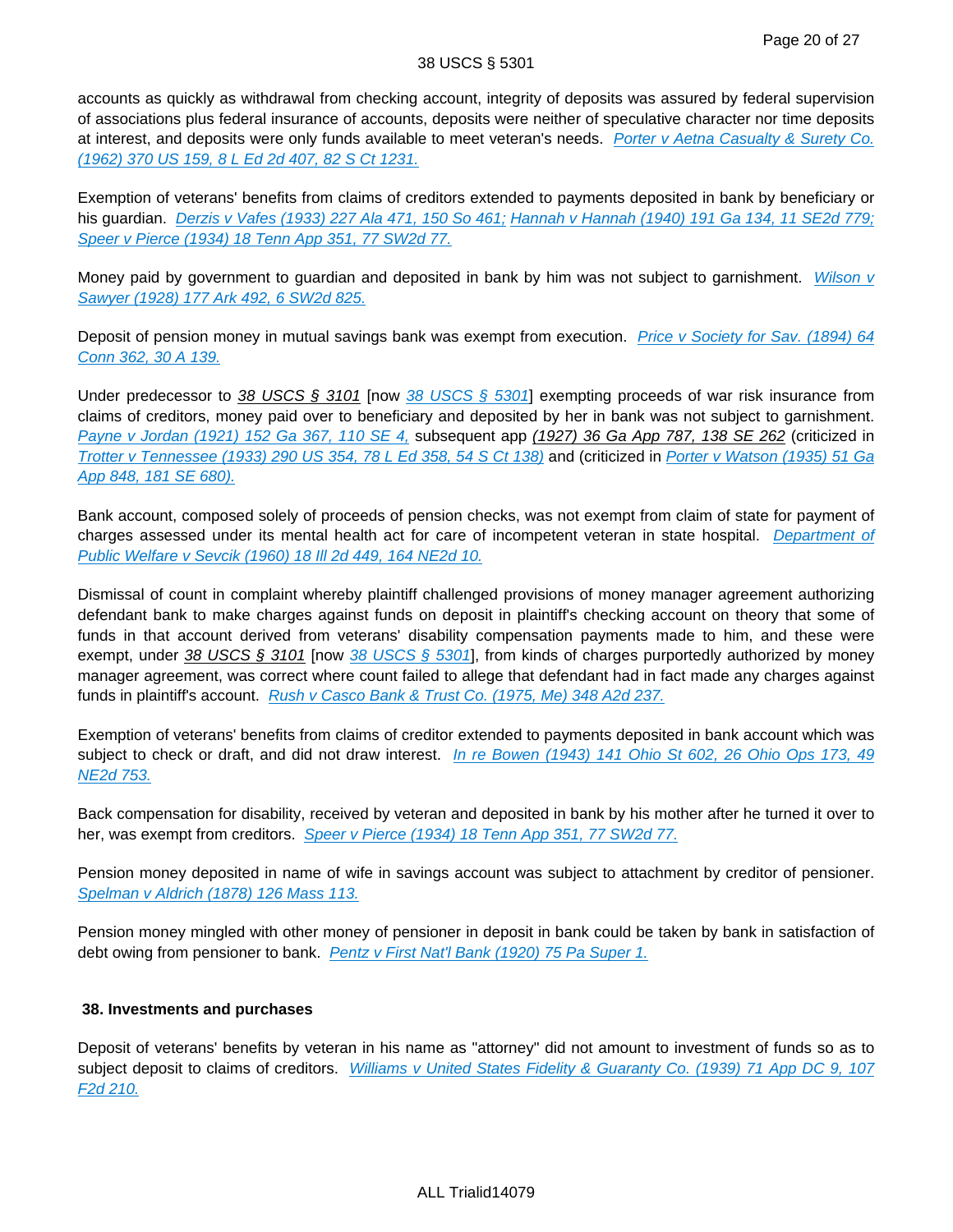Benefits, which are readily available as needed for support and maintenance, and retain qualities of moneys, and which have not been converted into permanent investments, are exempt from claims. District of Columbia v Phillips [\(1965, App DC\) 121 US App DC 11, 347 F2d 795.](http://advance.lexis.com/api/document?collection=cases&id=urn:contentItem:3S4X-0M40-0039-Y3Y2-00000-00&context=)

Exemption of veterans' benefits from claims of creditors did not extend to property purchased with such benefits or to investment of such benefits. [Hannah v Hannah \(1940\) 191 Ga 134, 11 SE2d 779;](http://advance.lexis.com/api/document?collection=cases&id=urn:contentItem:3RRJ-8740-003V-M4Y4-00000-00&context=) Hale v Gravallese (1960) 340 [Mass 722, 166 NE2d 557;](http://advance.lexis.com/api/document?collection=cases&id=urn:contentItem:3RRJ-9410-003C-T222-00000-00&context=) [In re Bowen \(1943\) 141 Ohio St 602, 26 Ohio Ops 173, 49 NE2d 753.](http://advance.lexis.com/api/document?collection=cases&id=urn:contentItem:3RRM-V2S0-003C-626X-00000-00&context=)

Exemption did not extend to savings account and savings bonds growing out of deposits and purchases of proceeds of veteran's disability pension checks. [Hale v Gravallese \(1960\) 340 Mass 722, 166 NE2d 557.](http://advance.lexis.com/api/document?collection=cases&id=urn:contentItem:3RRJ-9410-003C-T222-00000-00&context=)

## **39. --Bonds or notes**

Negotiable notes and United States bonds purchased for incompetent World War veteran by his guardian out of benefits paid under Federal laws relating to such veterans, and held as investments, were not exempt from execution upon judgment against veteran, under predecessor to 38 USCS § 3101 [now [38 USCS § 5301](http://advance.lexis.com/api/document?collection=statutes-legislation&id=urn:contentItem:4YF7-GR11-NRF4-4458-00000-00&context=)] exempting "payments of benefits due or to become due" and "such payments made to, or on account of, a beneficiary." [Carrier v Bryant \(1939\) 306 US 545, 83 L Ed 976, 59 S Ct 707.](http://advance.lexis.com/api/document?collection=cases&id=urn:contentItem:3S4X-7WS0-003B-742P-00000-00&context=)

Government bonds owned by prisoner were not exempt from Michigan Prison Reimbursement Act though they were purchased with funds received by prisoner's guardian from Veterans' Administration [now Department of Veterans Affairs]. [Auditor General v Olezniczak \(1942\) 302 Mich 336, 4 NW2d 679.](http://advance.lexis.com/api/document?collection=cases&id=urn:contentItem:3RRM-WP90-003D-10T8-00000-00&context=)

Funds received by guardian of veteran were not exempt after being invested in mortgages or United States bonds. [In re Gardner \(1936\) 220 Wis 493, 264 NW 643.](http://advance.lexis.com/api/document?collection=cases&id=urn:contentItem:3SVX-V2B0-0039-40NM-00000-00&context=)

## **40. --Real or personal property**

Benefits in form of pension and war risk insurance paid to veteran or his guardian by federal government and deposited in checking account in bank were exempt from claims of creditors; but such benefits, when placed in savings account at interest or converted into real estate, lost their exempt status and became investments amenable to creditor's demands. [In re Bowen \(1943\) 141 Ohio St 602, 26 Ohio Ops 173, 49 NE2d 753.](http://advance.lexis.com/api/document?collection=cases&id=urn:contentItem:3RRM-V2S0-003C-626X-00000-00&context=)

Automobile, purchased by veteran with money received as compensation from United States, was subject to execution for debt. [Liles v H. K. Mulford Co. \(1935\) 52 Ga App 674, 184 SE 396.](http://advance.lexis.com/api/document?collection=cases&id=urn:contentItem:3WV3-VX90-00KR-D071-00000-00&context=)

Property purchased with pension money was liable to sale on execution. [Cavanaugh v Smith \(1882\) 84 Ind 380;](http://advance.lexis.com/api/document?collection=cases&id=urn:contentItem:3WPX-3XN0-00KR-C396-00000-00&context=) [Faurote v Carr \(1886\) 108 Ind 123, 9 NE 350;](http://advance.lexis.com/api/document?collection=cases&id=urn:contentItem:3W6B-YWH0-00KR-F110-00000-00&context=) [Johnson v Elkins \(1890\) 90 Ky 163, 13 SW 448.](http://advance.lexis.com/api/document?collection=cases&id=urn:contentItem:3Y1C-BFC0-00KR-D1B1-00000-00&context=)

Property purchased by veteran with disability benefits funds received from government was not exempt from claims of creditors. [In re Guardianship of Letourneau \(1941\) 238 Wis 473, 300 NW 248](http://advance.lexis.com/api/document?collection=cases&id=urn:contentItem:3SCG-M6M0-0039-44GS-00000-00&context=) (ovrld in part on other grounds by [In re Guardianship of Bemowski \(1958\) 3 Wis 2d 133, 88 NW2d 22\).](http://advance.lexis.com/api/document?collection=cases&id=urn:contentItem:3RRN-0NW0-003V-H1YS-00000-00&context=)

Real estate of veteran was not exempt from levy though purchased with benefit payments received from federal government. McCurry v Peek (1936) 54 Ga App 341, 187 SE 854; [Henderson v Missoula \(1938\) 106 Mont 596, 79](http://advance.lexis.com/api/document?collection=cases&id=urn:contentItem:402K-0TM0-00KR-F1W9-00000-00&context=)  P<sub>2</sub>d 547, 116 ALR 1425.

Land, standing in name of wife, which had been purchased with pension money of her husband, was liable to execution for husband's debts. Crow v Brown (1890) 81 Iowa 344, 46 NW 993.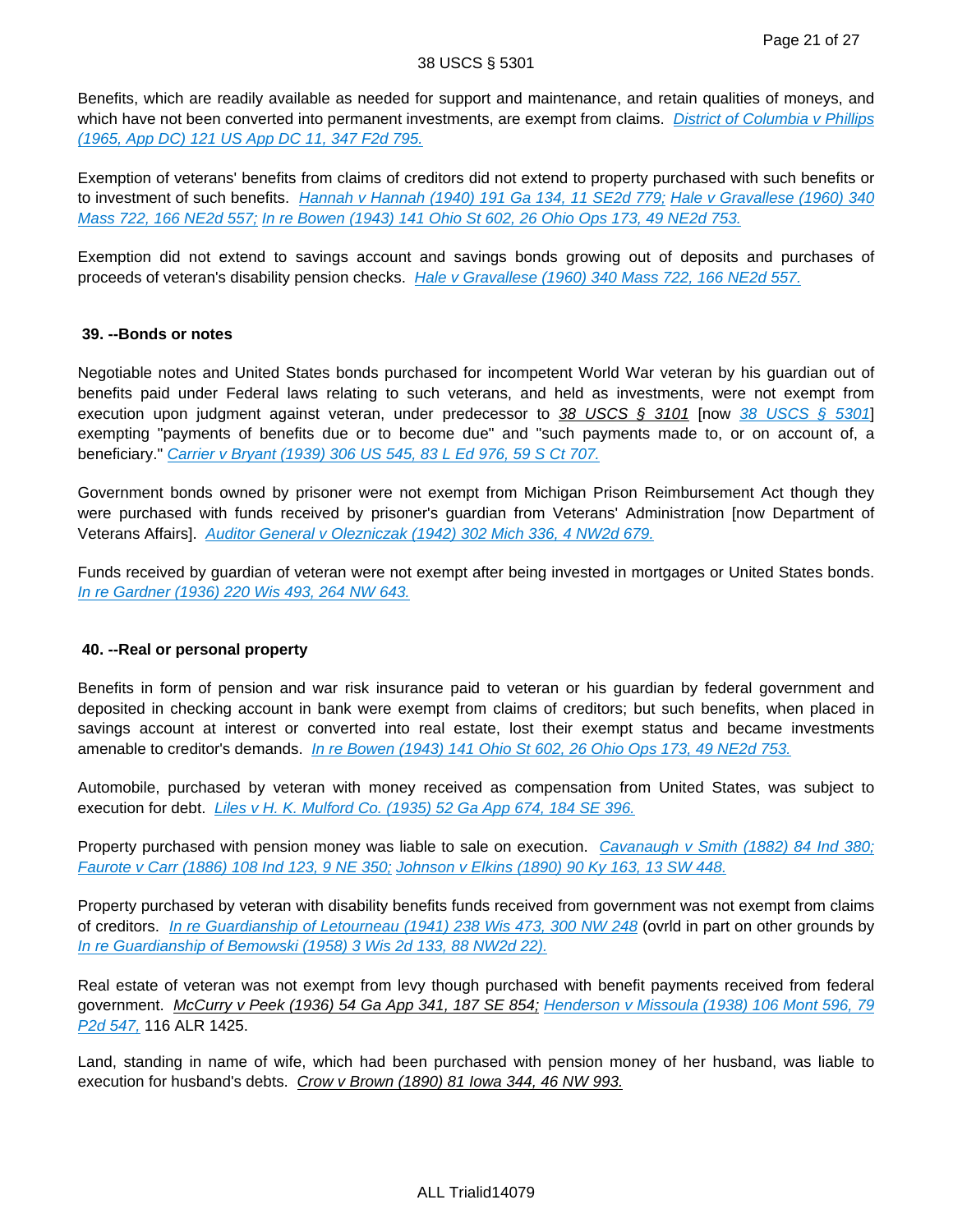Where pensioner gave his pension certificate to his wife, with which she purchased real estate in her own name, such property was not subject to execution on judgment against pensioner. Marquardt v Mason (1893) 87 Iowa [136, 54 NW 72.](http://advance.lexis.com/api/document?collection=cases&id=urn:contentItem:3YPS-VTR0-00KR-F524-00000-00&context=)

Homestead acquired with pension money could be sold on execution. Curtis v Helton (1900) 109 Ky 493, 59 SW [745;](http://advance.lexis.com/api/document?collection=cases&id=urn:contentItem:3Y2N-NMF0-00KR-D1HN-00000-00&context=) [Friend v Garcelon \(1884\) 77 Me 25.](http://advance.lexis.com/api/document?collection=cases&id=urn:contentItem:3YMW-8XR0-00KR-C2F3-00000-00&context=)

Land was not exempt merely because price was paid with pension money. Hudspeth v Harrison (1884) 13 Ky Ops [25](http://advance.lexis.com/api/document?collection=cases&id=urn:contentItem:45F5-NBT0-003F-P07K-00000-00&context=) (ovrld in part on other grounds by [Matthews v Lewis \(1981, Ky\) 617 SW2d 43\).](http://advance.lexis.com/api/document?collection=cases&id=urn:contentItem:3RX8-CC50-003F-P2KW-00000-00&context=)

Provisions exempting from levy, execution, and seizure proceeds of veterans adjusted service compensation and disability compensation did not extend to realty purchased by veteran with proceeds of such compensation. James [v James \(1942, Hardin Co\) 69 Ohio App 485, 24 Ohio Ops 206, 37 Ohio L Abs 66, 44 NE2d 368.](http://advance.lexis.com/api/document?collection=cases&id=urn:contentItem:3RRM-XVP0-003C-64CK-00000-00&context=)

# **D. Application of Exemption to Claims for Support or Maintenance**

**1. Veteran**

# **41. Governmental entities' claims**

Benefits of veteran serviceman were not exempt from claims of state agency that undertook full responsibility for veteran's care and maintenance. [Department of Health & Rehabilitative Services v Davis \(1980, CA5 Ala\) 616 F2d](http://advance.lexis.com/api/document?collection=cases&id=urn:contentItem:3S4X-F7N0-0039-W18M-00000-00&context=)  [828](http://advance.lexis.com/api/document?collection=cases&id=urn:contentItem:3S4X-F7N0-0039-W18M-00000-00&context=) (criticized in [Reames v Oklahoma ex rel. Okla. Health Care Auth. \(2005, CA10 Okla\) 411 F3d 1164\).](http://advance.lexis.com/api/document?collection=cases&id=urn:contentItem:4GD5-S740-0038-X2N5-00000-00&context=)

State or public institution was not entitled to have such part of its claim for care and maintenance of veteran as accrued prior to appointment of veteran's guardian or committee paid out of funds in hands of guardian or committee realized from veterans' benefit payments. District of Columbia v Reilly (1957, App DC) 102 US App DC [9, 249 F2d 524;](http://advance.lexis.com/api/document?collection=cases&id=urn:contentItem:3S4W-TY20-003B-0349-00000-00&context=) [In re Guardianship of Bemowski \(1958\) 3 Wis 2d 133, 88 NW2d 22.](http://advance.lexis.com/api/document?collection=cases&id=urn:contentItem:3RRN-0NW0-003V-H1YS-00000-00&context=)

Rules adopted by boards of commissioners of soldiers' homes, requiring inmates to contribute portion of their pension money to support of home, did not violate 38 USCS § 3101 [now [38 USCS § 5301](http://advance.lexis.com/api/document?collection=statutes-legislation&id=urn:contentItem:4YF7-GR11-NRF4-4458-00000-00&context=)]; state soldiers' home could require inmates who received pensions to surrender all of it over \$ 6 per month, to be paid to certain relatives, if any, or if no such specified relatives, be credited to support fund. [Ball v Evans \(1896\) 98 Iowa 708, 68 NW 435.](http://advance.lexis.com/api/document?collection=cases&id=urn:contentItem:3YPS-VFK0-00KR-F3XG-00000-00&context=)

38 USCS § 3101 [now [38 USCS § 5301](http://advance.lexis.com/api/document?collection=statutes-legislation&id=urn:contentItem:4YF7-GR11-NRF4-4458-00000-00&context=)] did not bar recovery by state from quardian of veteran, all of whose estate was derived from veteran's benefits, for services rendered in caring for veteran in state mental hospital. State v [Bean \(1963\) 159 Me 455, 195 A2d 68.](http://advance.lexis.com/api/document?collection=cases&id=urn:contentItem:3YPB-TNY0-00KR-C547-00000-00&context=)

State could recover under state prison reimbursement statute, out of exempt funds, for maintenance and support of veteran in state prison. [Auditor General v Olezniczak \(1942\) 302 Mich 336, 4 NW2d 679.](http://advance.lexis.com/api/document?collection=cases&id=urn:contentItem:3RRM-WP90-003D-10T8-00000-00&context=)

Money in estate of deceased veteran, which came from federal veteran's pension payable to decedent during his lifetime, was not exempt from judgment claim recovered by state on account of care and treatment furnished veteran in state hospital. [State v Monaco \(1963, Law Div\) 81 NJ Super 448, 195 A2d 910.](http://advance.lexis.com/api/document?collection=cases&id=urn:contentItem:3RRH-RV60-003D-S09M-00000-00&context=)

State could enforce claim against funds received by incompetent veteran based on state statutory liability on part of committee to pay reasonable cost of incompetent's maintenance and treatment in state institution. In re Simpson (1946) 270 App Div 902, 61 NYS2d 529, app dismd (1947) 296 NY 831, 72 NE2d 20.

Exemption of veterans benefits from claims of creditor applied even to claim for care and maintenance of incompetent veteran in state institution. [In re Cervantes \(1940\) 174 Misc 594, 22 NYS2d 116.](http://advance.lexis.com/api/document?collection=cases&id=urn:contentItem:3S3K-2730-0044-F3P9-00000-00&context=)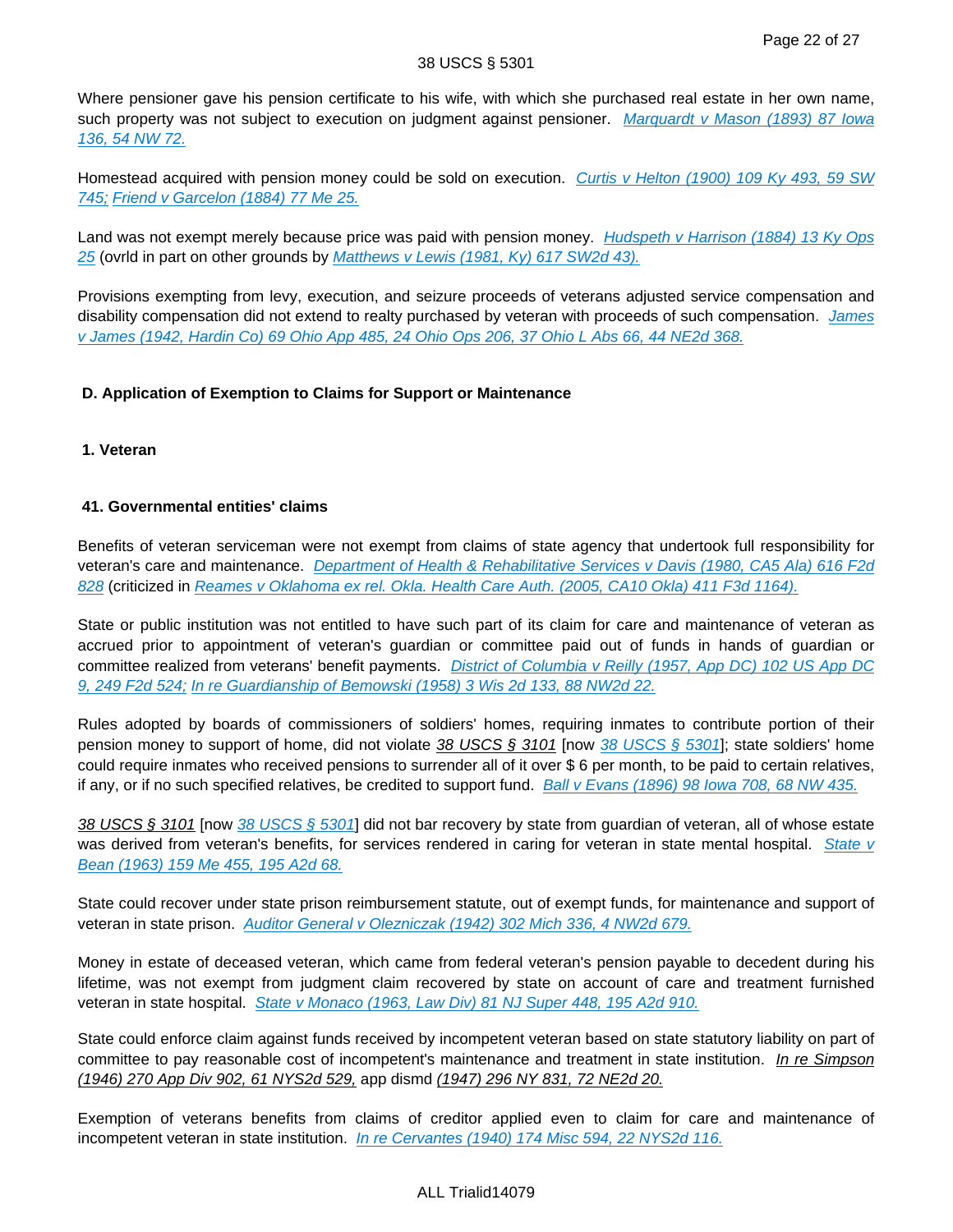Proceeds of veteran's disability pension, accrued and placed on deposit in account, which, upon such veteran's death, was paid to his administrator, was not exempt from claim by state for such veteran's care and maintenance. [State v Wendt \(1953\) 94 Ohio App 440, 52 Ohio Ops 150, 116 NE2d 30.](http://advance.lexis.com/api/document?collection=cases&id=urn:contentItem:3RRM-WR00-003C-64VR-00000-00&context=)

State was attributed special status because it had provided very support for which veterans' benefits were intended by providing incompetent veteran with care and maintenance in state mental institution where state had no choice but to accept veteran and provide necessary support since it was engaged in governmental function and could not, as private individual or institution might, refuse services prior to payment so that deceased incompetent veteran's estate was subject to state claims for cost of care and maintenance. State ex rel. Eastern State Hospital v Beard [\(1979, Okla\) 600 P2d 324.](http://advance.lexis.com/api/document?collection=cases&id=urn:contentItem:3RVB-WS10-003G-63CM-00000-00&context=)

Exemption extended to claim for care and maintenance furnished to veteran as inmate of state institution. In re [Guardianship of Letourneau \(1941\) 238 Wis 473, 300 NW 248](http://advance.lexis.com/api/document?collection=cases&id=urn:contentItem:3SCG-M6M0-0039-44GS-00000-00&context=) (ovrld in part on other grounds by In re Guardianship [of Bemowski \(1958\) 3 Wis 2d 133, 88 NW2d 22\).](http://advance.lexis.com/api/document?collection=cases&id=urn:contentItem:3RRN-0NW0-003V-H1YS-00000-00&context=)

Exemption in favor of veteran did not apply to claim for care and support furnished to incompetent veteran by state while such veteran was confined to state mental institution and under guardianship. In re Guardianship of [Bemowski \(1958\) 3 Wis 2d 133, 88 NW2d 22.](http://advance.lexis.com/api/document?collection=cases&id=urn:contentItem:3RRN-0NW0-003V-H1YS-00000-00&context=)

## **42. Miscellaneous**

Assignment of his pension certificate by inmate of national home for volunteer soldiers did not give home right to collect pension for any period of time other than that during which he remained inmate of home. (1879) 16 Op Atty [Gen 374.](http://advance.lexis.com/api/document?collection=administrative-materials&id=urn:contentItem:3RHK-GYG0-002F-V47C-00000-00&context=)

Exemption does not extend to nonresident adult heirs of veteran as against claim for board and lodging furnished veteran. [In re Cerello's Estate \(1935\) 155 Misc 709, 281 NYS 599.](http://advance.lexis.com/api/document?collection=cases&id=urn:contentItem:3S3K-2TX0-0044-F0FY-00000-00&context=)

Insurance paid into veteran's estate after death of beneficiary was not subject to claim for lodging and care alleged to have been furnished veteran during years 1906 to 1918. *In re McCormick's Estate (1938) 169 Misc 672, 8* [NYS2d 179.](http://advance.lexis.com/api/document?collection=cases&id=urn:contentItem:3S3K-2F30-0044-F1B5-00000-00&context=)

Wife could collect judgment for support money from fund consisting exclusively of money furnished by Veterans' Administration [now Department of Veterans Affairs], for care, maintenance, and support of incompetent veteran husband. [Pishue v Pishue \(1949\) 32 Wash 2d 750, 203 P2d 1070.](http://advance.lexis.com/api/document?collection=cases&id=urn:contentItem:3RRN-0S30-003F-R046-00000-00&context=)

# **2. Dependents of Veteran**

## **43. Generally**

Obligation of father to support his minor children was not exempted debt, and benefits due veteran would be subject to claims for their care. [Gaskins v Security-First Nat'l Bank \(1939\) 30 Cal App 2d 409, 86 P2d 681.](http://advance.lexis.com/api/document?collection=cases&id=urn:contentItem:3S1W-P4H0-003V-P3VH-00000-00&context=)

Pensioner could be compelled to use pension to support wife. [Tully v Tully \(1893\) 159 Mass 91, 34 NE 79;](http://advance.lexis.com/api/document?collection=cases&id=urn:contentItem:3RX4-75D0-003C-V0M0-00000-00&context=) Martin v [Hurlburt & Rutland Sav. Bank \(1888\) 60 Vt 364, 14 A 649.](http://advance.lexis.com/api/document?collection=cases&id=urn:contentItem:3SYX-SBD0-00GX-52KR-00000-00&context=)

Exemption does not prevent payment of support for infant from funds received by her from Veterans' Administration [now Department of Veterans Affairs]. [In re Delano's Guardianship \(1952, Sur\) 114 NYS2d 183.](http://advance.lexis.com/api/document?collection=cases&id=urn:contentItem:3S3K-0MR0-0044-F1TY-00000-00&context=)

## **44. Governmental entities' claims**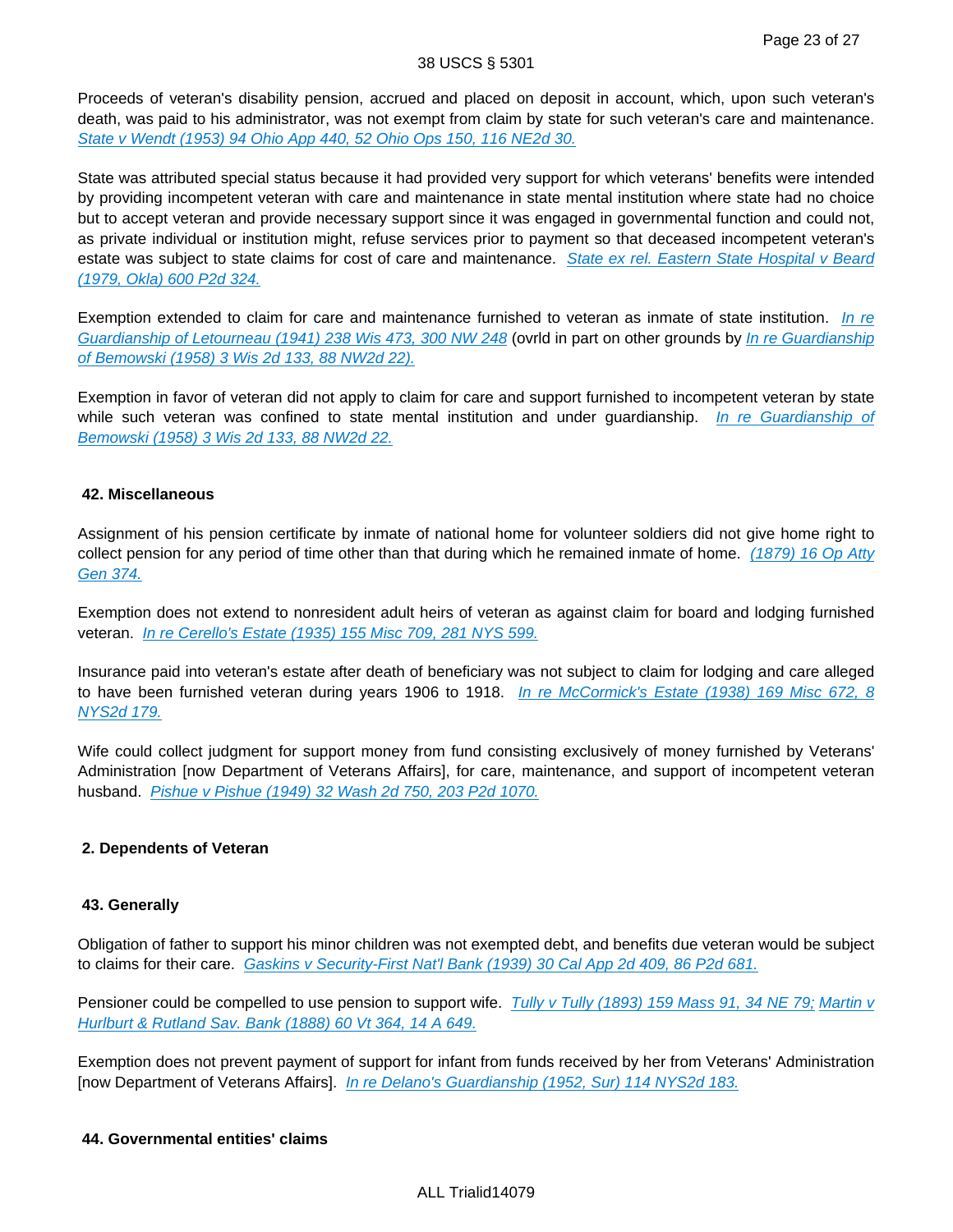Action by Commissioner of Public Assistance to recover amount of aid furnished defendant, on statutory ground that she had received \$ 10,000 as beneficiary of war risk insurance policy, was not dismissible on ground that insurance received was exempt from claims of creditors, levy, and execution. King v Sturtevant (1954) 206 Misc [153, 134 NYS2d 605.](http://advance.lexis.com/api/document?collection=cases&id=urn:contentItem:3S3K-0B60-0044-F392-00000-00&context=)

38 USCS § 3101 [now [38 USCS § 5301](http://advance.lexis.com/api/document?collection=statutes-legislation&id=urn:contentItem:4YF7-GR11-NRF4-4458-00000-00&context=)] did not bar recovery of claims of state hospital against incompetent parent of deceased serviceman under 38 USCS § 321. [Cruce v Arkansas State Hospital \(1966\) 241 Ark 680, 409 SW2d](http://advance.lexis.com/api/document?collection=cases&id=urn:contentItem:3RX3-YPK0-003C-13BK-00000-00&context=)  [342.](http://advance.lexis.com/api/document?collection=cases&id=urn:contentItem:3RX3-YPK0-003C-13BK-00000-00&context=)

County was entitled to collect for care of deceased widow of veteran, where assets of estate was pension money. [In re Todd's Estate \(1952\) 243 Iowa 930, 54 NW2d 521.](http://advance.lexis.com/api/document?collection=cases&id=urn:contentItem:3S12-3XT0-000G-S1KW-00000-00&context=)

Exemption did not extend to claim of state for maintenance of insane beneficiary at insane hospital, since purpose of pension was to supply support and maintenance. [In re Lewis' Estate \(1938\) 287 Mich 179, 283 NW 21.](http://advance.lexis.com/api/document?collection=cases&id=urn:contentItem:3RRM-X1N0-003D-12K8-00000-00&context=)

In action to receive compensation for services rendered in care and maintenance of incompetent veteran's deceased mother by state hospital, income accumulated by veteran through pension fund was subject to claim by hospital. *[In re Thellusson \(1947\) 190 Misc 470, 74 NYS2d 837.](http://advance.lexis.com/api/document?collection=cases&id=urn:contentItem:3S3K-1980-0044-F0NT-00000-00&context=)* 

Committee of incompetent veteran could be required to pay state hospital for care, maintenance, and medical treatment of veteran's wife out of income, current or accumulated, received from pension funds or investment thereof. [In re Shinberg \(1947, Sup\) 76 NYS2d 334.](http://advance.lexis.com/api/document?collection=cases&id=urn:contentItem:3S3K-18W0-0044-F0F3-00000-00&context=)

Though deceased's estate consisted of items accumulated from proceeds of pension as widow of Civil War veteran, state department could be allowed claim against her estate for her care and maintenance while she was confined in county asylum, as against contention that exemption extended to estate of deceased pensioner. In re Buxton's [Estate \(1944\) 246 Wis 97, 16 NW2d 399, 33 AFTR 294.](http://advance.lexis.com/api/document?collection=cases&id=urn:contentItem:3RRR-2WJ0-003V-H0MP-00000-00&context=)

# **45. Court orders**

State statute construed by state courts as authorizing award of child support from veteran's disability benefits which are his sole income does not conflict with  $38$  USCS § 3101 [now  $38$  USCS § 5301] since Congress intended veterans' disability benefits to used in part to support veteran's family; under Supremacy Clause of U.S. Constitution [\(Art VI, Cl 2\)](http://advance.lexis.com/api/document?collection=statutes-legislation&id=urn:contentItem:4YF7-GR31-NRF4-44XT-00000-00&context=) state statute is not preempted by 38 USCS § 3101 [now [38 USCS § 5301](http://advance.lexis.com/api/document?collection=statutes-legislation&id=urn:contentItem:4YF7-GR11-NRF4-4458-00000-00&context=)] providing that veterans' benefits payments shall not be liable to "attachment, levy, or seizure" where § 3101 [now § 5301] does not apply to shield veterans' disability payments from seizure under otherwise valid child support order. Rose v Rose (1987) [481 US 619, 95 L Ed 2d 599, 107 S Ct 2029.](http://advance.lexis.com/api/document?collection=cases&id=urn:contentItem:3S4X-HDR0-003B-40G1-00000-00&context=)

Award of alimony pendente lite is not "attachment, levy, or seizure" under [38 USCS §](http://advance.lexis.com/api/document?collection=statutes-legislation&id=urn:contentItem:4YF7-GR11-NRF4-4458-00000-00&context=) 3101(a) [now 38 USCS §  $5301(a)$ ], since award of alimony pendente lite is legal enforcement of marital duty rather than process for collection of debt. [Collins v Collins \(1984, La App 3d Cir\) 458 So 2d 1008.](http://advance.lexis.com/api/document?collection=cases&id=urn:contentItem:3S3K-54H0-008T-X2TF-00000-00&context=)

Court-appointed guardian of incompetent veteran may make voluntary payments of spousal support in accordance with California court order from bank account representing accumulated compensation payments, but funds are not subject to direct attachment or involuntary diversion except to extent permitted under  $42$  USCS § 662(f)(2). VA GCO 4-84.

Exemption was inapplicable to children's support payments enforceable by civil contempt only. Dillard v Dillard (1960, Tex Civ App Austin) 341 SW2d 668.

## **46. Miscellaneous**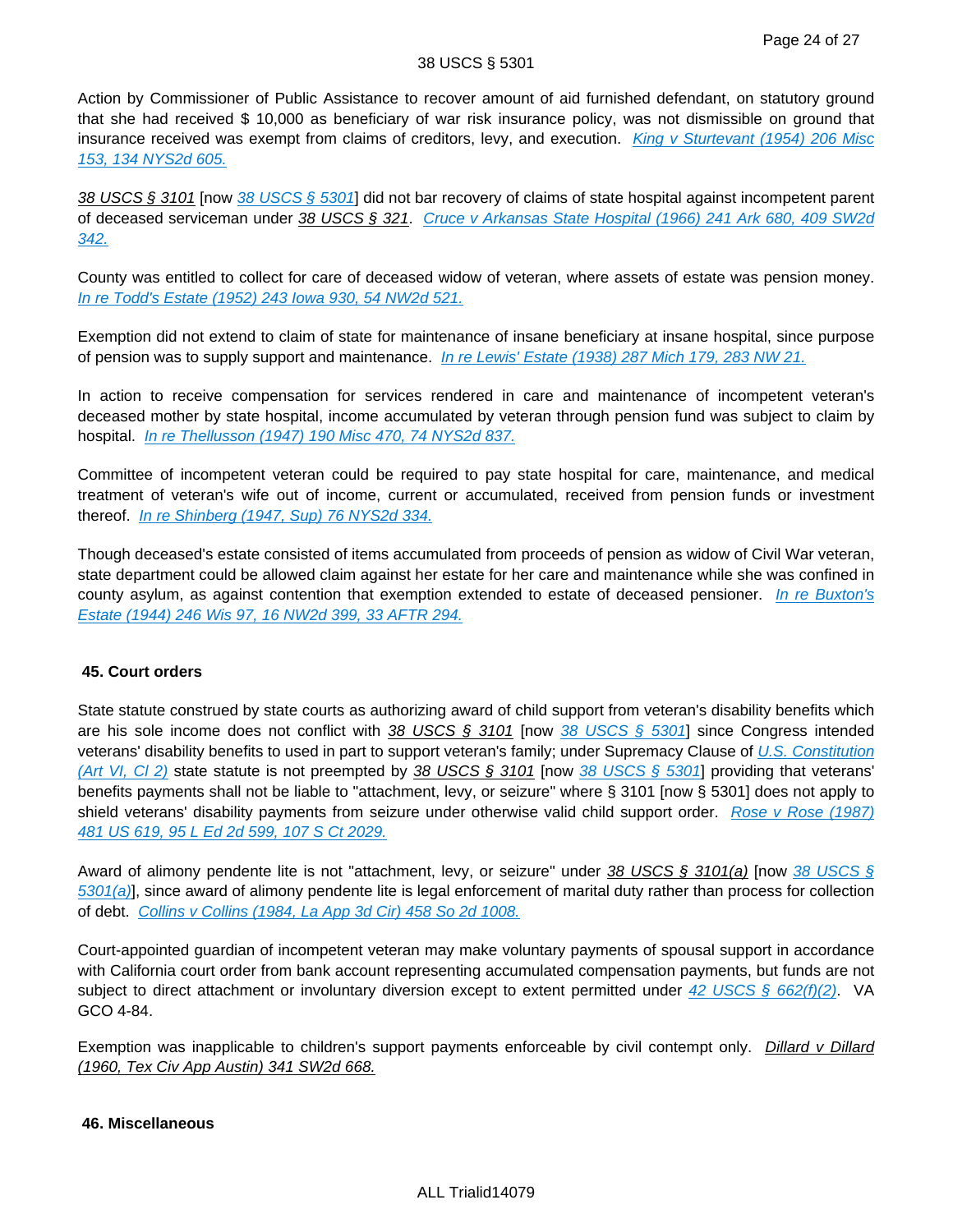#### 38 USCS § 5301

Claims for support and care of minor children of incompetent veteran were not subject to exemption of veteran's benefits from claims of creditors, since obligation of father to support minor children was not debt within purview of exemption statute, such obligation growing out of parental status and public policy. Gaskins v Security-First Nat'l [Bank \(1939\) 30 Cal App 2d 409, 86 P2d 681.](http://advance.lexis.com/api/document?collection=cases&id=urn:contentItem:3S1W-P4H0-003V-P3VH-00000-00&context=)

Award of alimony out of pension money was valid, but attorney fees could not be allowed, as relationship of debtor and creditor existed as to that item. [Stone v Stone \(1934\) 188 Ark 622, 67 SW2d 189.](http://advance.lexis.com/api/document?collection=cases&id=urn:contentItem:3YX2-W8H0-00KR-D2RT-00000-00&context=)

Veterans Administration's reduction of disability benefits payable to incarcerated veteran was upheld on finding that apportionment of those benefits to veteran's dependents does not violate nonassignability provision in 38 USCS  $\S$  $5301(a)(1)$  because § 5301(a)(1) relates to payments of benefits "due or to become due," and benefits that are apportioned to veteran's dependents are not "due or to become due" to veteran. Ferenc v Nicholson (2006) 20 Vet [App 58, 2006 US App Vet Claims LEXIS 303.](http://advance.lexis.com/api/document?collection=cases&id=urn:contentItem:4JYK-0WT0-003N-52NM-00000-00&context=)

# **V. COLLECTION OF CLAIMS OF UNITED STATES**

## **47. Generally**

Government can charge fund in its possession with claims it has against fund's owner. Di Silvestro v United States [\(1966, ED NY\) 268 F Supp 516,](http://advance.lexis.com/api/document?collection=cases&id=urn:contentItem:3S4V-RXY0-0054-84R5-00000-00&context=) revd on other grounds (1968, CA2 NY) [405 F2d 150.](http://advance.lexis.com/api/document?collection=cases&id=urn:contentItem:3S4W-TWM0-0039-Y1WX-00000-00&context=)

Veterans Administration [now Department of Veterans Affairs] is not entitled to setoff for indebtedness from benefits payable under laws it administers absent specific authorization. 1954 ADVA 949.

Except as to overpayments arising with respect to Veterans' Administration [now Department of Veterans Affairs] benefits no payments can be offset to liquidate indebtedness owed United States except where beneficiary voluntarily requests deduction from benefit amount otherwise payable. VA GCO 29-79.

## **48. Fines**

Sums due United States from veteran on account of fine imposed in criminal prosecution may not be setoff against, or withheld from, sums awarded veteran as disability compensation. McElhany v United States (1944) 101 Ct Cl [286.](http://advance.lexis.com/api/document?collection=cases&id=urn:contentItem:3S4X-23W0-003B-N032-00000-00&context=)

United States may not withhold amount of fine imposed against veteran from his monthly disability compensation payments, and veteran's claim to recover such wrongfully withheld payments accrues when amounts are withheld on first day of month following month for which amounts became due. Hermann v United States (1949) 113 Ct Cl [54, 81 F Supp 830.](http://advance.lexis.com/api/document?collection=cases&id=urn:contentItem:3S4X-JR70-003B-802J-00000-00&context=)

## **49. Insurance and payments thereon**

Government may recover on counterclaim for amounts erroneously paid to beneficiary under insurance contract where beneficiary brought suit upon government's refusal to pay further installments. Cummings v United States (1929, DC Minn) 34 F2d 284.

Where payments of insurance of deceased veteran are erroneously divided among his half brothers and sisters without taking into account children of deceased half sister, amounts which should have been paid to children may be deducted when final settlement is made by lumpsum payment. Bowling Green Trust Co. v United States (1939, [DC Ky\) 27 F Supp 970.](http://advance.lexis.com/api/document?collection=cases&id=urn:contentItem:3S4V-K4T0-003B-W1CW-00000-00&context=)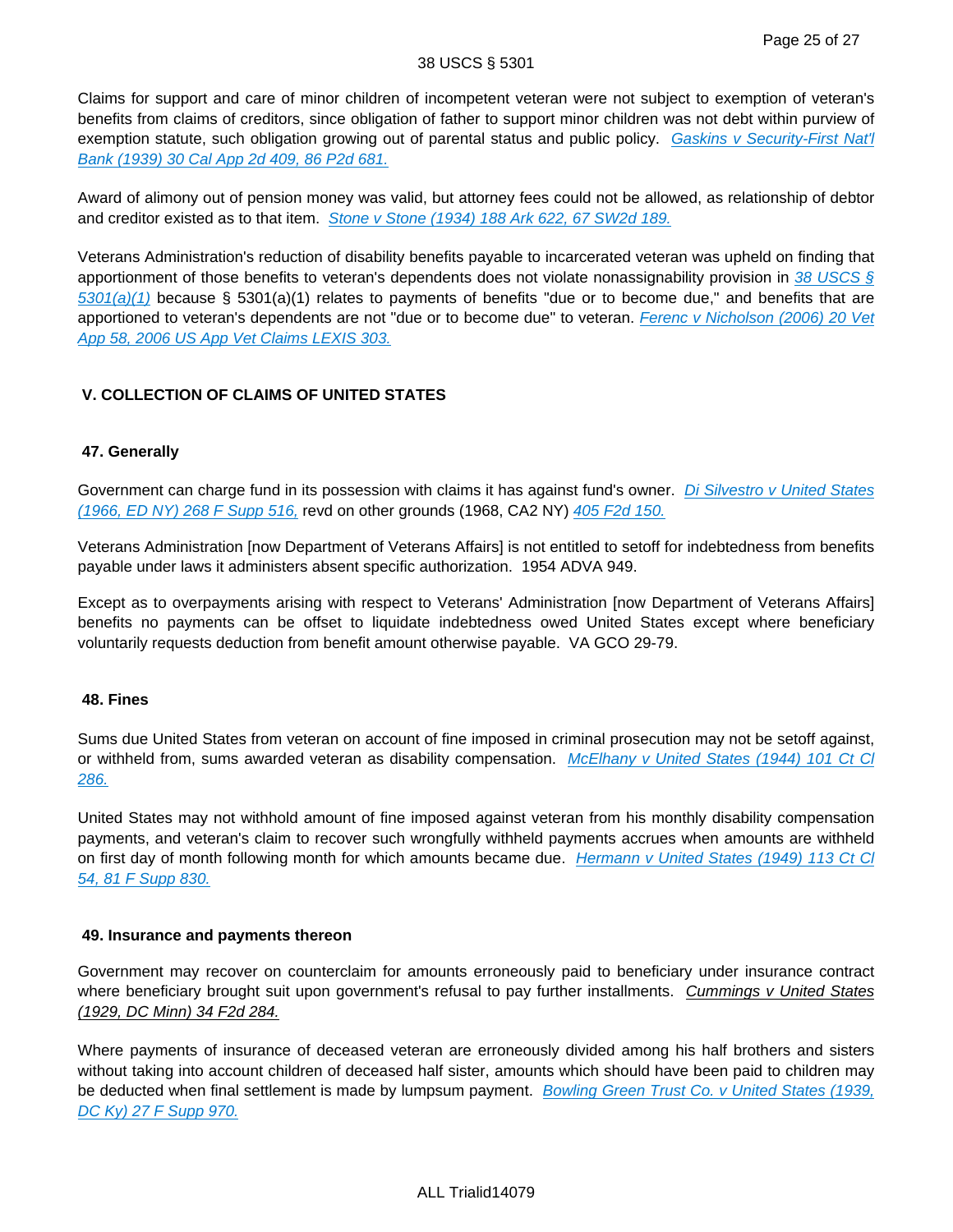## **50. --Dividends and premiums**

Dividends payable under National Service Life Insurance policy are benefits payable by Veterans' Administration [now Department of Veterans Affairs] under law it administers and relating to veterans, and hence such dividends are not subject to setoff or claims of United States arising under any other act or acts administered by any agency other than Veterans' Administration [now Department of Veterans Affairs]. 1949 ADVA 832.

Though withholding of premiums forwarded by or for veteran is not authorized in order to reinstate lapsed policy of insurance, to purchase additional insurance, or to liquidate overpayment of compensation, pension, subsistence allowance, readjustment allowance, or indebtedness arising out of loan guaranty or insurance under former 38 USC [§§ 694](http://advance.lexis.com/api/document?collection=statutes-legislation&id=urn:contentItem:472S-7T70-006F-12F8-00000-00&context=) et seq., withholding dividends or premiums refundable because of retroactive finding of total disability is proper in liquidating such overpayments or illegal payments. 1949 ADVA 804.

## **51. Loan guarantees**

Proceeds paid pursuant to loan guaranty under former [38 USCS §§ 694](http://advance.lexis.com/api/document?collection=statutes-legislation&id=urn:contentItem:472S-7T70-006F-12F8-00000-00&context=) et seq. and not recouped from property are recoverable from veteran's pension or insurance payments, unless Administrator [now Secretary] in his discretion determines that veteran was not at fault and that such recovery would defeat purposes of benefits otherwise payable or would be against equity or good conscience; but such payments are not recoverable from pension benefits payable to veteran's widow or dependents or from any insurance payable to beneficiary after his death. 1944 ADVA 607.

Pension benefits payable to widow of serviceman killed in World War II for herself and minor children were subject to offset for amount paid pursuant to loan guaranteed under Servicemen's Readjustment Act of 1944 (38 USCS §§ 1801 et seq.); however, benefits payable to or for minor children in their own right were not subject to offset if widow was remarried, even though such payments were made to her. 1953 ADVA 925.

## **52. Miscellaneous**

Payments made to deceased veteran's wife as "dependent widowed mother," by reason of her son and daughter, stepchildren of veteran, could be set off against balance sought by widow as administratrix of her husband's estate, where children had been inmates in veteran's home and not members of soldier's household, but rule was otherwise as to payments made to daughter, and to mother as legal guardian of her son, there being no mutuality between claim and setoff as to such payments. [United States v Mroch \(1937, CA6 Ohio\) 88 F2d 888.](http://advance.lexis.com/api/document?collection=cases&id=urn:contentItem:3S4W-TGB0-003B-K3CH-00000-00&context=)

It was error to satisfy veteran's indebtedness for unaccounted vocational training property out of compensation due him before reinstating his war risk insurance contract, rather than from payments due under insurance contract upon its reinstatement, which error greatly lessened amount of insurance revived. United States v Robinson (1939, [CA9 Cal\) 103 F2d 713.](http://advance.lexis.com/api/document?collection=cases&id=urn:contentItem:3S4W-SHP0-003B-K1X9-00000-00&context=)

Whether or not pension payments or disability compensation erroneously received by plaintiff from Veterans' Administration should be set off against salary payments due him from it is matter for administrative settlement through consideration and decision by Administrator of Veterans' Administration [now Secretary of Veterans Affairs] and not by courts. [Egan v United States \(1952\) 123 Ct Cl 460, 107 F Supp 564,](http://advance.lexis.com/api/document?collection=cases&id=urn:contentItem:3S4X-J9B0-003B-84KP-00000-00&context=) amd on other grounds (1952) 123 [Ct Cl 472, 112 F Supp 958.](http://advance.lexis.com/api/document?collection=cases&id=urn:contentItem:3S4X-J9B0-003B-84KP-00000-00&context=)

Claim of United States arising from payment of settlement check is not overpayment or illegal payment arising under laws administered by Veterans Administration [now Department of Veterans Affairs] and related to veterans under 38 USCS § 3101(b) [now [38 USCS § 5301\(b\)](http://advance.lexis.com/api/document?collection=statutes-legislation&id=urn:contentItem:4YF7-GR11-NRF4-4458-00000-00&context=)] for purposes of recovery of such claim by offset against Veterans Administration [now Department of Veterans Affairs] benefits; such claim may not be considered indebtedness arising from participation in benefits program administered by Veterans Administration [now